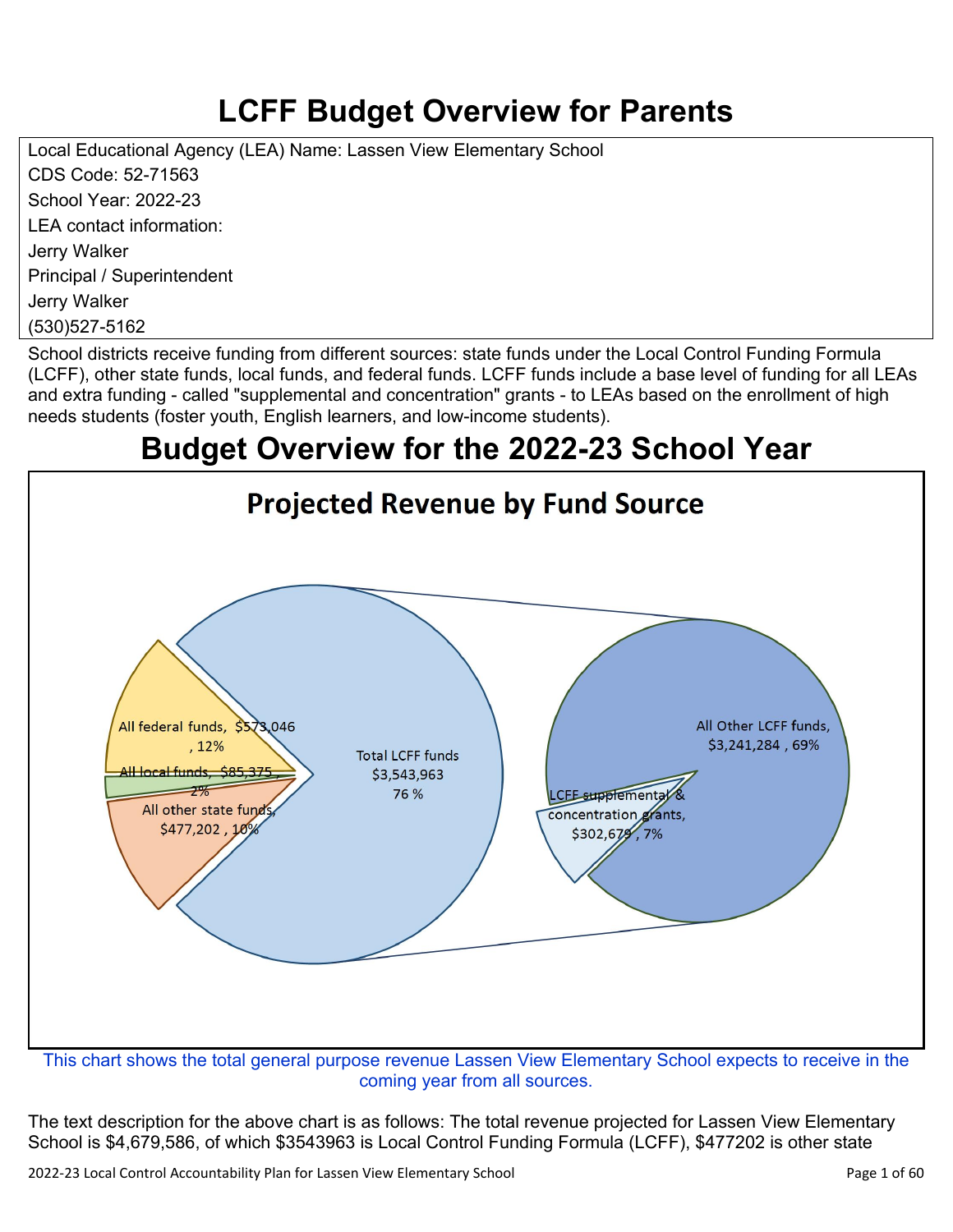funds, \$85375 is local funds, and \$573046 is federal funds. Of the \$3543963 in LCFF Funds, \$302679 is generated based on the enrollment of high needs students (foster youth, English learner, and low-income students).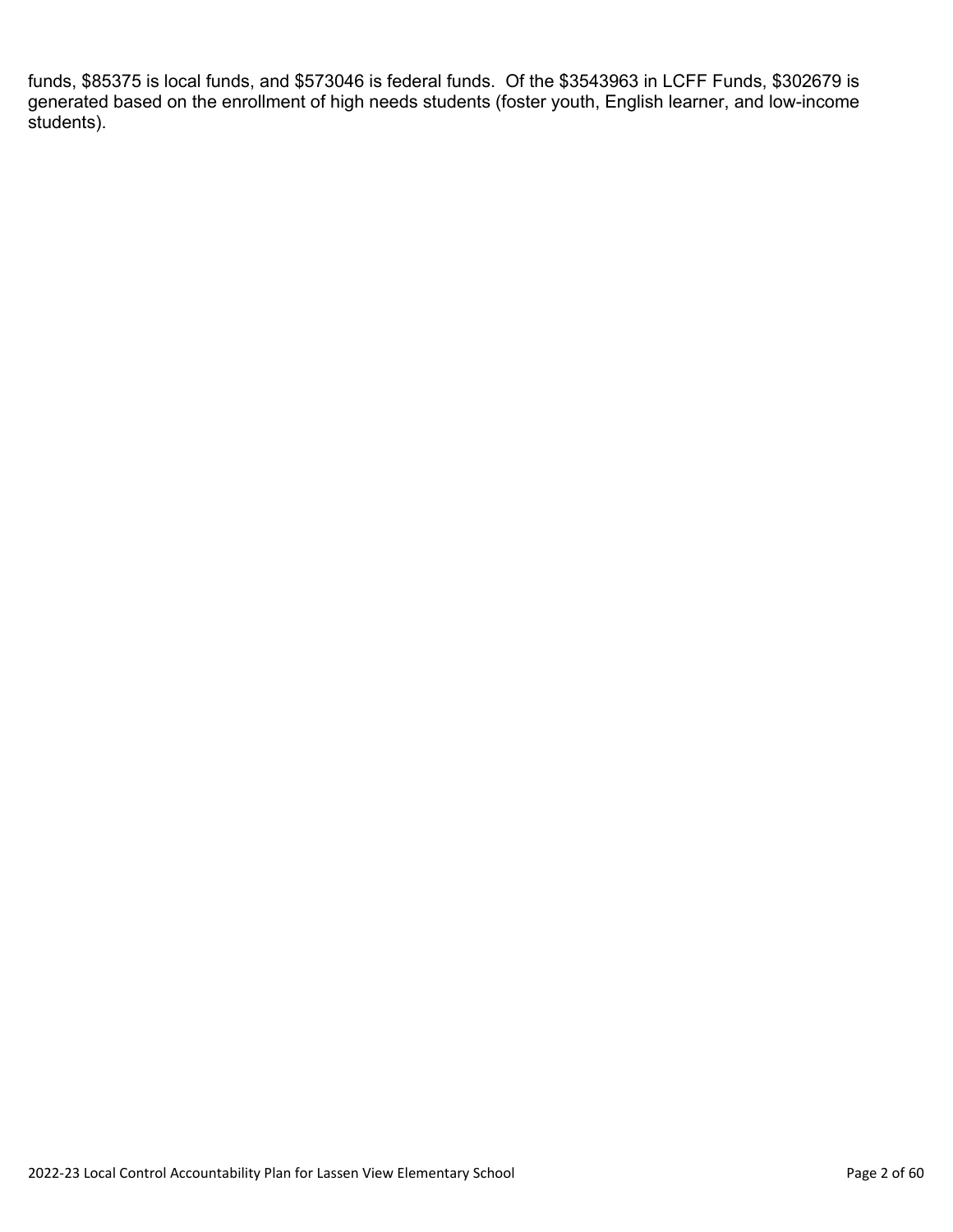## **LCFF Budget Overview for Parents**

The LCFF gives school districts more flexibility in deciding how to use state funds. In exchange, school districts must work with parents, educators, students, and the community to develop a Local Control and Accountability Plan (LCAP) that shows how they will use these funds to serve students.



This chart provides a quick summary of how much Lassen View Elementary School plans to spend for 2022-23. It shows how much of the total is tied to planned actions and services in the LCAP.

The text description of the above chart is as follows: Lassen View Elementary School plans to spend \$4902691 for the 2022-23 school year. Of that amount, \$948391 is tied to actions/services in the LCAP and \$3,954,300 is not included in the LCAP. The budgeted expenditures that are not included in the LCAP will be used for the following:

General Fund Budget Expenditures not included in LCAP consist of general education teachers, administration, athletics, maintenance and custodial personnel and other operating expenses.

### **Increased or Improved Services for High Needs Students in the LCAP for the 2022-23 School Year**

In 2022-23, Lassen View Elementary School is projecting it will receive \$302679 based on the enrollment of foster youth, English learner, and low-income students. Lassen View Elementary School must describe how it intends to increase or improve services for high needs students in the LCAP. Lassen View Elementary School plans to spend \$347711 towards meeting this requirement, as described in the LCAP.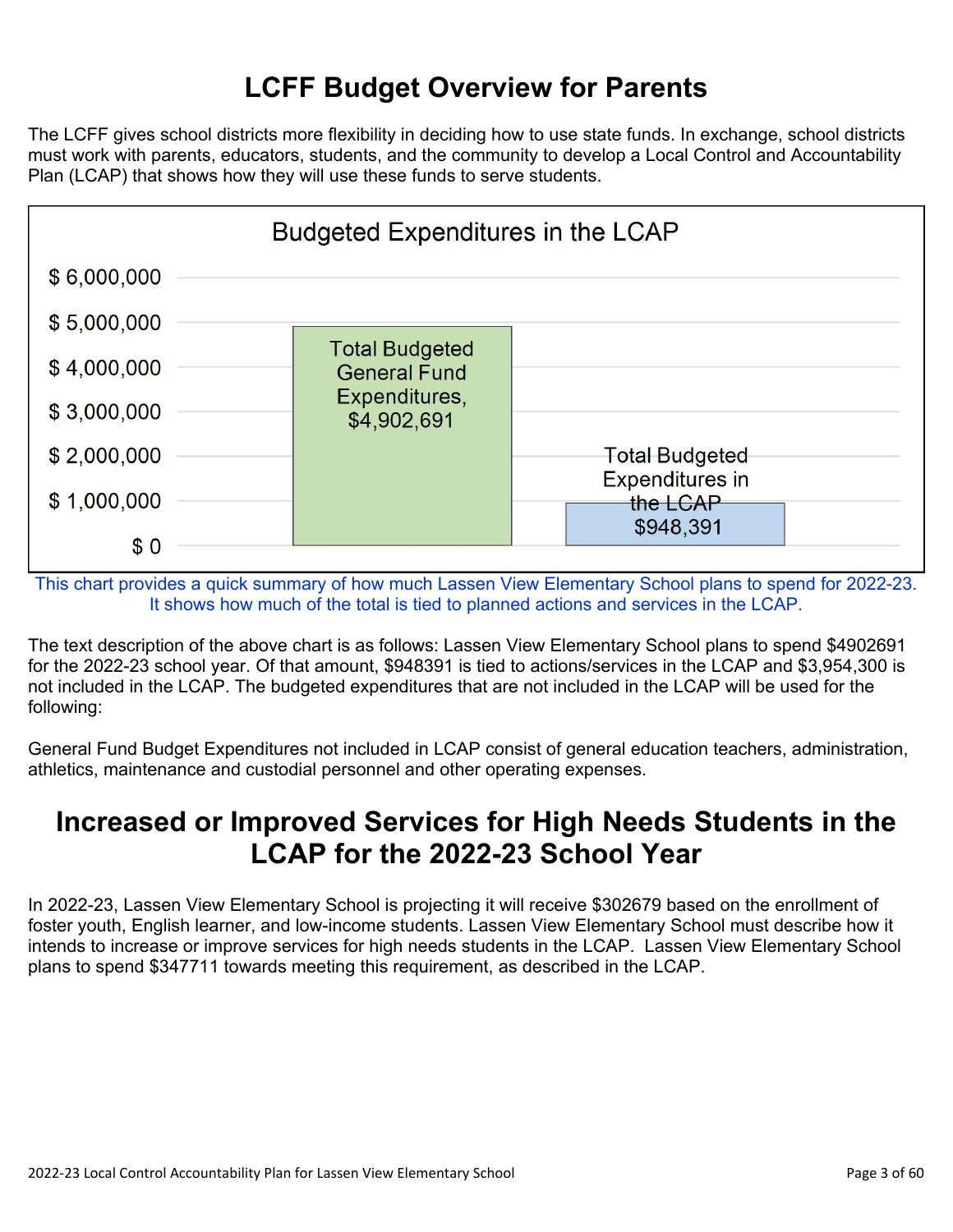## **LCFF Budget Overview for Parents**

## **Update on Increased or Improved Services for High Needs Students in 2021-22**



This chart compares what Lassen View Elementary School budgeted last year in the LCAP for actions and services that contribute to increasing or improving services for high needs students with what Lassen View Elementary School estimates it has spent on actions and services that contribute to increasing or improving services for high needs students in the current year.

The text description of the above chart is as follows: In 2021-22, Lassen View Elementary School's LCAP budgeted \$428128 for planned actions to increase or improve services for high needs students. Lassen View Elementary School actually spent \$363735 for actions to increase or improve services for high needs students in 2021-22.

The difference between the budgeted and actual expenditures of \$-64,393 had the following impact on Lassen View Elementary School's ability to increase or improve services for high needs students:

There was not as much training available, or staffing due to COVID. Opportunity Class expense wasn't as high due to a teacher being hired at a lower pay scale.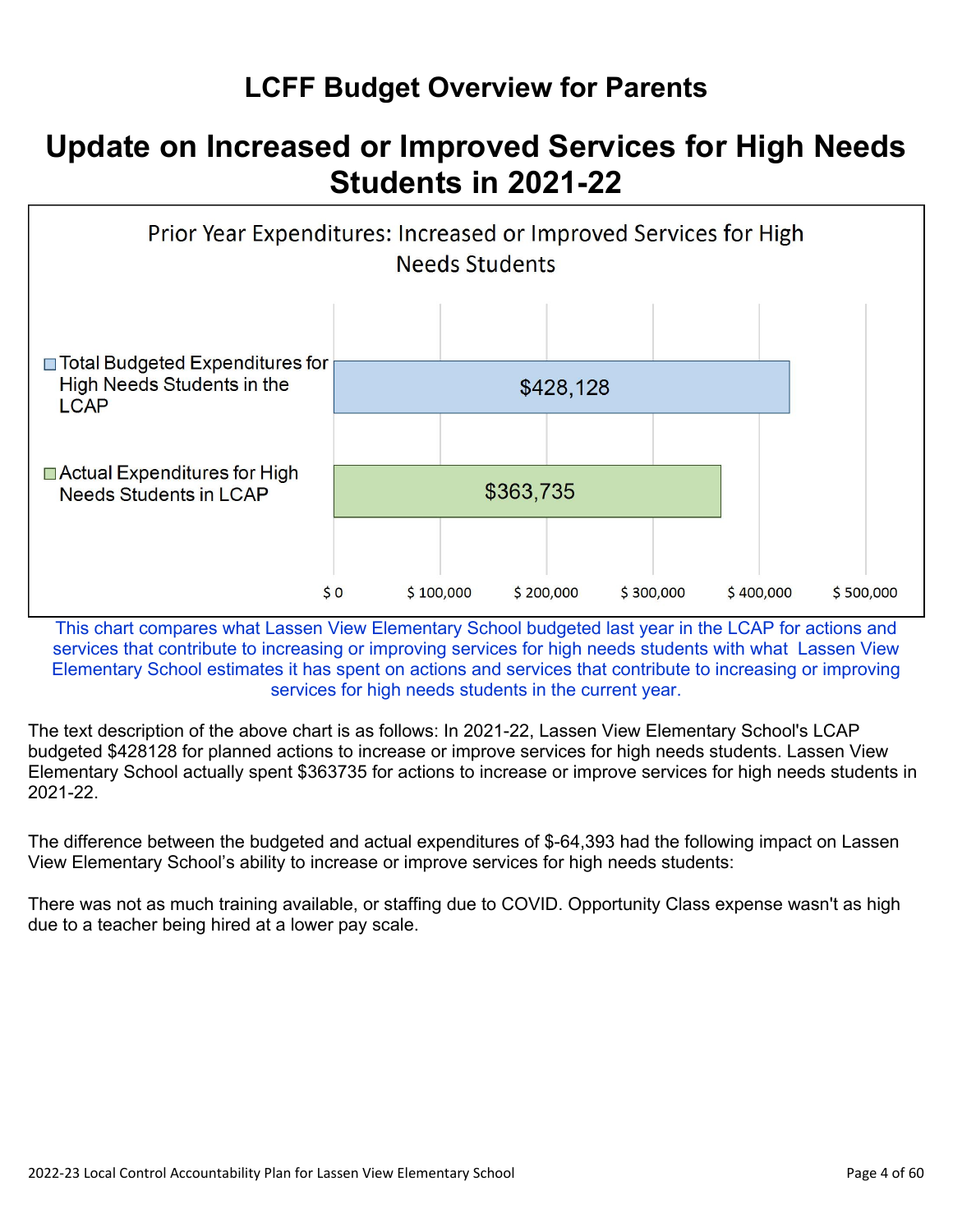# **Supplement to the Annual Update to the 2021–22 Local Control and Accountability Plan**

| <b>Local Educational Agency (LEA) Name</b> | <b>Contact Name and Title</b> | <b>Email and Phone</b> |
|--------------------------------------------|-------------------------------|------------------------|
| Lassen View Elementary School              | Jerry Walker                  | jwalker@lassenview.org |
|                                            | Superintendent                | 5305275162             |

California's 2021–22 Budget Act, the federal American Rescue Plan Act of 2021, and other state and federal relief acts have provided local educational agencies (LEAs) with a significant increase in funding to support students, teachers, staff, and their communities in recovering from the COVID-19 pandemic and to address the impacts of distance learning on students. The following is a one-time mid-year report to the local governing board or body and educational partners related to engagement on, and implementation of, these Acts.

A description of how and when the LEA engaged, or plans to engage, its educational partners on the use of funds provided through the Budget Act of 2021 that were not included in the 2020–21 Local Control and Accountability Plan (LCAP).

Prior to the end of last school year, an all call was sent out (via phone, email, and Facebook post) requesting input at our School Site Council Meeting regarding the use of funds and for input regarding our Local Control Accountability Plan. If parents could not attend, the Superintendent's email address was given for input by email. There was nothing significant regarding COVID funds that was requested. The one issue that did come up was our parking lot issues but this had nothing to do with the use of funds.

A description of how the LEA used, or plans to use, the additional concentration grant add-on funding it received to increase the number of staff who provide direct services to students on school campuses with an enrollment of students who are low-income, English learners, and/or foster youth that is greater than 55 percent.

We used the funds to hire an additional general education teacher which helped us create smaller class sizes throughout the school. By doing that, we had to consolidate our after-school program, our library, and our Learning Lab into smaller building areas.

Another use of funds was used to purchase refurbished portables to add to our facilities. By doing this, we will have additional space on campus and that has been a needed addition for quite a while, even before we added an additional general education teacher.

Due to the increased mental health needs of our students, we also increased counseling services from 3 days a week to 5 days per week.

We increased our teacher's after-school tutoring pay from \$35 per hour to \$50 per hour in order to incentivize more tutoring.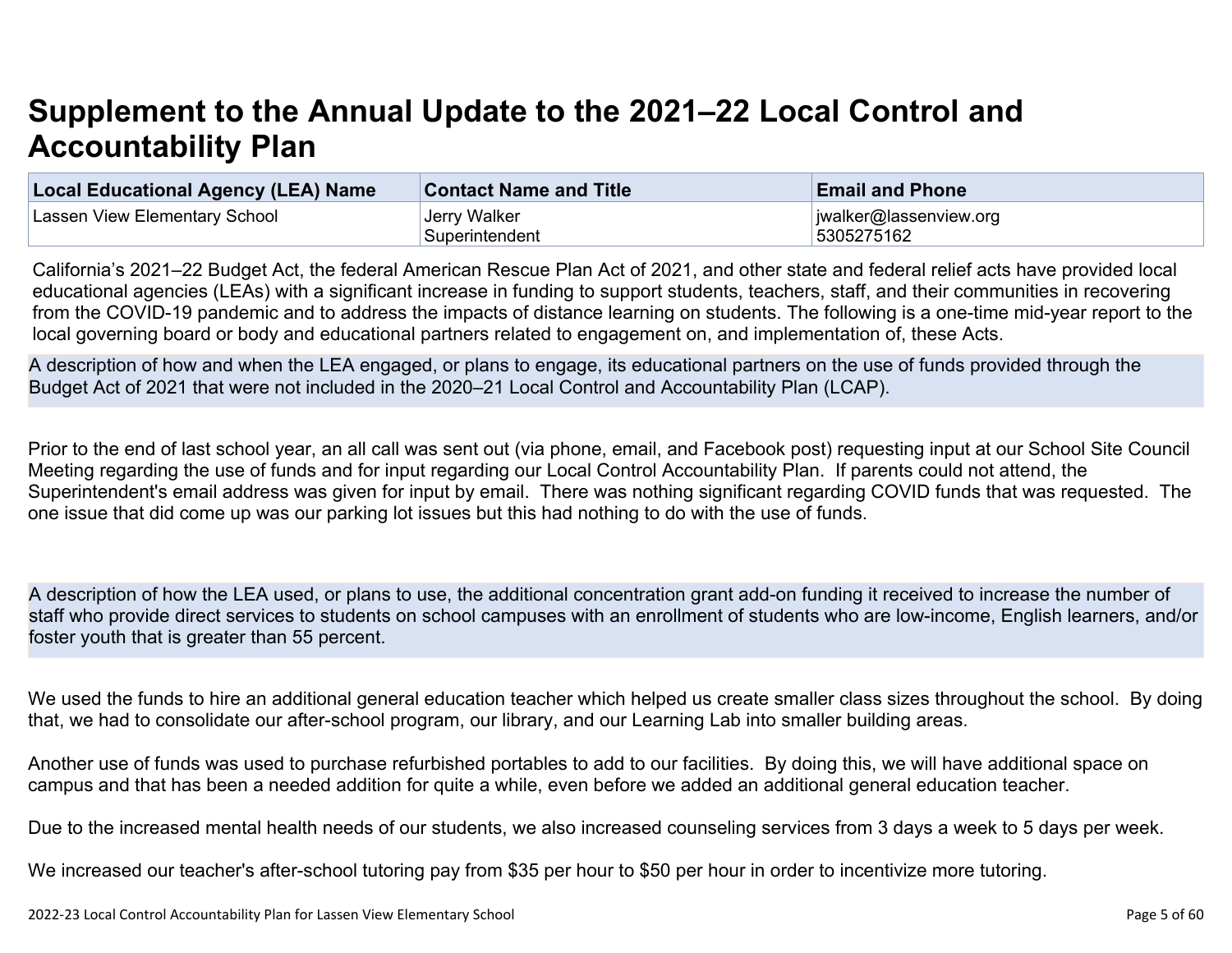During the summer of 2021, we offered summer school to students who were identified to be at-risk by academic data and teacher identification.

A description of how and when the LEA engaged its educational partners on the use of one-time federal funds received that are intended to support recovery from the COVID-19 pandemic and the impacts of distance learning on pupils.

At the end of last school year, we gathered parent input for both the LCAP and for use of additional COVID funds. Communication was delivered through our all-call system. Parents were invited to attend our School Site Council meeting. For those who were unable to attend, the superintendent's email was given.

A description of how the LEA is implementing the federal American Rescue Plan Act and federal Elementary and Secondary School Emergency Relief expenditure plan, and the successes and challenges experienced during implementation.

There have been many challenges throughout the entire COVID experience that are still going on presently. One of the biggest challenges has taken place with our staff. While our staff has been incredible throughout the pandemic, the challenges have been numerous. Some of the challenges have been:

- Trying to minimize the learning loss due to school transitioning to Distance Learning from March until the end of the year in 2020, students choosing home school who had minimal learning while at home, in-person instruction with barriers on each student's desk for the entirety of 20-21, and the large number of absences due to quarantine and close contact times over the last two years.
- The increased student mental health needs
- Dealing with the variety of opinions due to the school mask mandates
- Staffing shortages due to quarantine and close contact absences

Successes- We are VERY proud our response throughout the pandemic. Some of these successes have been:

- Transitioning to Distance Learning three days after the decision was made in March of 2020
- Providing meals for pick-up and even delivering food from March thru June
- Meeting throughout the summer of 2020 to plan for the upcoming school year
- Implementing our plan and delaying the opening of in-person learning by only 5 days. We changed our school calendar so that we had 180 school days of in-person learning starting on August 17 (instead of August 12th)
- Starting and continuously modifying an independent study program to meet the needs of all students and families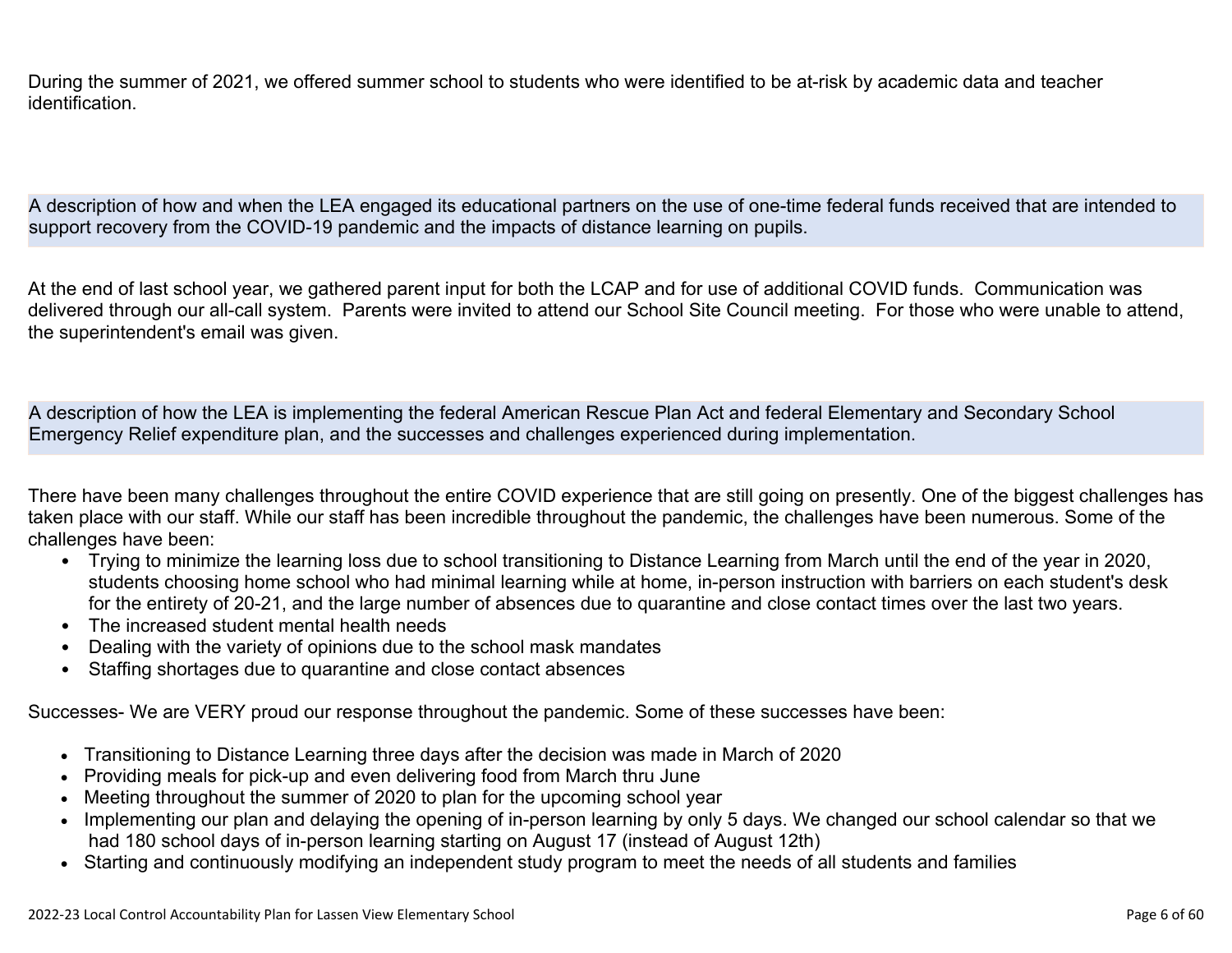• None of these would have been possible without the INCREDIBLE contributions of all staff members. Our staff realizes the importance of school and made tremendous sacrifices to provide that in-person learning opportunity.

A description of how the LEA is using its fiscal resources received for the 2021–22 school year in a manner that is consistent with the applicable plans and is aligned with the LEA's 2021–22 LCAP and Annual Update.

Goal #1- Student Achievement

- Opened for in-person learning on August 17th, 2020 and provided both in-person and independent study options for all students and families
- Had summer school for at-risk students during the summer of 2021
- Hired an extra general education teacher for 21-22 even though there was no increase in enrollment. This allowed us to lower class sizes.
- Purchase of portables due to lack of classroom space on campus

Goal #2- Safe Campus Physically and Emotionally

- Increased counselor time from 3 days to 5 days per week
- Had numerous protocols in place for student and staff safety in dealing with COVID
- Purchase and training of SEL programs
- Established in-person learning at the start of 20-21. This was important for so many students to reestablish relationships with staff and their friends.

Goal #3- Extracurricular Opportunities

- Sports were canceled for most of the 20-21 school year. Along with a few other schools, we started a cross country team. This was not a sport we had offered in the past but provided our students the first sport opportunity of the year. It was a huge success.
- Music was delivered through most of the school year. Our music teacher did a great job of working within the restrictions of COVID but still offering a high quality education in music.
- Our physical education teacher also did a great job of providing PE to all classes while working within COVID restrictions
- Took our summer field trip to Six Flags Discovery Kingdom during the summer of 2021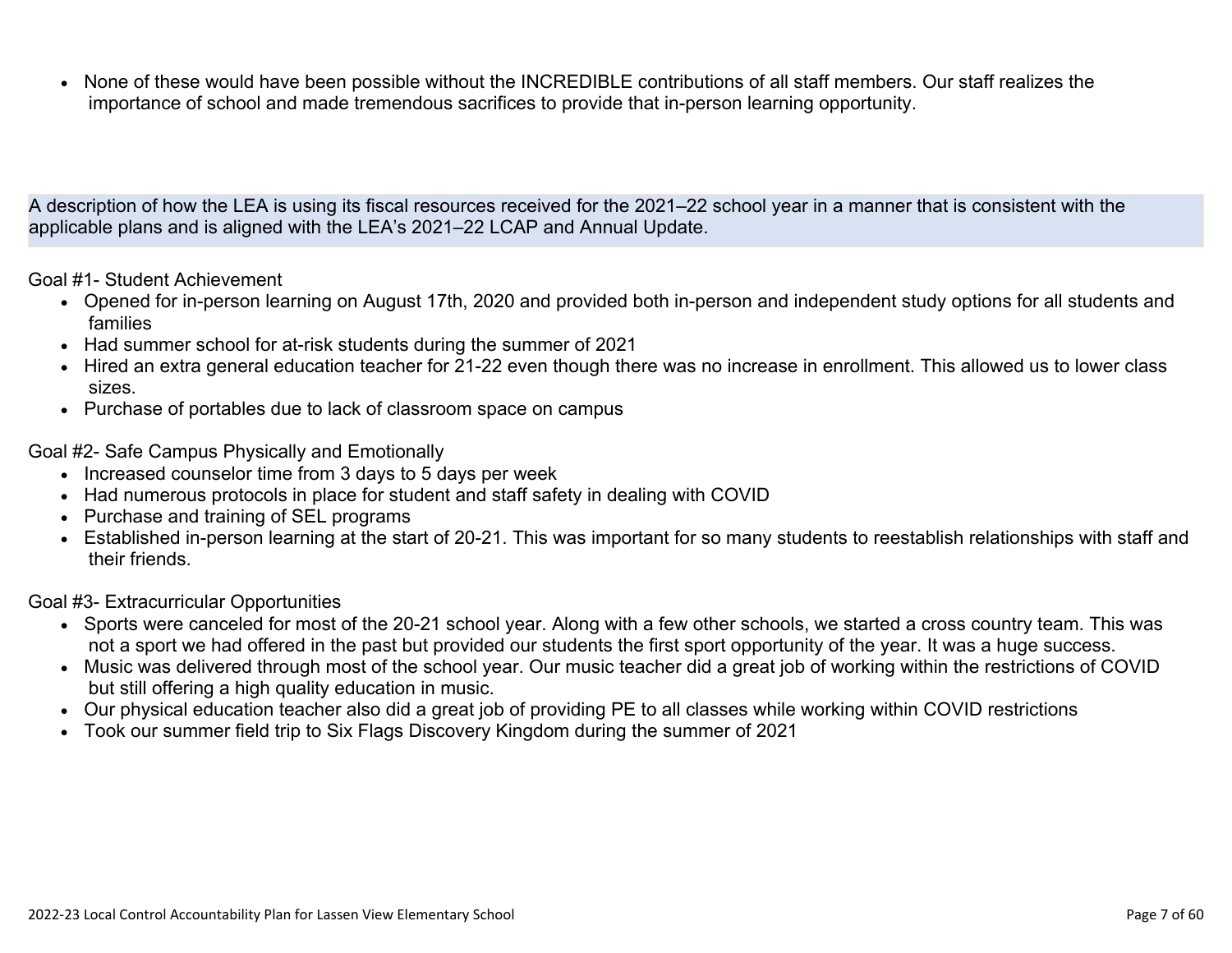## **Instructions for the Supplement to the Annual Update for the 2021–22 Local Control and Accountability Plan Year**

*For additional questions or technical assistance related to the completion of the Supplement to the Annual Update to the 2021–22 Local Control and Accountability Plan (LCAP), please contact the local county office of education (COE), or the California Department of Education's (CDE's)* Local Agency Systems Support Office, by phone at 916-319-0809 or by email at *[lcff@cde.ca.gov](mailto:lcff@cde.ca.gov)*.

### **Introduction**

California's 2021–22 Budget Act, the federal American Rescue Plan Act of 2021, and other state and federal relief acts have provided local educational agencies (LEAs) with a significant increase in funding to support students, teachers, staff, and their communities in recovering from the COVID-19 pandemic and to address the impacts of distance learning on students. Section 124(e) of Assembly Bill 130 requires LEAs to present an update on the Annual Update to the 2021–22 LCAP and Budget Overview for Parents on or before February 28, 2022, at a regularly scheduled meeting of the governing board or body of the LEA. At this meeting, the LEA must include all of the following:

- The Supplement to the Annual Update for the 2021–22 LCAP (2021–22 Supplement);
- All available mid-year outcome data related to metrics identified in the 2021–22 LCAP; and
- Mid-year expenditure and implementation data on all actions identified in the 2021–22 LCAP.

When reporting available mid-year outcome, expenditure, and implementation data, LEAs have flexibility to provide this information as best suits the local context, provided that it is succinct and contains a level of detail that is meaningful and accessible for the LEA's educational partners.

The 2021–22 Supplement is considered part of the 2022–23 LCAP for the purposes of adoption, review, and approval, and must be included with the LCAP as follows:

- The 2022–23 Budget Overview for Parents
- The 2021-22 Supplement
- The 2022-23 LCAP
- The Action Tables for the 2022–23 LCAP
- The Instructions for the LCAP Template

As such, the 2021–22 Supplement will be submitted for review and approval as part of the LEA's 2022–23 LCAP.

### **Instructions**

Respond to the following prompts, as required. In responding to these prompts, LEAs must, to the greatest extent practicable, provide succinct responses that contain a level of detail that will be meaningful and accessible for the LEA's educational partners and the broader public and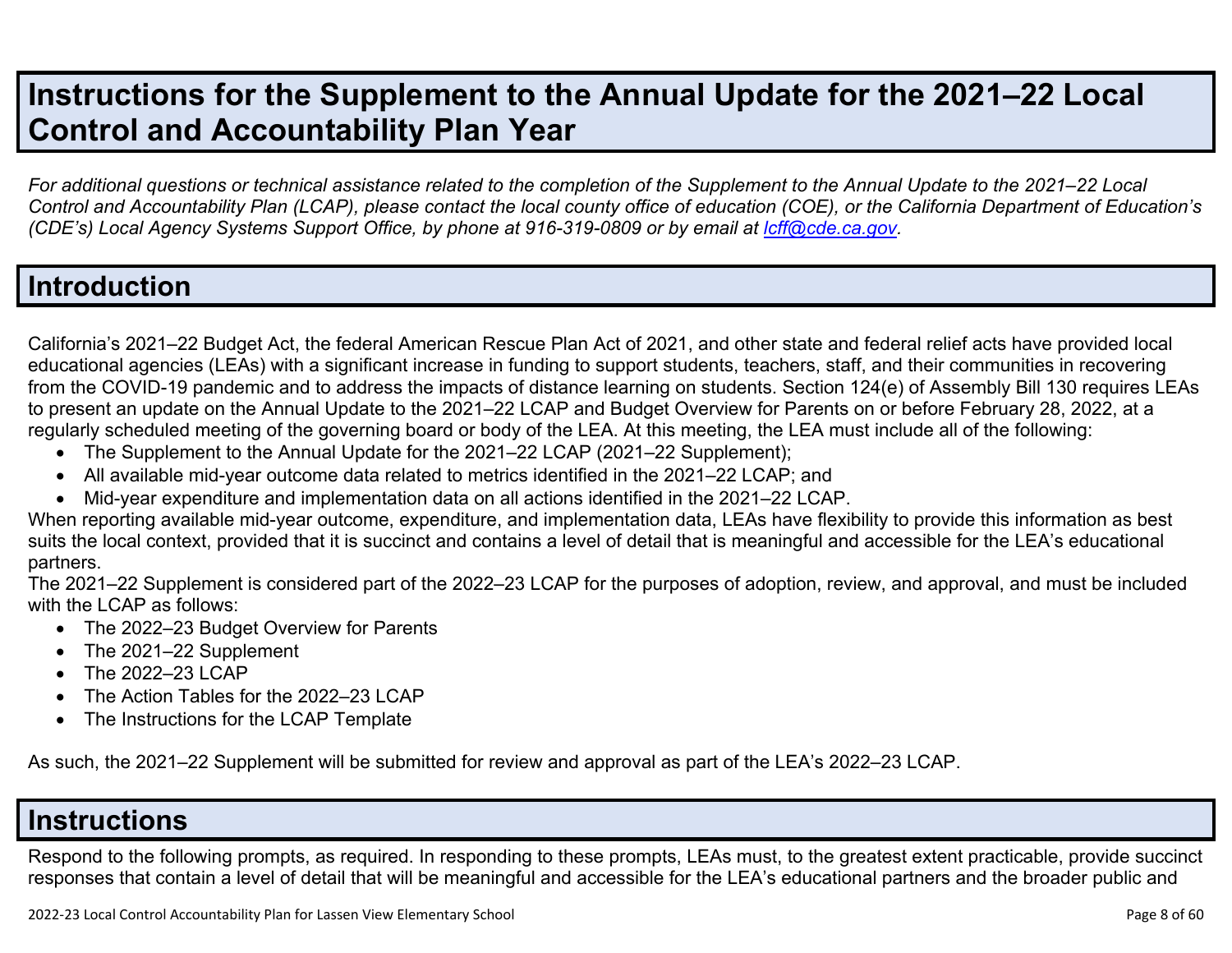must, to the greatest extent practicable, use language that is understandable and accessible to parents.

In responding to these prompts, the LEA has flexibility to reference information provided in other planning documents. An LEA that chooses to reference information provided in other planning documents must identify the plan(s) being referenced, where the plan(s) are located (such as a link to a web page), and where in the plan the information being referenced may be found.

**Prompt 1:** "*A description of how and when the LEA engaged, or plans to engage, its* educational partners *on the use of funds provided through the Budget Act of 2021 that were not included in the 2020–21 Local Control and Accountability Plan (LCAP).*"

In general, LEAs have flexibility in deciding what funds are included in the LCAP and to what extent those funds are included. If the LEA received funding through the Budget Act of 2021 that it would have typically included within its LCAP, identify the funds provided in the Budget Act of 2021 that were not included in the LCAP and provide a description of how the LEA has engaged its educational partners on the use of funds. If an LEA included the applicable funds in its adopted 2021–22 LCAP, provide this explanation.

**Prompt 2:** "*A description of how LEA used, or plans to use, the concentration grant add-on funding it received to increase the number of staff who provide direct services to students on school campuses with an enrollment of students who are low-income, English learners, and/or foster youth that is greater than 55 percent.*"

If LEA does not receive a concentration grant or the concentration grant add-on, provide this explanation.

Describe how the LEA is using, or plans to use, the concentration grant add-on funds received consistent with California *Education Code* Section 42238.02, as amended, to increase the number of certificated staff, classified staff, or both, including custodial staff, who provide direct services to students on school campuses with greater than 55 percent unduplicated pupil enrollment, as compared to schools with an enrollment of unduplicated students that is equal to or less than 55 percent.

In the event that the additional concentration grant add-on is not sufficient to increase the number of staff providing direct services to students at a school with an enrollment of unduplicated students that is greater than 55 percent, describe how the LEA is using the funds to retain staff providing direct services to students at a school with an enrollment of unduplicated students that is greater than 55 percent.

**Prompt 3:** "*A description of how and when the LEA engaged its educational partners on the use of one-time federal funds received that are intended to support recovery from the COVID-19 pandemic and the impacts of distance learning on pupils.*"

If the LEA did not receive one-time federal funding to support recovery from the COVID-19 pandemic and the impacts of distance learning on students, provide this explanation.

Describe how and when the LEA engaged its educational partners on the use of one-time federal funds it received that are intended to support recovery from the COVID-19 pandemic and the impacts of distance learning on students. See the COVID-19 Relief Funding Summary Sheet web page [\(https://www.cde.ca.gov/fg/cr/relieffunds.asp\)](https://www.cde.ca.gov/fg/cr/relieffunds.asp) for a listing of COVID-19 relief funding and the Federal Stimulus Funding web page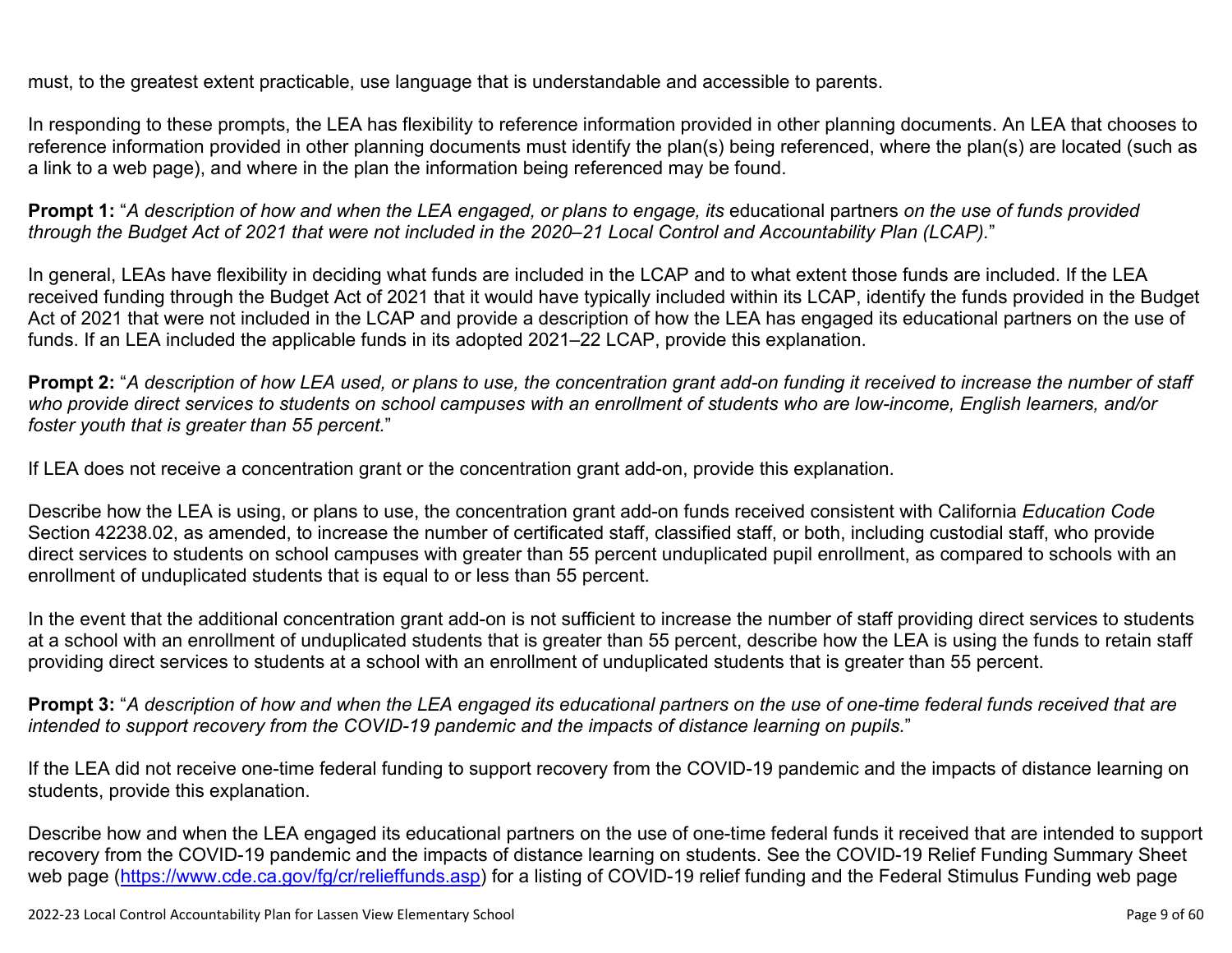(<https://www.cde.ca.gov/fg/cr/>) for additional information on these funds. The LEA is not required to describe engagement that has taken place related to state funds.

**Prompt 4:** "A description of how the LEA is implementing the federal American Rescue Plan Act and federal Elementary and Secondary School Emergency Relief expenditure plan, and the successes and challenges experienced during implementation."

If an LEA does not receive ESSER III funding, provide this explanation.

Describe the LEA's implementation of its efforts to maintain the health and safety of students, educators, and other staff and ensure the continuity of services, as required by the federal American Rescue Plan Act of 2021, and its implementation of the federal Elementary and Secondary School Emergency Relief (ESSER) expenditure plan to date, including successes and challenges.

**Prompt 5:** "A description of how the LEA is using its fiscal resources received for the 2021–22 school year in a manner that is consistent with the applicable plans and is aligned with the LEA's 2021–22 LCAP and Annual Update."

Summarize how the LEA is using its fiscal resources received for the 2021–22 school year to implement the requirements of applicable plans in a manner that is aligned with the LEA's 2021–22 LCAP. For purposes of responding to this prompt, "applicable plans" include the Safe Return to In-Person Instruction and Continuity of Services Plan and the ESSER III Expenditure Plan.

California Department of Education November 2021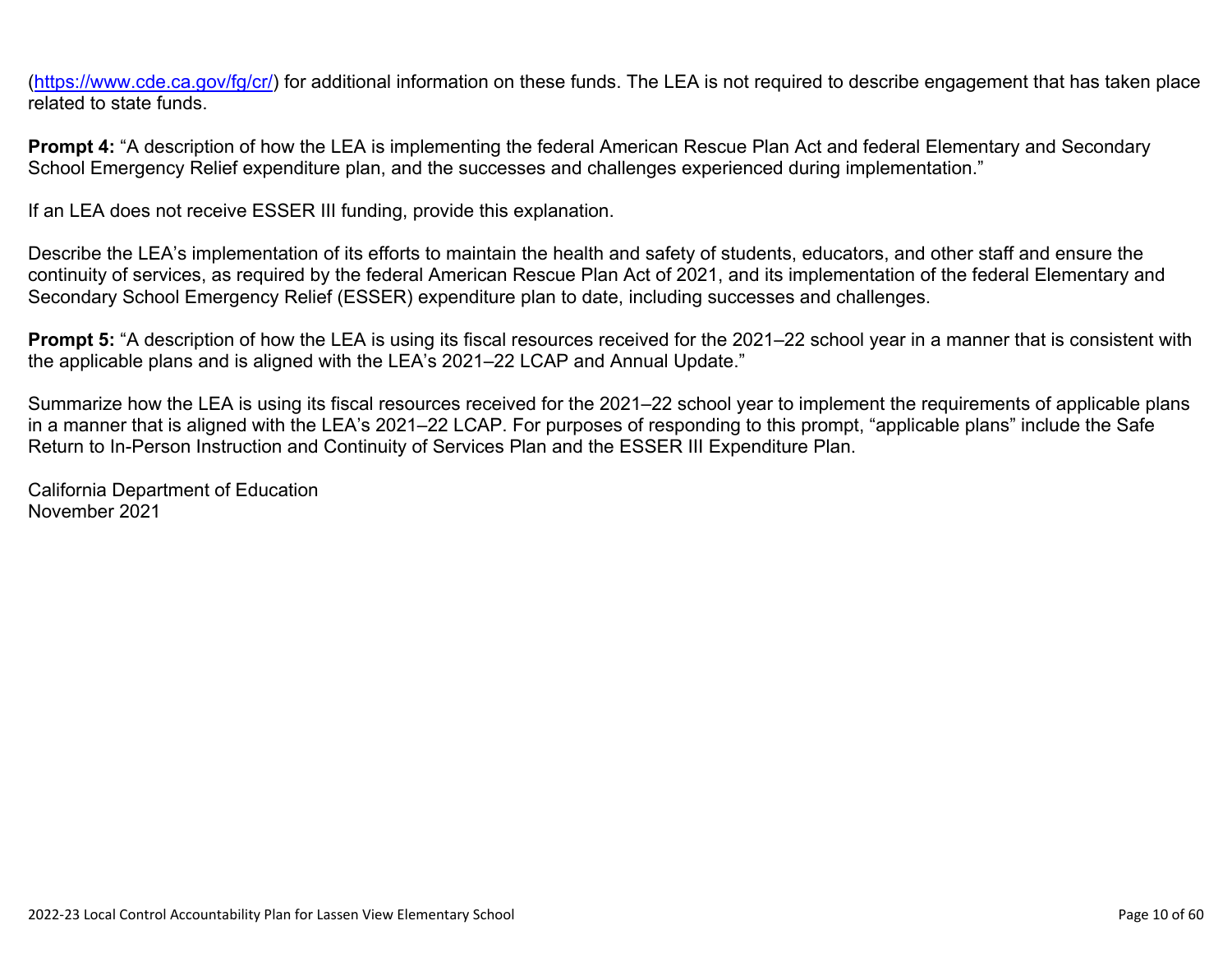# **Local Control Accountability Plan**

**The instructions for completing the Local Control and Accountability Plan (LCAP) follow the template.**

| Local Educational Agency (LEA) Name | <b>Contact Name and Title</b>              | <b>Email and Phone</b>                          |
|-------------------------------------|--------------------------------------------|-------------------------------------------------|
| Lassen View Elementary School       | Jerry Walker<br>Principal / Superintendent | $ $ jwalker@lassenview.org<br>$(530)527 - 5162$ |

# **[Plan Summary \[2022-23\]](http://www.doc-tracking.com/screenshots/22LCAP/Instructions/22LCAPInstructions.htm#PlanSummary)**

### **[General Information](http://www.doc-tracking.com/screenshots/22LCAP/Instructions/22LCAPInstructions.htm#generalinformation)**

A description of the LEA, its schools, and its students in grades transitional kindergarten–12, as applicable to the LEA.

Lassen View Union Elementary School District is a one school district located on Highway 99 between Los Molinos and Dairyville in Tehama County. Our enrollment has grown over the last few years and we currently have 360 students in grades K-8. Lassen View is located in the middle of many orchards with walnuts being the main crop of the area. The school sits on approximately 13 acres with beautiful views of the foothills to the east. Due to our location on a busy highway, we do not have any students who walk or ride bikes to school.

Our student body consists of:

78% White (Non-Hispanic) 19.5% Hispanic or Latino 1.11% Multi-Ethnic (Non-Hispanic) 0.84% Black (Non-Hispanic) 0.56% American Indian-Alaskan Native

Historically, we have been between 50-55% of our students who qualify in the Unduplicated County Category (English Language, Foster Youth, and Low Income). Due to free meals for all this year, we did not get paperwork back from quite a few families and our UCP fell to 36%. But, we believe the true number is between 50-55%.

We currently have 12 English Language Development students so we do not have a DELAC Committee.

Due to increasing enrollment and the need for extra support services, we have purchased 3 new classrooms and hope to have them installed and ready for next school year. Lassen View has about 80 students who are here on interdistrict transfer and about 60 students on a waiting list.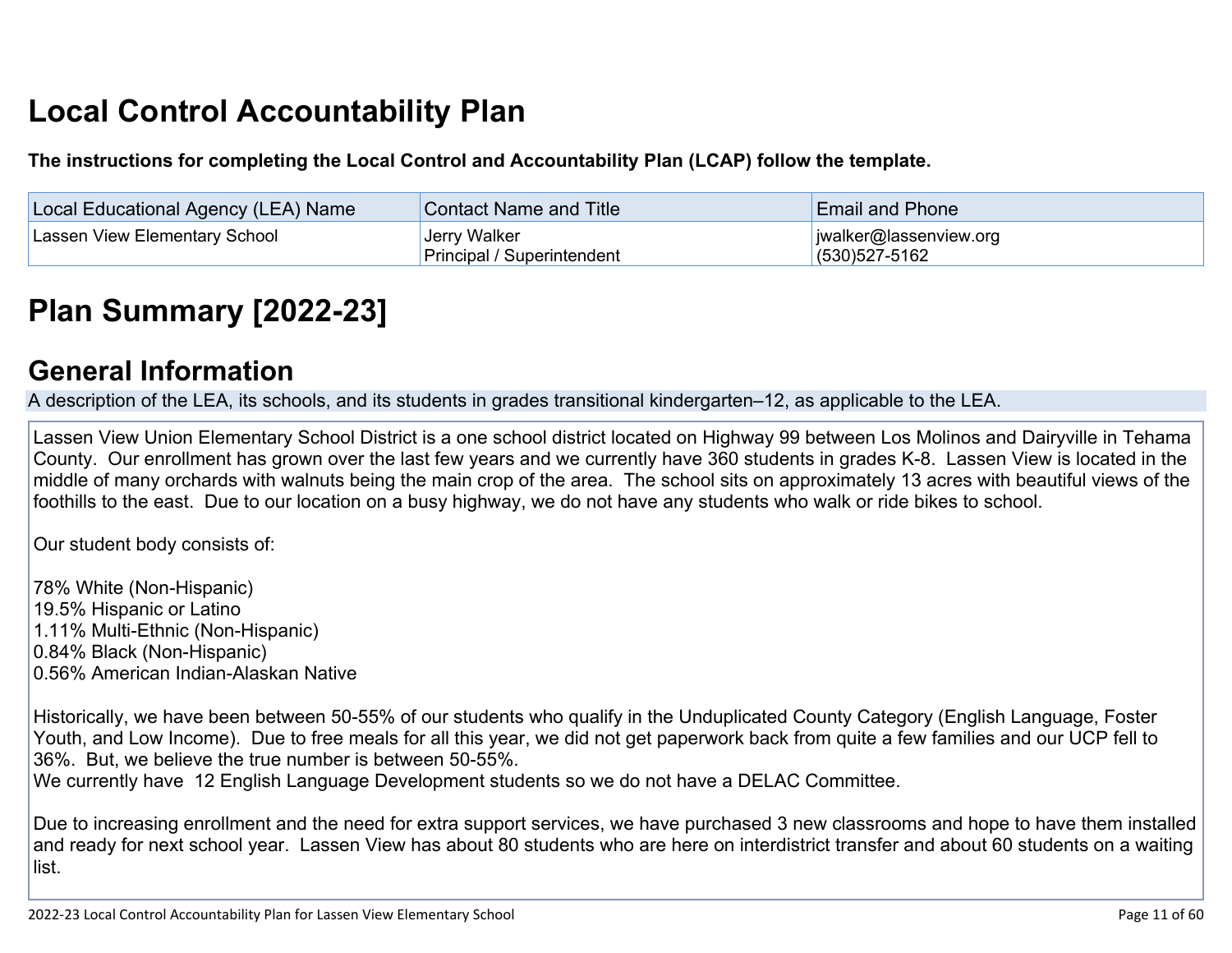### **[Reflections: Successes](http://www.doc-tracking.com/screenshots/22LCAP/Instructions/22LCAPInstructions.htm#ReflectionsSuccesses)**

A description of successes and/or progress based on a review of the California School Dashboard (Dashboard) and local data.

Success: The percentage of students meeting/exceeding standards on the 20/21 CAASP increased. Specifically, our Hispanic and students with disabilities showed considerable growth in the area of ELA as did our special education students in the area of Math. Our suspension rate decreased and, even with the challenges of COVID, we maintained an attendance rate of 95% while also noting a decline in the suspension rate with no expulsions. We were also able to add technology resources to our campus with each classroom receiving a touch screen monitor that can be used to enhance instruction. A broad course of study was maintained with PE and music courses available to all students. Extracurricular activities were maintained with a return to fieldtrips and a full sports program offered to students.

As of today, our school is waiting for the results of our CAASPP Test results from this school year (21-22).

For local data (I-Ready Diagnostic Results):

Local data- I-Ready Test Scores

The data below is what we have from our last Diagnostic Assessment with I-Ready. For classes that take the Smarter Balanced Test, the data is from March. For K-2 classes, the data is from May.

Reading Data: 26% (95 students)- Mid or Above Grade Level 23% (83 students)- Early on Grade Level 34% (122 students)-One Grade Level Below 9% (32 students)- Two or More Grade Levels Below 8% (27 students)- 3 or More Grade Levels Below

Math Data:

27% (96 students)- Mid or Above Grade Level 27% (96 students)- Early on Grade Level 34% (122 students)-One Grade Level Below 6% (21 students)- Two or More Grade Levels Below 6% (23 students)- 3 or More Grade Levels Below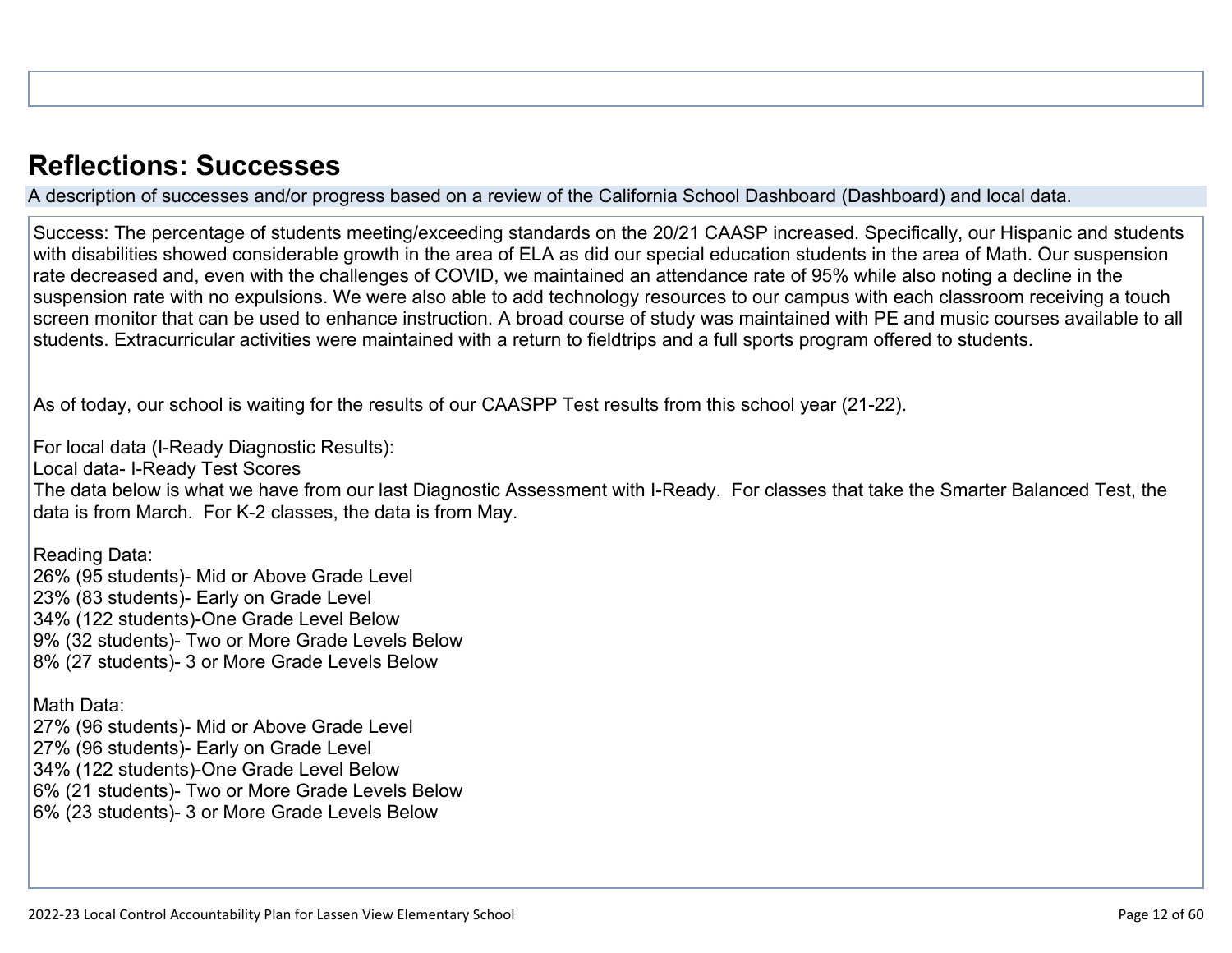## **[Reflections: Identified Need](http://www.doc-tracking.com/screenshots/22LCAP/Instructions/22LCAPInstructions.htm#ReflectionsIdentifiedNeed)**

A description of any areas that need significant improvement based on a review of Dashboard and local data, including any areas of low performance and significant performance gaps among student groups on Dashboard indicators, and any steps taken to address those areas.

Needs: Our Hispanic group declined in the area of Math. Through a review of survey data, social and emotional learning continues to be a need as we address the lower motivation seen within our students. Academically our engagement partners express the need for implementing a strong reading focus for students as well as helping students build math fluency.

In reading, the area of weaknesses are Comprehension: Informational Text and Comprehension: Literature.

In math, the area of weaknesses are Geometry and Algebra and Algebraic Thinking.

While we are proud of our reading data with the majority of students in the Green and Yellow areas, we still have many students who are making limited progress. As a teaching staff, we discussed this need and have made the decision to purchase the reading program "Transformations". This reading program is the updated Reading Mastery program. Reading Mastery was used for many years at Lassen View and was a good schoolwide reading program. We will be reimplementing TK/K-5th grade starting the 22-23 school year.

According to our I-Ready data, we have about 50% of our students one grade level or more below grade level. As a staff, we identified the need for extra tutoring and math fact automaticity. We also piloted "Into Math in 3 classes this year (a 1st, 3rd, and 5th). After the pilot our staff decided to use Into Math 3rd-5th grade while the K-2 will continue with Math Expressions. All grade levels will focus on math fact automaticity.

## **[LCAP Highlights](http://www.doc-tracking.com/screenshots/22LCAP/Instructions/22LCAPInstructions.htm#LCAPHighlights)**

A brief overview of the LCAP, including any key features that should be emphasized.

We will continue with the same goals we have had over the previous year's LCAPs.

1. Students will make progress academically in reading and math.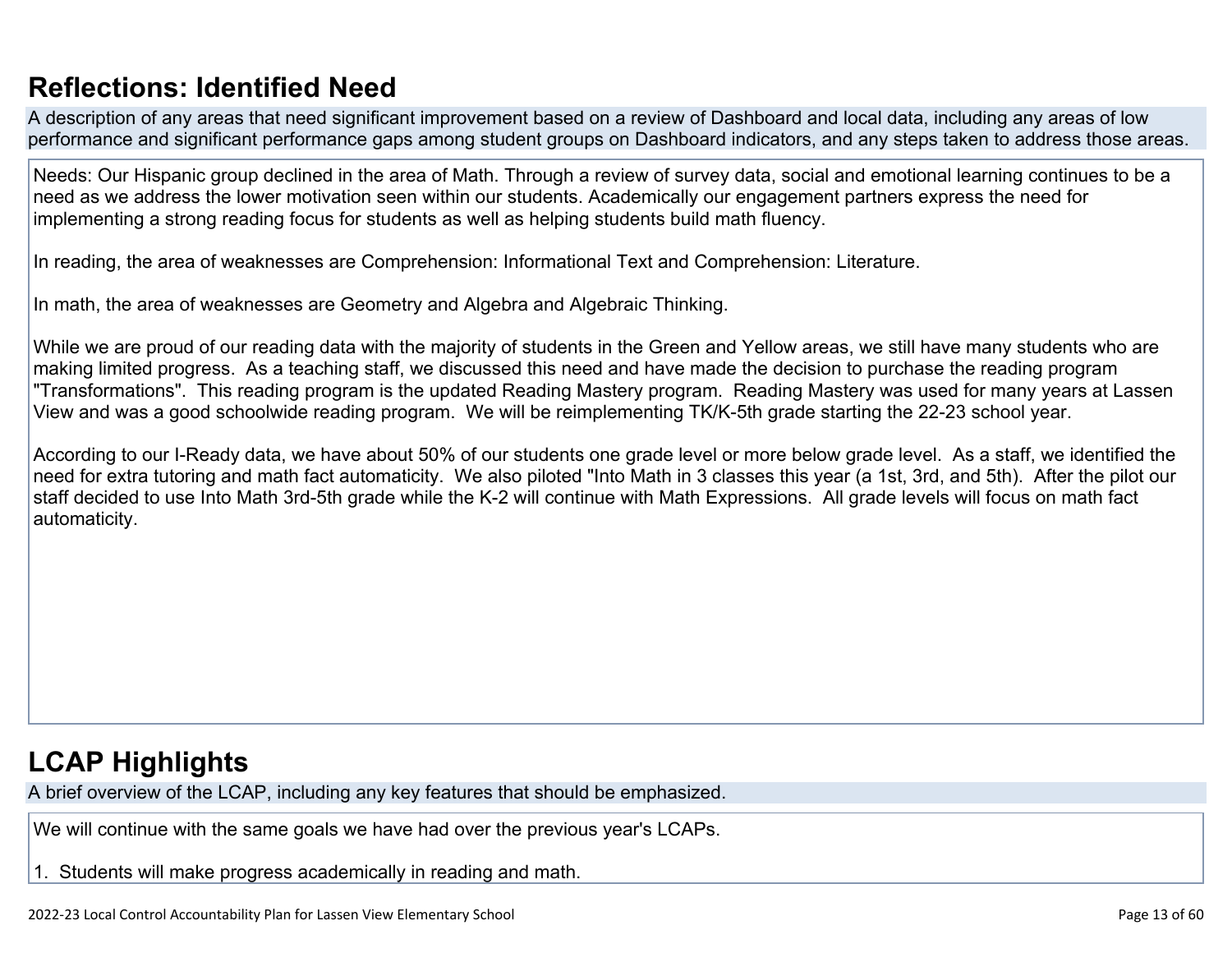- 2. Students will have a physically and emotionally safe campus to learn.
- 3. Students will have opportunities outside of the core subjects to learn and experience.

The focus of our educational expectations are outlined in the LCAP along with the actions and services that will help us accomplish those expectations. We believe the number one way to make the difference in a student's life and education is to provide as many positive adults as possible.

### **Comprehensive Support and Improvement**

An LEA with a school or schools eligible for comprehensive support and improvement must respond to the following prompts.

#### *[Schools Identified](http://www.doc-tracking.com/screenshots/22LCAP/Instructions/22LCAPInstructions.htm#SchoolsIdentified)*

A list of the schools in the LEA that are eligible for comprehensive support and improvement.

N/A

#### *[Support for Identified Schools](http://www.doc-tracking.com/screenshots/22LCAP/Instructions/22LCAPInstructions.htm#SupportforIdentifiedSchools)*

A description of how the LEA has or will support its eligible schools in developing comprehensive support and improvement plans.

N/A

#### *[Monitoring and Evaluating Effectiveness](http://www.doc-tracking.com/screenshots/22LCAP/Instructions/22LCAPInstructions.htm#MonitoringandEvaluatingEffectiveness)*

A description of how the LEA will monitor and evaluate the plan to support student and school improvement.

N/A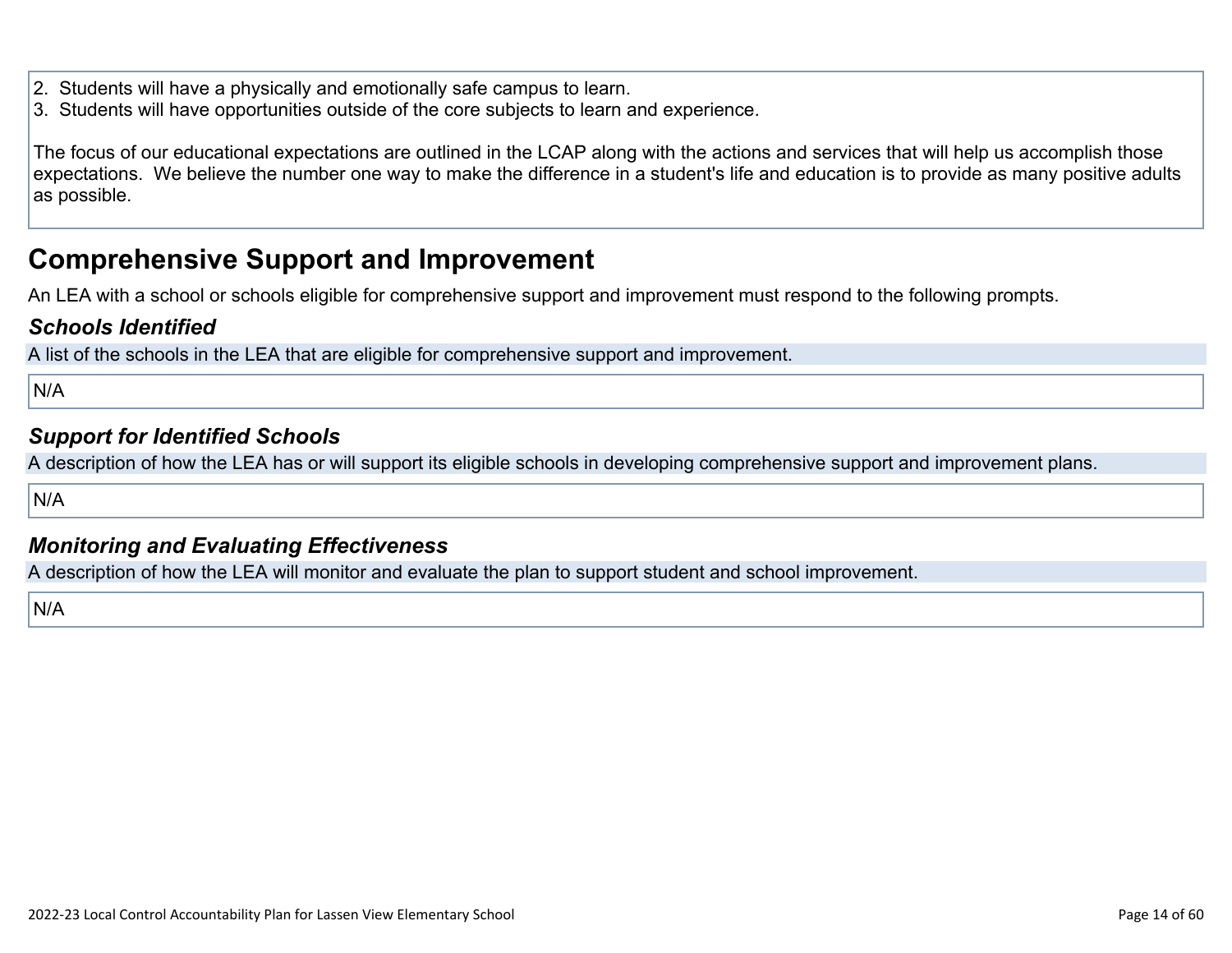## **Engaging Educational Partners**

A summary of the process used to engage educational partners and how this engagement was considered before finalizing the LCAP.

Stakeholder input was gathered throughout the year. Our main source of communication is the Blackboard Connect All-Call System. Messages go out every Sunday by phone call, by email, and by Facebook post. An email address was also given on the Sunday message for anyone who could not attend the meeting at that time. The dates of Site Council/LCAP input meetings this year were 11/3/21, 2/16/22, 3/14/22, 4/6/22. and 5/11/22. Staff meetings and email correspondence was also used to gather information from staff.

For student feedback, we used the California Healthy Kids Survey in 5th and 7th grade. This is the first time either of these grade levels has taken this survey.

A summary of the feedback provided by specific educational partners.

The feedback from parent/staff educational partners was:

- Social/Emotional needs are still very important.
- We need to continue to find ways to support our highest need students (behavior and academic).
- Student training in online safety and sexual harassment (middle school) is needed.
- Student motivation is low in many students. We have observed a larger number of students who are either doing as little as possible or not doing much at all.

Student results from the Healthy Kids Survey in 7th Grade:

Compared to our survey results from 7th graders in 2018, here are some of the differences:

14% decrease in students who feel like they try hard on school work

14% increase in students who have three or more absences per month

5% decrease in students who feel like part of the school

12% increase in students who feel harassed or bullied at school

32% decrease in students who feel like their parents feel welcome to participate at school

27% increase in students who experienced chronic sadness/hopelessness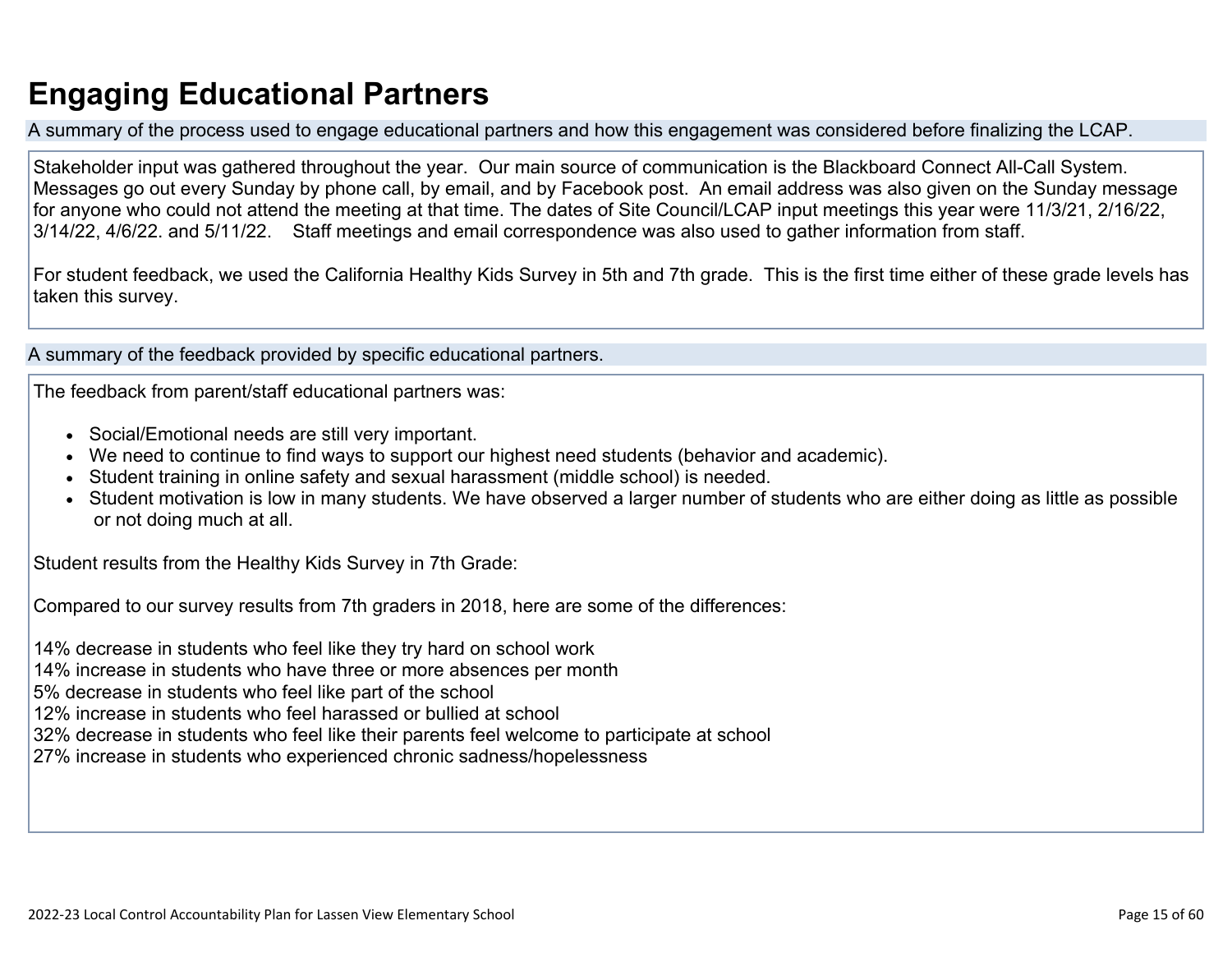#### A description of the aspects of the LCAP that were influenced by specific input from educational partners.

Resources will be allocated to address:

- Social and emotional needs (continue with full-time counselor, SEL curriculum and training, and partner with Tehama County EHRMS to assist with higher emotional needs).
- Academic concerns (Implementation of Reading Transformations for students Transitional Kinder thru 5th grade, focus on math fact fluency, adjust our learning lab staffing and student support.
- Motivational assemblies and speakers.
- Motivational reward system for students completing expectations to the best of their ability.
- Student and parent education and training regarding online activity needs to take place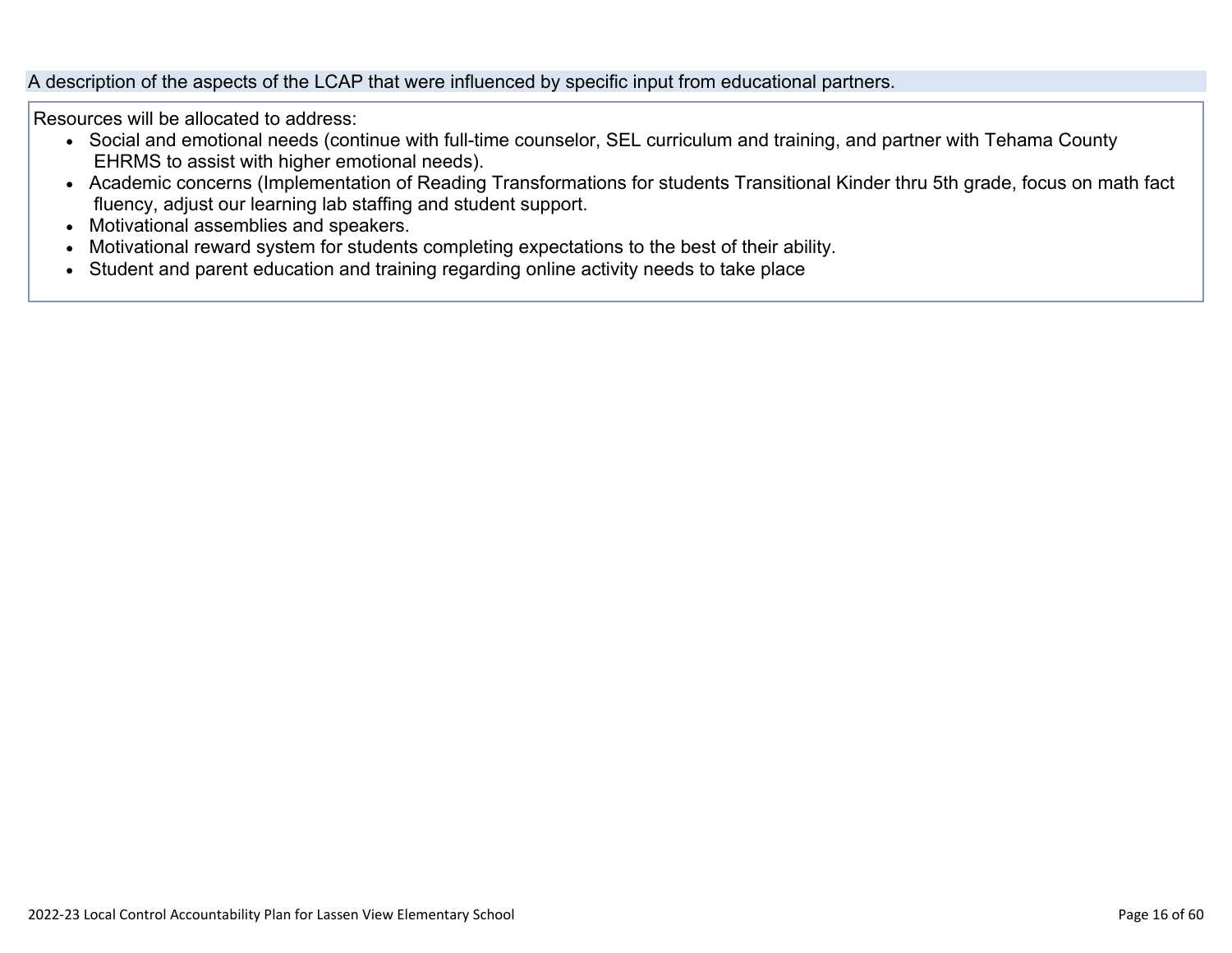# **[Goals and Actions](http://www.doc-tracking.com/screenshots/22LCAP/Instructions/22LCAPInstructions.htm#GoalsandActions)**

## **[Goal](http://www.doc-tracking.com/screenshots/22LCAP/Instructions/22LCAPInstructions.htm#goalDescription)**

| Goal # | <b>Description</b>                                                                                                                                                               |
|--------|----------------------------------------------------------------------------------------------------------------------------------------------------------------------------------|
|        | Students will make progress towards Standards Met and Standards Advanced in Language Arts and Math on the<br><b>CAASPP Test.</b>                                                 |
|        | ELD Students will make progress towards Reclassification as measured by district reclassification criteria (ELPAC test,<br>state testing, local data, teacher and parent input). |

An explanation of why the LEA has developed this goal.

This goal covers two academic content areas that are important throughout school and life. We can also measure improvement from year to year in comparison to our school in previous years as well as how schools around California are performing.

## **[Measuring and Reporting Results](http://www.doc-tracking.com/screenshots/22LCAP/Instructions/22LCAPInstructions.htm#MeasuringandReportingResults)**

| <b>Metric</b>                                                                                                   | <b>Baseline</b>                                                                                 | Year 1 Outcome                                | Year 2 Outcome | Year 3 Outcome | Desired Outcome for<br>$2023 - 24$                                                                          |
|-----------------------------------------------------------------------------------------------------------------|-------------------------------------------------------------------------------------------------|-----------------------------------------------|----------------|----------------|-------------------------------------------------------------------------------------------------------------|
| Students scoring<br>Standards Met or<br><b>Standards Exceeded</b><br>in ELA will increase<br>yearly.            | 51.7% of all students<br>scored Standards Met<br>or Standards<br>Exceeded in 2018-19<br>in ELA  | 20/21: 56.55%                                 |                |                | 55% or more of all<br>students will score at<br>Standards Met or<br><b>Standards Exceeded</b><br>in ELA.    |
| <b>Students Scoring</b><br>Standards Met or<br><b>Standards Exceeded</b><br>in Math will increase<br>yearly.    | 43.2% of all students<br>scored Standards Met<br>or Standards<br>Exceeded in 2018-19<br>in Math | 20/21:47.42%                                  |                |                | 50% or more of all<br>students will score at<br>Standards Met or<br><b>Standards Exceeded</b><br>in Math.   |
| <b>Student Subgroup</b><br>Scores in ELA<br>(Standards Met plus<br>Standards Exceeded)<br>will increase yearly. | Socioeconomically<br>Disadvantaged-<br>47.3%<br>Hispanic-36.8%                                  | SED: 46.3%<br>Hispanic: 51.11%<br>SWD: 16.67% |                |                | 52% for SED Students<br>45% for Hispanic<br><b>Students</b><br>10% for Students with<br><b>Disabilities</b> |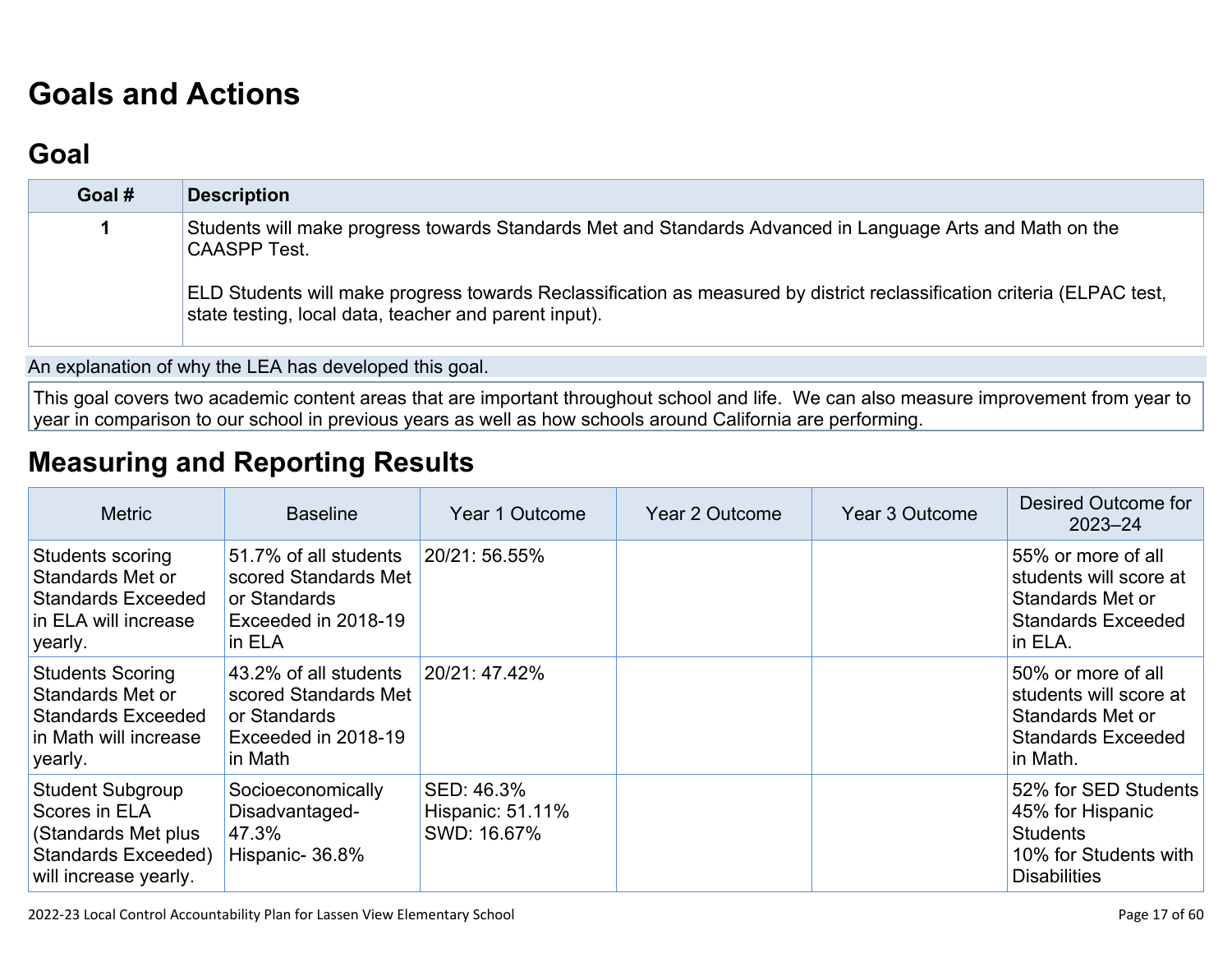| <b>Metric</b>                                                                                                    | <b>Baseline</b>                                                                                                         | Year 1 Outcome                                      | <b>Year 2 Outcome</b> | <b>Year 3 Outcome</b> | Desired Outcome for<br>$2023 - 24$                                                                                                                                                                   |
|------------------------------------------------------------------------------------------------------------------|-------------------------------------------------------------------------------------------------------------------------|-----------------------------------------------------|-----------------------|-----------------------|------------------------------------------------------------------------------------------------------------------------------------------------------------------------------------------------------|
|                                                                                                                  | Students with<br>Disabilities (15<br>student results)- 6.7%                                                             |                                                     |                       |                       | All Percentages above<br>are for students<br>testing in Standards<br>Met or Exceeded.                                                                                                                |
| <b>Student Subgroup</b><br>Scores in Math<br>(Standards Met plus<br>Standards Exceeded)<br>will increase yearly. | Socioeconomically<br>Disadvantaged-42%<br>Hispanic-36.8%<br>Students with<br>Disabilities (15<br>student results)- 6.7% | SED: 33.33%<br>Hispanic: 24.44%<br>SWD: 11.11%      |                       |                       | 48% for SED Students<br>45% for Hispanic<br><b>Students</b><br>10% for Students with<br><b>Disabilities</b><br>All Percentages above<br>are for students<br>testing in Standards<br>Met or Exceeded. |
| <b>ELL students will</b><br>increase proficiency                                                                 | 21/22:                                                                                                                  |                                                     |                       |                       |                                                                                                                                                                                                      |
| Students will<br>reclassify at a<br>minimum of 10% of all<br>ELD students per<br>year.                           | Testing did not<br>happen at the end of<br>19-20 and scores<br>have not been<br>received for 20-21.                     | 0% reclassification                                 |                       |                       | Minimum of 10%<br>Reclassification rate<br>yearly.                                                                                                                                                   |
| Teacher<br>Crendentialed                                                                                         | All teachers were<br>credentialed<br>appropriately.                                                                     | All teachers were<br>credentialed<br>appropriately. |                       |                       | All teachers will have<br>appropriate<br>credentials yearly.,                                                                                                                                        |

## **[Actions](http://www.doc-tracking.com/screenshots/22LCAP/Instructions/22LCAPInstructions.htm#actions)**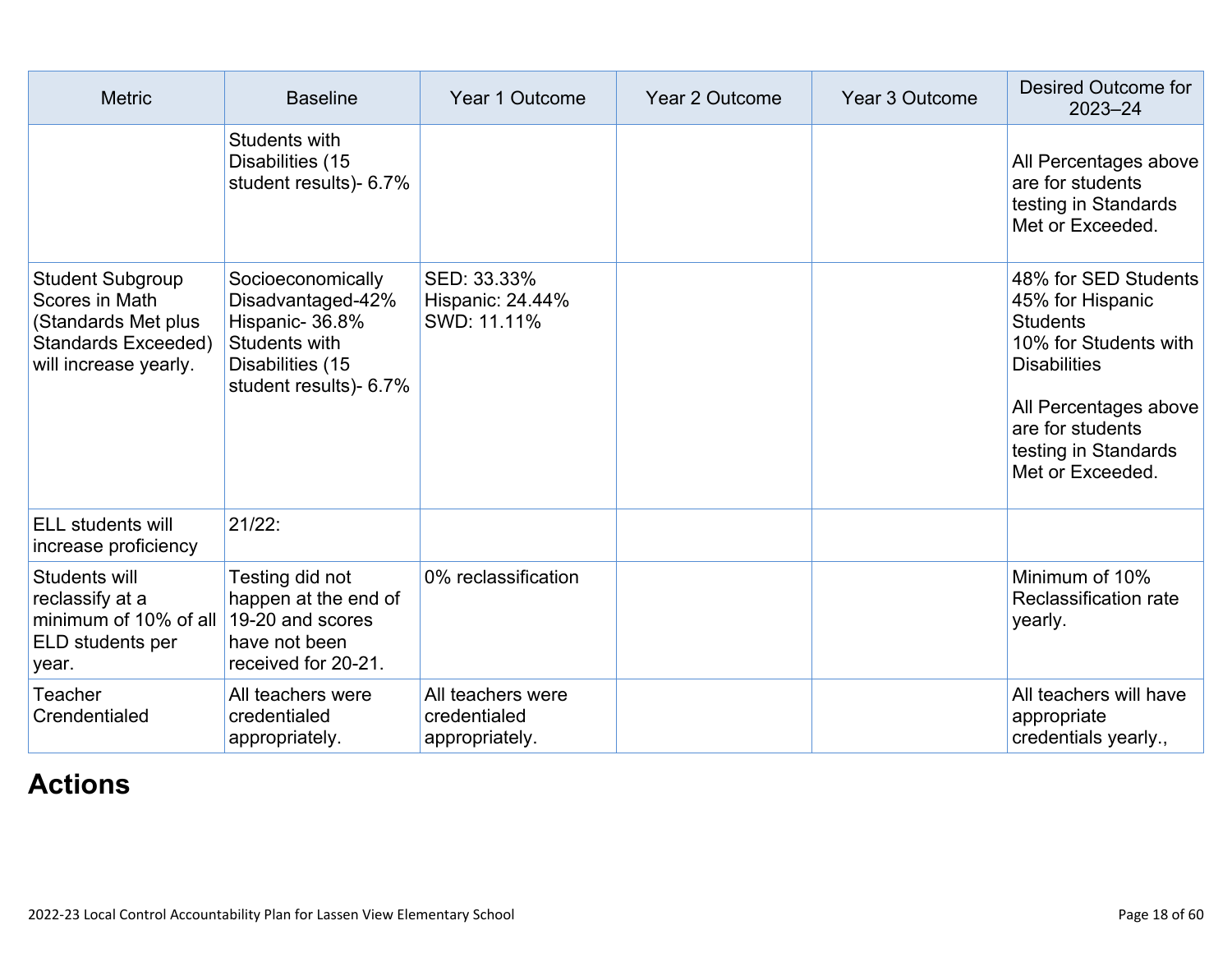| Action # | <b>Title</b>                                              | <b>Description</b>                                                                                                                                                                                                                                                                                                                                                                                                                                                             | <b>Total Funds</b> | Contributing |
|----------|-----------------------------------------------------------|--------------------------------------------------------------------------------------------------------------------------------------------------------------------------------------------------------------------------------------------------------------------------------------------------------------------------------------------------------------------------------------------------------------------------------------------------------------------------------|--------------------|--------------|
| 1.1      | Professional<br>Development                               | Teachers will be provided opportunities for professional development<br>in all core subjects and in subject areas that are taught by any<br>individual teacher (Music, PE, Electives, etc).<br>All staff will have opportunities for training in Social-Emotional<br>Learning.<br>Paraprofessionals will be offered opportunities for professional<br>development as available.<br>All non-classroom staff will participate as needed and as available for<br>job description. | \$10,000.00        | Yes          |
| 1.2      | Learning Lab Staffing                                     | Our Learning Lab is staffed by an Education Specialist, a full-time<br>paraprofessional, and part-time paraprofessionals. The Learning Lab<br>is designed to support students with IEP's and non-IEP students who<br>need remedial support in core academics.                                                                                                                                                                                                                  | \$38,663.00        | Yes          |
| 1.3      | General education<br>staffing                             | Despite no increase in enrollment, we will be maintain one additional<br>general education teacher to lower class sizes and decrease the<br>number of split grade classrooms. Paraprofessional support will be<br>provided in all K-3 classes and all split classes. 4th-8th grade<br>paraprofessional staffing will depend on needs by classroom.                                                                                                                             | \$110,000.00       | Yes          |
| 1.4      | English Language<br>Development Student   Lab.<br>Support | A bilingual aide will support ELD students in class and in the Learning                                                                                                                                                                                                                                                                                                                                                                                                        | \$31,071.00        | Yes          |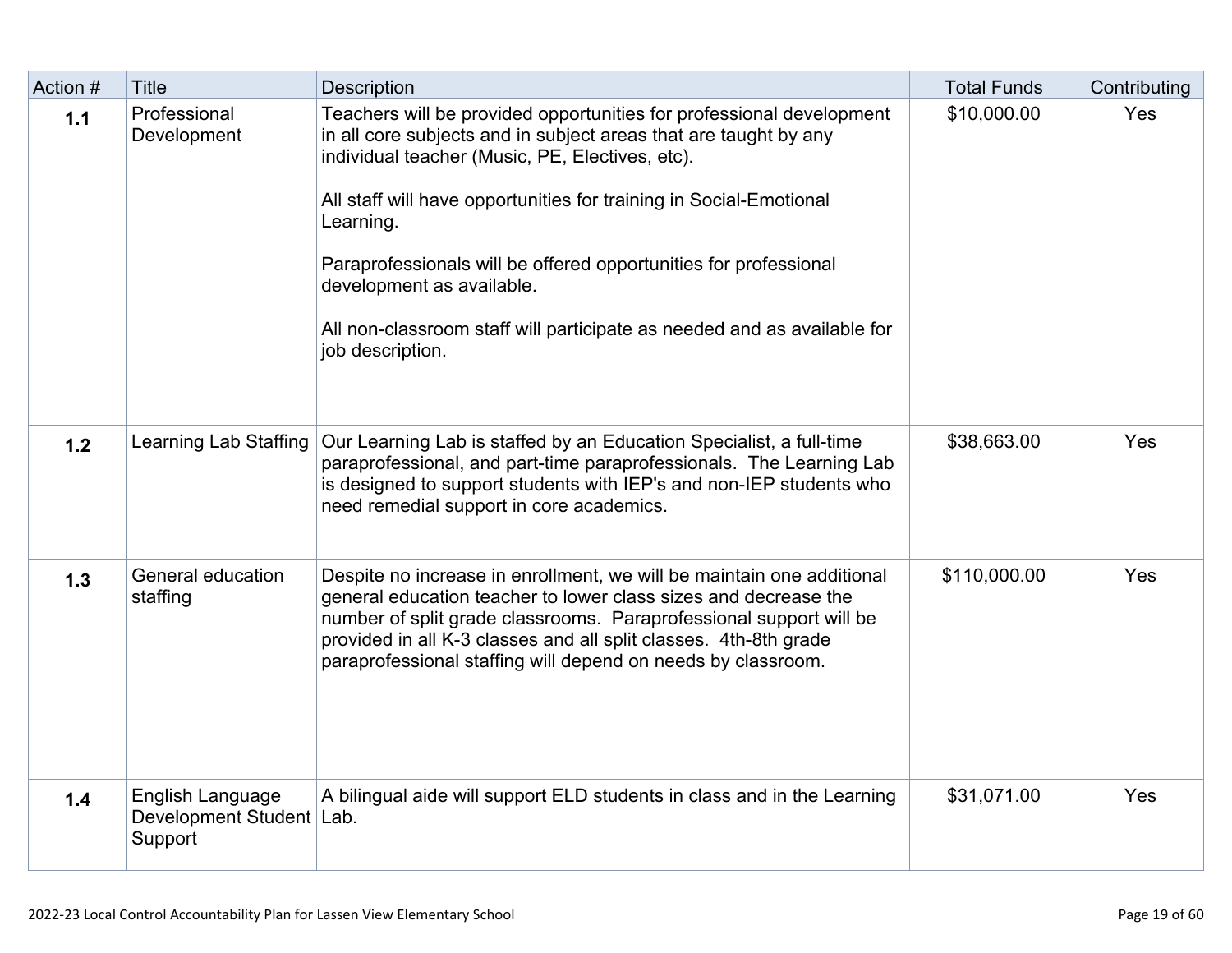| Action # | <b>Title</b>                                       | <b>Description</b>                                                                                                                                                                                                                                                                       | <b>Total Funds</b> | Contributing |
|----------|----------------------------------------------------|------------------------------------------------------------------------------------------------------------------------------------------------------------------------------------------------------------------------------------------------------------------------------------------|--------------------|--------------|
| 1.5      | Tutoring for students                              | Tutoring services will be offered throughout the year. Some teachers<br>will offer after school tutoring and we will have Saturday School twice<br>per month for most months.                                                                                                            | \$15,000.00        | Yes          |
| 1.6      | Software purchases<br>to support core<br>academics | The following software programs are contracted to support students:<br>• Renaissance Place and Accelerated Reader<br>I-Ready<br>$\bullet$<br>Lexia<br><b>Zingy Learning</b><br>Khan Academy<br><b>DIBELS</b><br>Membeam                                                                  | \$22,265.00        | Yes          |
| 1.7      | <b>I-Ready Challenge</b>                           | Prior to state testing, we will have another I-Ready challenge. During<br>the 3 to 4 week challenge, students earn raffle tickets for passing i-<br>Ready lessons. The challenge culminates with a raffle drawing for<br>prizes.                                                         | \$2,000.00         | <b>No</b>    |
| 1.8      | Curriculum adoptions                               | This year we piloted Into Math for math in 1st, 3rd, and 5th grade. The<br>K-2 classrooms will be staying with Math Expressions but for the 3rd-<br>5th grades, we will be purchasing Into Math as our adoption for those<br>grade levels.                                               | \$7,320.00         | <b>No</b>    |
| 1.9      | Technology contract                                | We will contract with Tehama Department of Education for tech<br>services two days per week.                                                                                                                                                                                             | \$23,400.00        | <b>No</b>    |
| 1.10     | <b>Summer Incentive</b><br>Program                 | Since are not offering summer school for the Summer of 2022, we are<br>incentivizing students to read and complete math lessons. The library<br>will be open two days per week to check out books, pick out prizes,<br>and use technology as needed. A comprehensive prize list has been | \$10,000.00        | No<br>Yes    |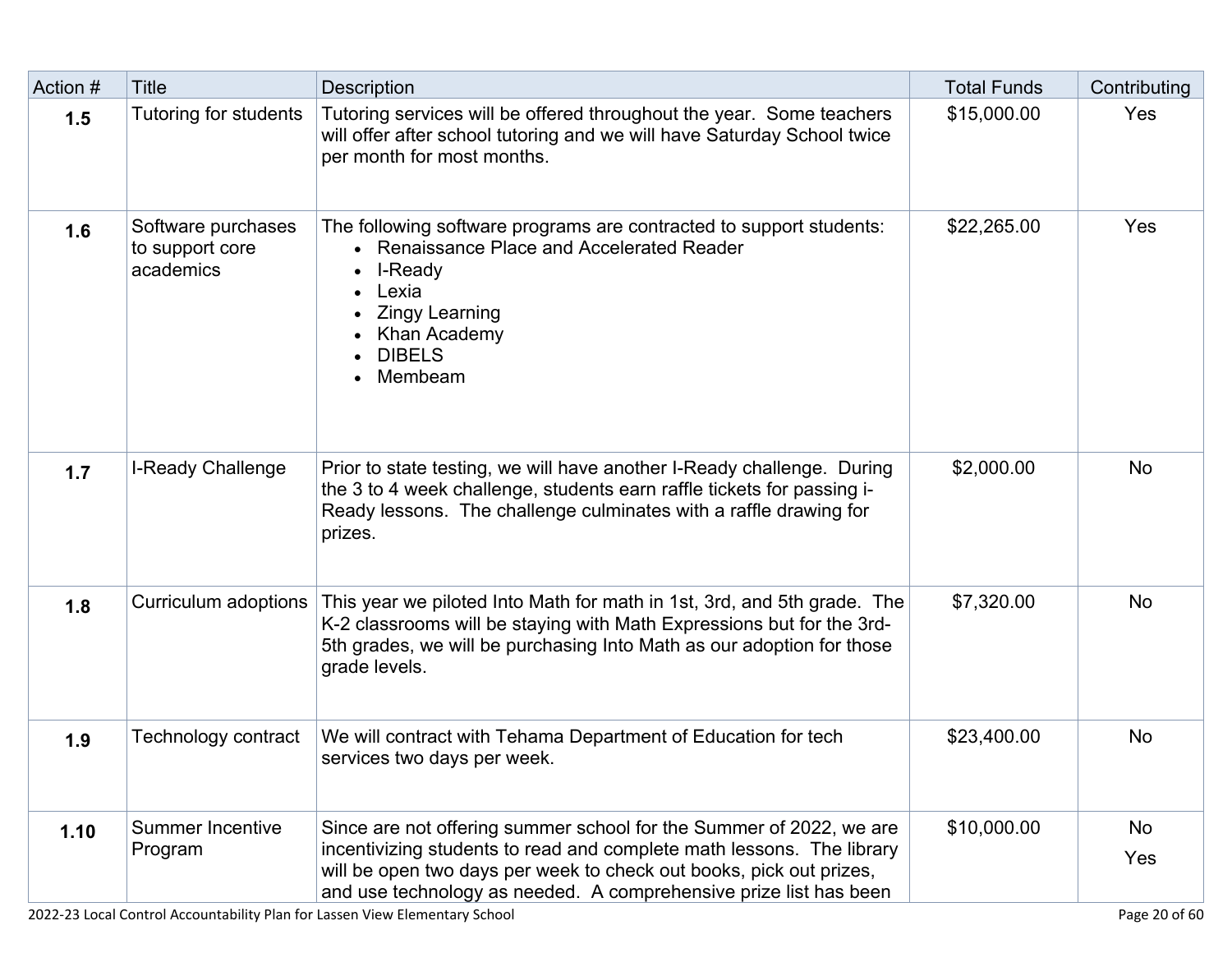| Action # | Title                                         | <b>Description</b>                                                                                                                                                                                                                                                                                                                                                                      | <b>Total Funds</b> | Contributing |
|----------|-----------------------------------------------|-----------------------------------------------------------------------------------------------------------------------------------------------------------------------------------------------------------------------------------------------------------------------------------------------------------------------------------------------------------------------------------------|--------------------|--------------|
|          |                                               | put together and messages sent home reminding student and parents<br>of hours. Our school librarian will be hired for those two days per<br>week all summer.                                                                                                                                                                                                                            |                    |              |
| 1.11     | Support for special<br>education students.    | Our special education teacher is a county office employee. Through<br>our SELPA, we receive 4 days of support and purchase an extra day<br>in order to have her on campus full-time. She assists with pull-out<br>remediation and collaborates with general education teachers for in-<br>class support. We also hire paraprofessional support in addition to<br>teaching staff.        | \$22,000.00        | <b>No</b>    |
| 1.12     | Reading<br><b>Transformations</b><br>Purchase | Reading Transformations is the updated program of Reading Mastery.<br>Reading Mastery was implemented for many years at Lassen View<br>with a high level of success. It is a levelized program that we have<br>identified meets the needs of all students in Grades K-5. For 35<br>minutes per day, we will levelize students to meet their reading needs<br>for the 22-23 school year. | \$124,000.00       | <b>No</b>    |

## **[Goal Analysis \[2021-22\]](http://www.doc-tracking.com/screenshots/22LCAP/Instructions/22LCAPInstructions.htm#GoalAnalysis)**

An analysis of how this goal was carried out in the previous year.

A description of any substantive differences in planned actions and actual implementation of these actions.

Need Ashlie to fill in the budgeted and actuals in order to make this determination

An explanation of material differences between Budgeted Expenditures and Estimated Actual Expenditures and/or Planned Percentages of Improved Services and Estimated Actual Percentages of Improved Services.

See above.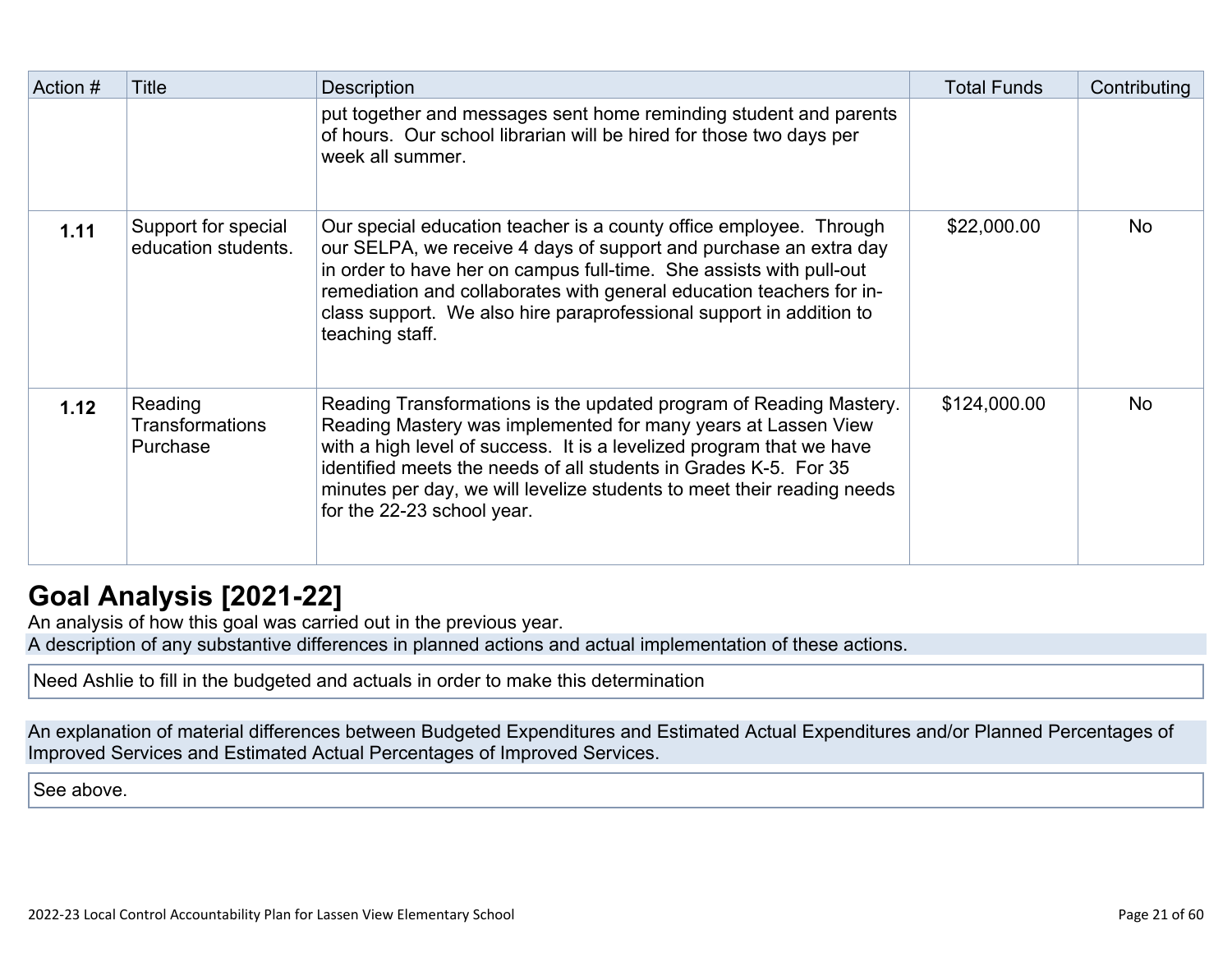An explanation of how effective the specific actions were in making progress toward the goal.

Action 1.11- With our increased special education services, our SWD progressed from 6.7% Standard Met/Exceeded in 2018-19 to 16.67% in 2020-21 in ELA and from 6.7% to 11.11% in Math.

A description of any changes made to the planned goal, metrics, desired outcomes, or actions for the coming year that resulted from reflections on prior practice.

Action 1.6- We removed Waggle from our list of online learning programs for the 22-23 school year. We found that classes were not using it very much.

Action 1.8- For the 21-22 school year, we piloted the program Into Math in 1st, 3rd, and 5th grades. For the 22-23 school year, we are adopting Into Math as our new curriculum in 3rd-5th grade but staying with Math Expressions for the TK-2nd grades.

Action 1.10-We operated summer school during the summer of 2021 but are not operating one for the summer of 2022. While we won't be providing a formal summer school, we plan to offer an incentive plan for continued reading and progress with our online learning programs. Action 1.11- We added this action for 22-23 to specifically address the needs of our students with IEP's.

Action 1.12- We are purchasing the program Reading Transformations to levelize all students in Grades TK-5 to meet all reading needs.

**A report of the Total Estimated Actual Expenditures for last year's actions may be found in the Annual Update Table. A report of the Estimated Actual Percentages of Improved Services for last year's actions may be found in the Contributing Actions Annual Update Table.**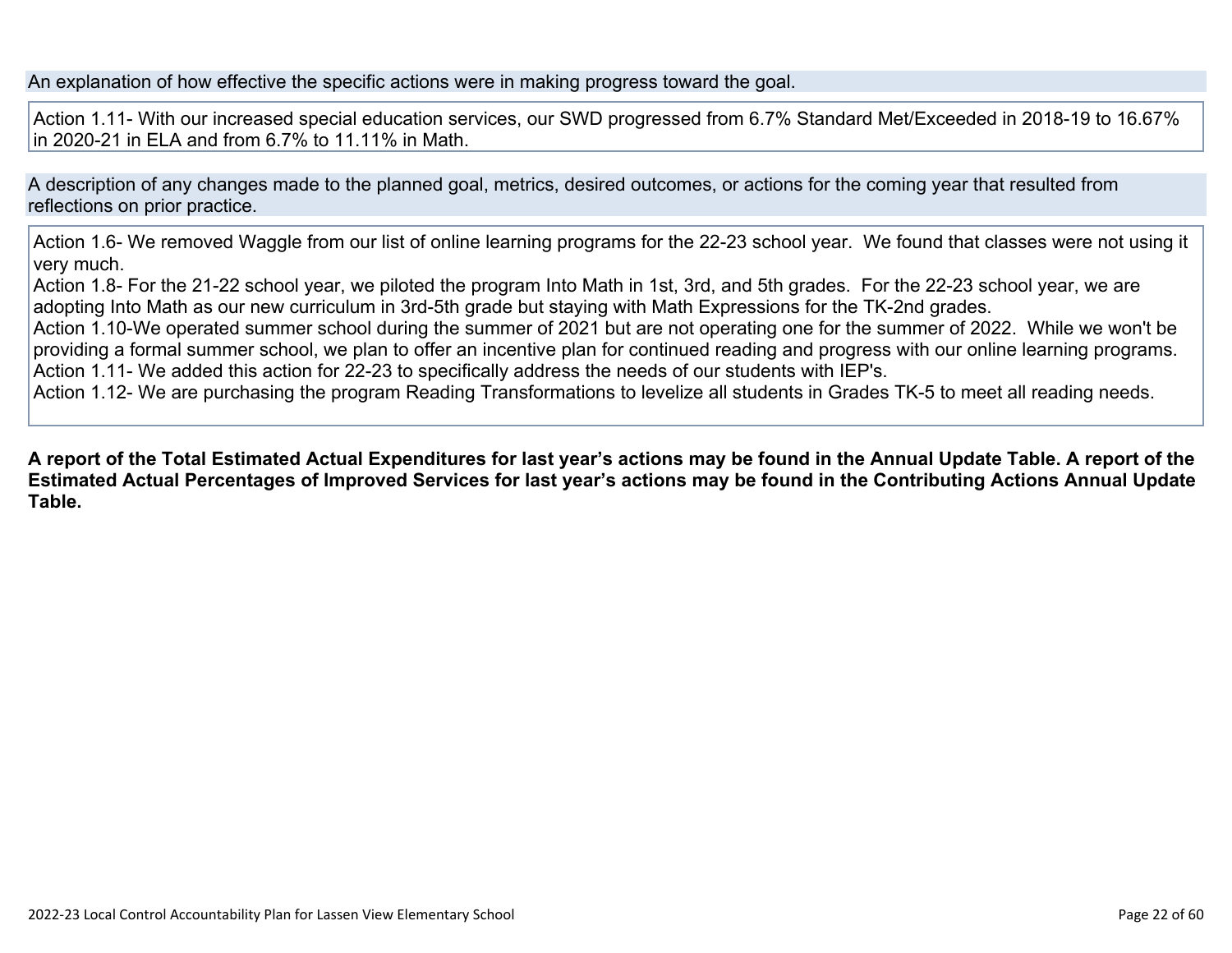## **[Increased or Improved Services for Foster Youth, English Learners, and Low-](http://www.doc-tracking.com/screenshots/22LCAP/Instructions/22LCAPInstructions.htm#IncreasedImprovedServices)[Income Students \[2022-23\]](http://www.doc-tracking.com/screenshots/22LCAP/Instructions/22LCAPInstructions.htm#IncreasedImprovedServices)**

| Projected LCFF Supplemental and/or Concentration Grants | Projected Additional LCFF Concentration Grant (15 percent) |
|---------------------------------------------------------|------------------------------------------------------------|
| 302,679                                                 |                                                            |

#### **Required Percentage to Increase or Improve Services for the LCAP Year**

| Projected Percentage to Increase<br>or Improve Services for the<br>Coming School Year | <b>LCFF Carryover — Percentage</b> | <b>ILCFF Carryover — Dollar</b> | Total Percentage to Increase or<br>Improve Services for the Coming<br>School Year |
|---------------------------------------------------------------------------------------|------------------------------------|---------------------------------|-----------------------------------------------------------------------------------|
| 9.65%                                                                                 | $0.00\%$                           | \$0.00                          | 9.65%                                                                             |

**The Budgeted Expenditures for Actions identified as Contributing may be found in the Contributing Actions Table.**

### **[Required Descriptions](http://www.doc-tracking.com/screenshots/22LCAP/Instructions/22LCAPInstructions.htm#RequiredDescriptions)**

For each action being provided to an entire school, or across the entire school district or county office of education (COE), an explanation of (1) how the needs of foster youth, English learners, and low-income students were considered first, and (2) how these actions are effective in meeting the goals for these students.

Action 1.1: As identified by our staff and parents and through an analysis of CAASP, SEL, and ELPAC test results, we have identified our EL, FY, and LI students are not meeting Math and ELA standards. Professional development will be focused on academic achievement, specifically towards students below grade level.

Action 1.2: As identified by the staff, students and parents and through an analysis of our CAASP and local assessments, we will implement a Learning Lab that will provide remedial supports to students. The majority of students below grade level fall in the UCP.

Action 1.3 General Education Staffing- As identified by our staff, parents and through an analysis of CAASPP data, many students are below grade level. We wanted to provide smaller class sizes in order to have more adult-student interaction in every class. Despite no increase in enrollment, we added one general education teacher this year in order to lower class sizes. All students benefit from that but the UCP students benefit the most.

Action 1.5 As identified by staff, parents and through an analysis of CAASPP data and grades, tutoring will be targeted to assist students below grade level. The UCP students comprise a large percentage of those students. Non-UCP students who need remedial help will not be excluded.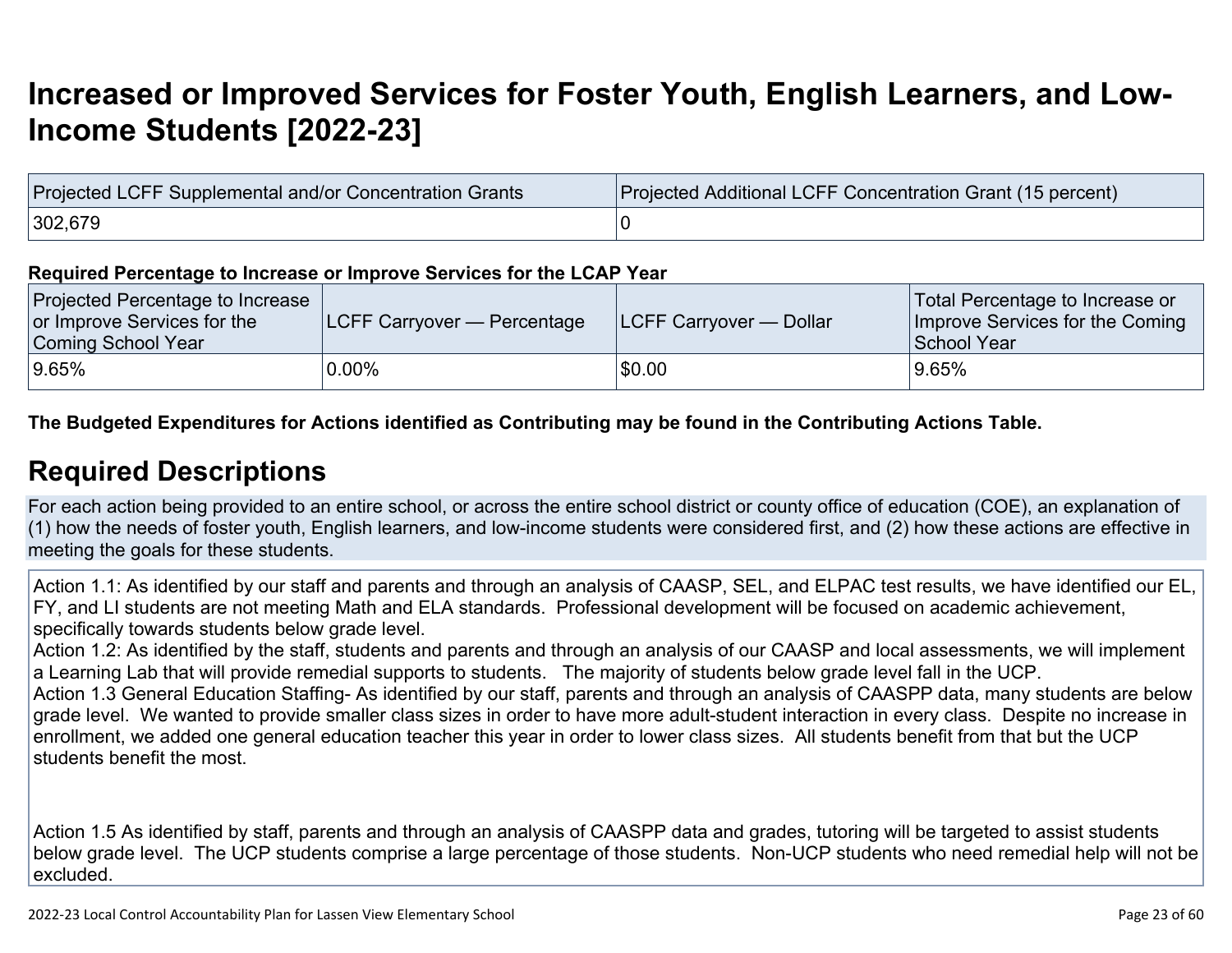Action 1.6 As identified by staff, parents, and CAASPP and local data, there are variable levels in both language arts and math in each class. To help support the many levels of learner and student gaps in current grade level material, we use web-based programs to help support students. Many of our software programs are levelized. For students below grade level, this is very important to help them fill in the gaps that have been covered in previous grade levels. Some of our software purchases are remedial programs and the majority of students using them are students in the UCP.

Action 1.10 As identified by staff and parents, our staff needed time to regroup this summer after a couple of hard teaching and parenting years. For that reason, we are not offering summer school. But, we wanted to give students motivation to keep reading this summer. For the summer of 2022, our library will be opened two days per week and prizes can be earned for passing Accelerated Reader tests, passing Lexia lessons, and passing I-Ready math or language arts lessons. All students have the opportunity to earn rewards but the focus is to engage students in the UCP. Teacher contact was made to parents prior to the end of the school year. The majority of parent contact was for students in the UCP.

Action 2.2 - As identified by teachers, parents, student grades, and academic data, we have a large number of students who struggle completing work and learning academic content. Opportunity class is a general education support to assist students who are in need of behavioral and/or academic support. The majority of students needing this support fall into the UCP.

Action 2.3 As identified by staff, parents, and administrative intervention. the need for counseling has never been higher. For this reason, we have a full-time counselor who supports students and families as needed. The majority of students who need the counseling support are students in the UCP. But, we are not going to deny a student that support because he/she is non-UCP.

Action 2.9 As identified by staff and parents, the need for social emotional education is high. Our target audience with teaching social emotional curriculum is the UCP. Since we use it as a Tier I program though, all students benefit.

Action 2.15 Vape detectors- As identified by staff and administration, drug abuse and nicotine use is more common for students who end up in foster care or come from low poverty homes. It is not exclusive though so we are using this as a schoolwide action.

Action 2.16 As identified by staff, parents, and student input, field trips are a valuable learning experience. For many students who are not in the UCP, family trips are commonplace. Their background knowledge is built through family experiences. Unfortunately, many student families in the UCP cannot afford travel and their children's experiences are limited.

Action 3.6- As identified by staff, parents, and CAASPP data, many students benefit from the after school program. From our experience, many families used the program for the hour difference between K-3 and 4-8 dismissal times. In order to free up some student slots in the after school program, we offer supervision (aka Cub Club) to supervise primary students from 2:15-3:15. After school enrollment is targeted towards students in the UCP, especially when open slots are available once the school year starts.

Action 3.7 For our summer field trip(s), the trips are available to all students. Students in the UCP count are targeted and supported a couple of ways. All families in the UCP count are called by the school directly and given all the information about the trip. In addition, transportation to and from school is offered so that is not the reason a student cannot to attend.

Action 3.10 For many students in the UCP, there are not a lot of opportunities for enrichment outside of school (dance class, sport teams, music instruction) and even when available, those experiences can be expensive. We want to offer similar opportunities for students who do not have many options. It is considered schoolwide because we will not exclude non-UCP students.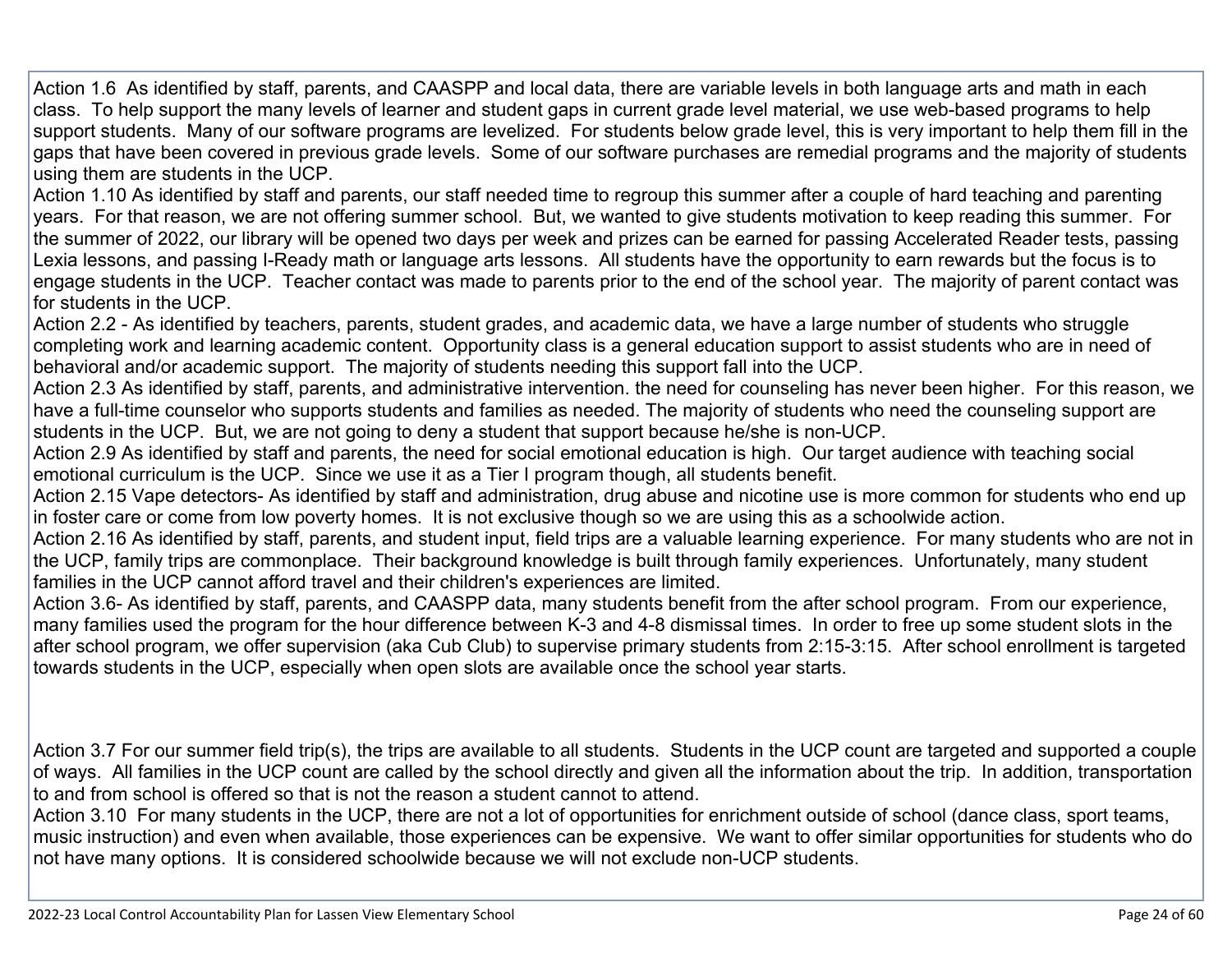A description of how services for foster youth, English learners, and low-income students are being increased or improved by the percentage required.

There are many actions we take as a school to increase and improve our services to foster youth, English learners, and low-income students.

For our academic goals, Lassen View provides the following actions:

- Professional development, specifically targeted toward academic achievement. We will be implementing Reading Transformations for 22-23 and while we feel all students will benefit, the targeted population is the UCP. Reading Transformations will be a targeted PD for the year.
- Our learning lab works with any student who needs Tier II and Tier III level support. Most of these students are students in the UCP.
- For 21-22, we hired an additional general education teacher to lower class sizes. While this helps all students, it benefits the UCP mostly since there is more direct instruction to each student when class sizes are smaller. There was no increase to our enrollment when we decided to hire the extra teacher. We will be continuing with this extra teacher for 22-23.
- We have numerous web-based programs that are levelized according to academic levels. For students below grade level, it gives them the instruction and practice they need at their own personal academic level.
- Since we aren't having a summer school this year, we are offering a summer incentive program to encourage students to read. Teachers made contact to parents of students who need the extra reading practice.

For our school safety goal (physical and emotional safety), we have implemented the following:

- Opportunity Class teacher and aide give students a support when needing a place to reset or a quieter place to finish assignments and get targeted instruction. It is also a class that keeps students in school when there is a suspension-level offense that occurs.
- We have increased our counselor to full-time starting in 21-22 to meet the growing need of trauma with students and their families
- Field trips provide invaluable learning opportunities that many students and families could not afford

For our opportunities to have experiences out of the core curriculum, we have implemented the following:

- Our school funds and staffs a supervised time from primary dismissal (2:15) to intermediate dismissal (3:00). This addition helps in a couple of ways. First of all, it opens slots in our after school program. Previously, students would be enrolled in the after school program just for that one hour. Secondly, the supervision is free to families. For UCP, this helps with the monthly cost associated with the after school program.
- For the past few years outside of 2022, we have taken one big summer field trip. For the previous two trips, we took about 175 students to Six Flags Discovery Kingdom with no charge to any student. Many families in the UCP cannot afford a trip like this. This year, we are going to a water park in Sacramento. Students in the UCP often do not have experiences on roller coasters and water slides in an amusement park setting. This experience also builds relationships with staff members and connects them to their classmates for an improved connection to school.
- After school enrichment opportunities can be expensive and being located in a rural area, makes transportation difficult. Providing opportunities after school makes it more likely that a student in the UCP can attend and experience.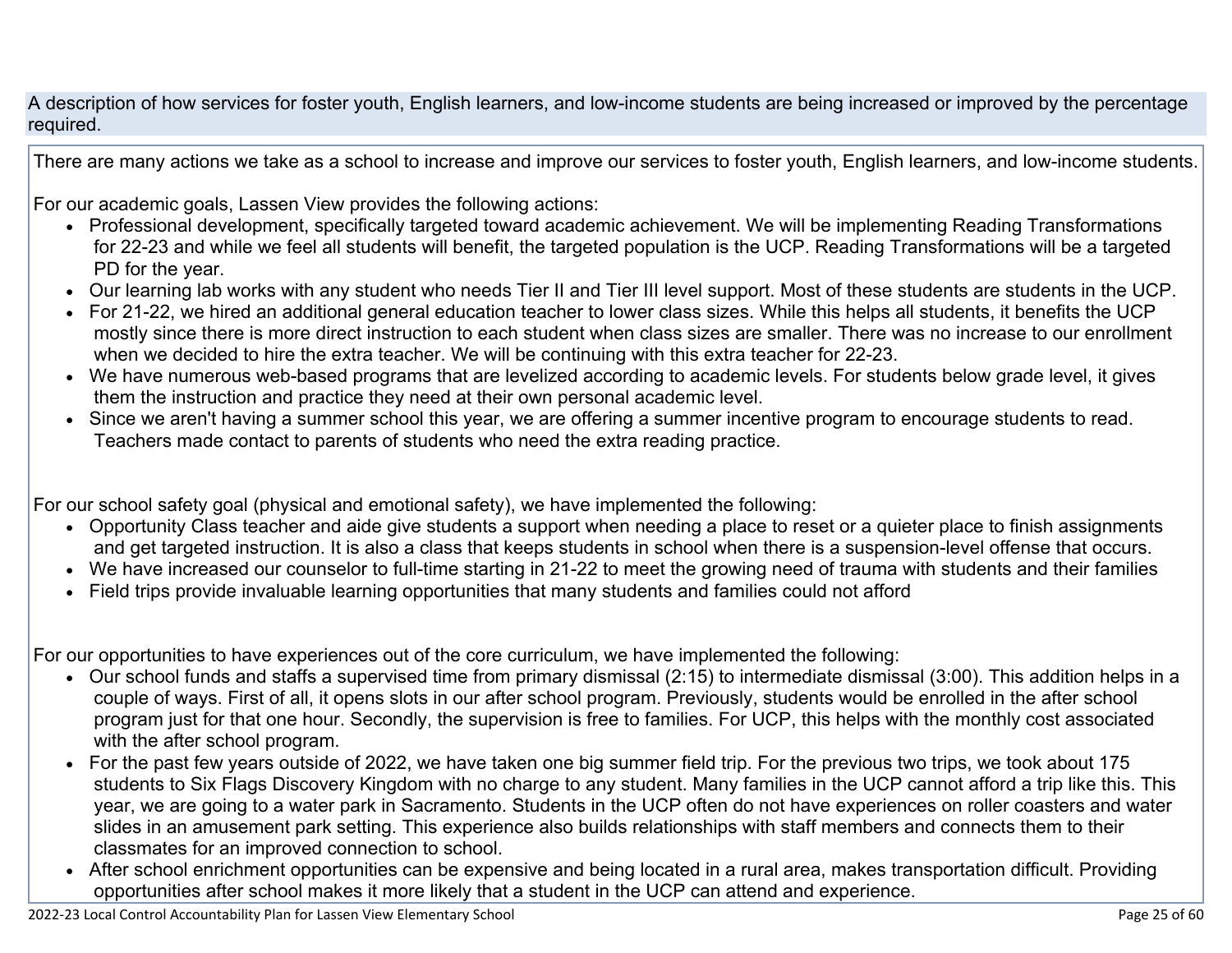A description of the plan for how the additional concentration grant add-on funding identified above will be used to increase the number of staff providing direct services to students at schools that have a high concentration (above 55 percent) of foster youth, English learners, and lowincome students, as applicable.

Lassen View does not received concentration funds.

| <b>Staff-to-student ratios by</b><br>type of school and<br><b>concentration of</b><br>unduplicated students | Schools with a student concentration of 55 percent or<br>less | Schools with a student concentration of greater than 55<br>percent |
|-------------------------------------------------------------------------------------------------------------|---------------------------------------------------------------|--------------------------------------------------------------------|
| Staff-to-student ratio of<br>classified staff providing<br>direct services to students                      |                                                               |                                                                    |
| Staff-to-student ratio of<br>certificated staff providing<br>direct services to students                    |                                                               |                                                                    |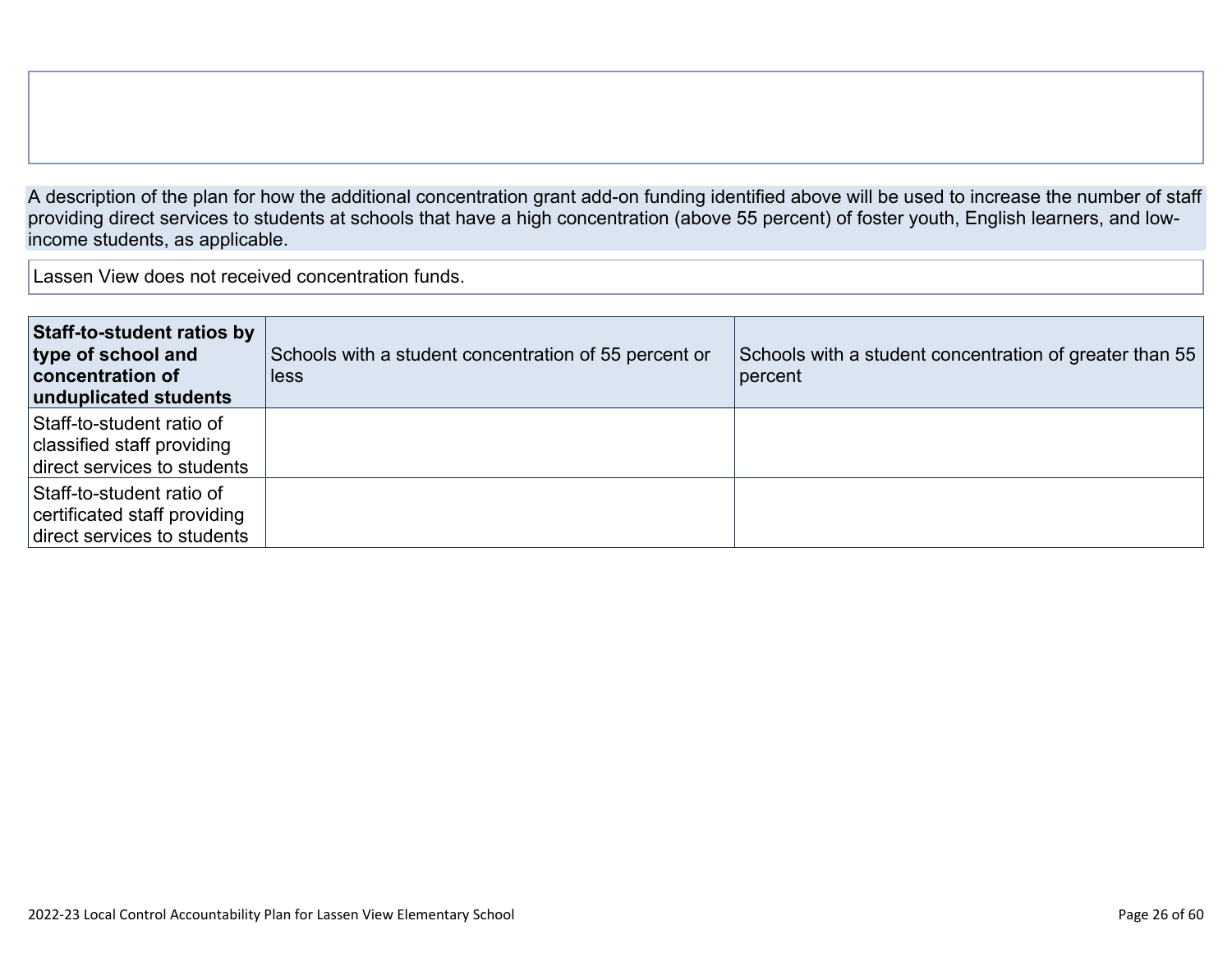#### **2022-23 Total Expenditures Table**

| <b>Totals</b> |                 |  | <b>LCFF Funds</b>                                  |                                         | <b>Other State</b><br><b>Funds</b> | <b>Local Funds</b>      | <b>Federal Funds</b>              | <b>Total Funds</b>       | <b>Total Personnel</b> | <b>Total Non-</b><br>personnel |                    |  |             |
|---------------|-----------------|--|----------------------------------------------------|-----------------------------------------|------------------------------------|-------------------------|-----------------------------------|--------------------------|------------------------|--------------------------------|--------------------|--|-------------|
| <b>Totals</b> |                 |  | \$616,808.00                                       |                                         | \$185,583.00                       | \$1,000.00              | \$145,000.00                      | \$948,391.00             | \$683,351.00           | \$265,040.00                   |                    |  |             |
| Goal          | <b>Action #</b> |  | <b>Action Title</b>                                |                                         |                                    | <b>Student Group(s)</b> | <b>LCFF Funds</b>                 | <b>Other State Funds</b> | <b>Local Funds</b>     | <b>Federal Funds</b>           | <b>Total Funds</b> |  |             |
| $\mathbf{1}$  | $1.1$           |  | Professional<br>Development                        |                                         | <b>Foster Youth</b><br>Low Income  | <b>English Learners</b> | \$5,000.00                        | \$5,000.00               |                        |                                | \$10,000.00        |  |             |
| $\mathbf 1$   | $1.2$           |  | Learning Lab Staffing                              |                                         |                                    |                         | <b>Foster Youth</b><br>Low Income | <b>English Learners</b>  | \$38,663.00            |                                |                    |  | \$38,663.00 |
| $\mathbf{1}$  | $1.3$           |  | General education<br>staffing                      |                                         | <b>Foster Youth</b><br>Low Income  | <b>English Learners</b> | \$25,000.00                       | \$85,000.00              |                        |                                | \$110,000.00       |  |             |
| $\mathbf 1$   | $1.4$           |  | Support                                            | English Language<br>Development Student |                                    | <b>English Learners</b> | \$31,071.00                       |                          |                        |                                | \$31,071.00        |  |             |
| $\mathbf{1}$  | 1.5             |  | Tutoring for students                              |                                         | <b>Foster Youth</b><br>Low Income  | <b>English Learners</b> |                                   | \$15,000.00              |                        |                                | \$15,000.00        |  |             |
| $\mathbf 1$   | 1.6             |  | Software purchases<br>to support core<br>academics |                                         | <b>Foster Youth</b><br>Low Income  | <b>English Learners</b> | \$22,265.00                       |                          |                        |                                | \$22,265.00        |  |             |
| $\mathbf{1}$  | $1.7$           |  | I-Ready Challenge                                  |                                         | All                                |                         | \$2,000.00                        |                          |                        |                                | \$2,000.00         |  |             |
| $\mathbf 1$   | 1.8             |  | Curriculum adoptions                               |                                         | classes will be<br>involved. All   | For the math pilot, 3   | \$7,320.00                        |                          |                        |                                | \$7,320.00         |  |             |
| $\mathbf{1}$  | 1.9             |  | Technology contract                                |                                         | All                                |                         | \$23,400.00                       |                          |                        |                                | \$23,400.00        |  |             |
| $\mathbf 1$   | 1.10            |  | Summer Incentive<br>Program                        |                                         | All                                | <b>English Learners</b> |                                   |                          |                        | \$10,000.00                    | \$10,000.00        |  |             |

2022-23 Local Control Accountability Plan for Lassen View Elementary School Page 27 of 60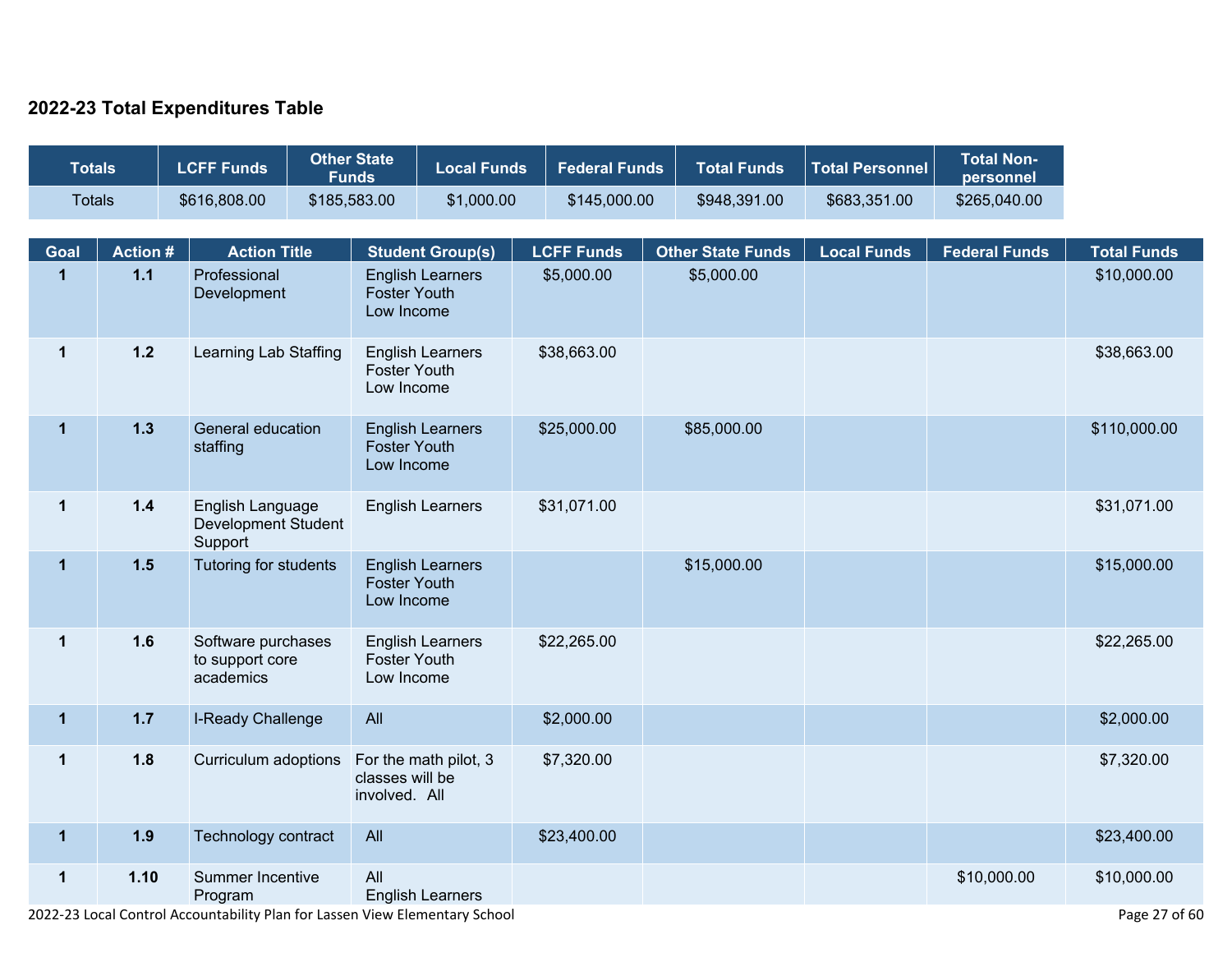| Goal           | <b>Action#</b> | <b>Action Title</b>                                                  | <b>Student Group(s)</b>                                      | <b>LCFF Funds</b> | <b>Other State Funds</b> | <b>Local Funds</b> | <b>Federal Funds</b> | <b>Total Funds</b> |
|----------------|----------------|----------------------------------------------------------------------|--------------------------------------------------------------|-------------------|--------------------------|--------------------|----------------------|--------------------|
|                |                |                                                                      | <b>Foster Youth</b><br>Low Income                            |                   |                          |                    |                      |                    |
| $\mathbf{1}$   | 1.11           | Support for special<br>education students.                           | Students with<br><b>Disabilities</b>                         | \$22,000.00       |                          |                    |                      | \$22,000.00        |
| $\mathbf 1$    | 1.12           | Reading<br>Transformations<br>Purchase                               | <b>Students in Grades</b><br>K-5 All                         |                   |                          |                    | \$124,000.00         | \$124,000.00       |
| $\overline{2}$ | 2.1            | Recognition<br>Assemblies                                            | All                                                          | \$2,000.00        |                          |                    |                      | \$2,000.00         |
| $\overline{2}$ | 2.2            | <b>Opportunity Class</b>                                             | <b>English Learners</b><br><b>Foster Youth</b><br>Low Income | \$120,900.00      |                          |                    |                      | \$120,900.00       |
| $\overline{2}$ | 2.3            | <b>Counseling Services</b>                                           | <b>English Learners</b><br><b>Foster Youth</b><br>Low Income | \$56,663.00       | \$37,727.00              |                    |                      | \$94,390.00        |
| $\overline{2}$ | 2.4            | Heart of the Lion<br><b>Tickets</b>                                  | All                                                          | \$500.00          |                          |                    |                      | \$500.00           |
| $\overline{2}$ | 2.5            | The Good Book<br>Reward                                              | All                                                          | \$500.00          |                          |                    |                      | \$500.00           |
| $\mathbf{2}$   | 2.6            | ASB for<br>4th-8th Graders                                           | All                                                          | \$1,750.00        |                          |                    |                      | \$1,750.00         |
| $\overline{2}$ | 2.7            | <b>Nursing Services</b>                                              | All                                                          | \$23,237.00       |                          |                    |                      | \$23,237.00        |
| $\overline{2}$ | 2.8            | <b>School Psychologist</b><br>and EHRMS<br><b>Counselor Services</b> | <b>Foster Youth</b><br>Low Income                            | \$13,104.00       |                          |                    |                      | \$13,104.00        |
| $\overline{2}$ | 2.9            | <b>Social Emotional</b><br>Curriculum and<br>Training                | <b>English Learners</b><br><b>Foster Youth</b><br>Low Income | \$5,000.00        |                          |                    |                      | \$5,000.00         |
| $\mathbf{2}$   | 2.10           | Online safety support<br>training for students<br>and staff          | All                                                          |                   |                          |                    | \$5,000.00           | \$5,000.00         |
| $\overline{2}$ | 2.11           | Motivational<br>Assemblies                                           | All                                                          |                   |                          |                    | \$1,000.00           | \$1,000.00         |
| $\overline{2}$ | 2.12           | <b>College Shirts</b>                                                | All                                                          | \$5,000.00        |                          |                    |                      | \$5,000.00         |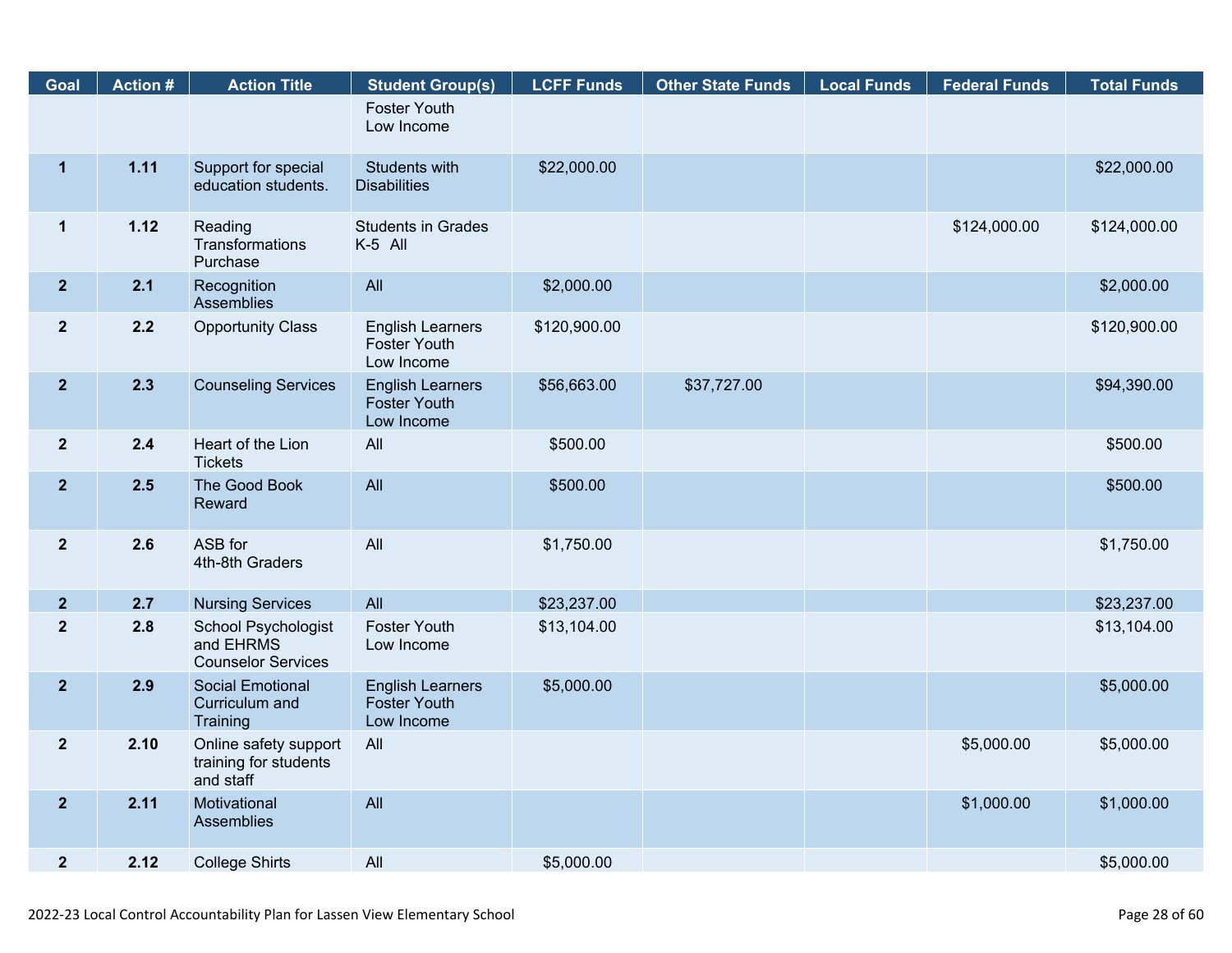| Goal           | <b>Action #</b> | <b>Action Title</b>                                                                                                | <b>Student Group(s)</b>                                      | <b>LCFF Funds</b> | <b>Other State Funds</b> | <b>Local Funds</b> | <b>Federal Funds</b> | <b>Total Funds</b> |
|----------------|-----------------|--------------------------------------------------------------------------------------------------------------------|--------------------------------------------------------------|-------------------|--------------------------|--------------------|----------------------|--------------------|
| 2 <sup>1</sup> | 2.13            | <b>TUPE Program and</b><br><b>Drug Education</b>                                                                   | All                                                          | \$1,000.00        |                          |                    |                      | \$1,000.00         |
| $\mathbf{2}$   | 2.14            | Fencing purchase                                                                                                   | All                                                          | \$20,000.00       |                          |                    |                      | \$20,000.00        |
| $\overline{2}$ | 2.15            | Cigarette and Vape<br><b>Detectors</b>                                                                             | <b>Foster Youth</b><br>Low Income                            |                   |                          |                    | \$5,000.00           | \$5,000.00         |
| 2 <sup>2</sup> | 2.16            | <b>Fieldtrips</b>                                                                                                  | <b>English Learners</b><br><b>Foster Youth</b>               | \$2,000.00        |                          |                    |                      | \$2,000.00         |
| 2 <sup>1</sup> | 2.17            | <b>Increased Vice</b><br><b>Principal Time</b>                                                                     | All                                                          | \$47,406.00       |                          |                    |                      | \$47,406.00        |
| 2 <sup>2</sup> | 2.18            | Ketchup and Relish<br><b>Reward Opportunities</b>                                                                  | All                                                          | \$500.00          |                          |                    |                      | \$500.00           |
| 2 <sub>2</sub> | 2.19            | Establishment of<br>School Money and<br><b>Reward System</b>                                                       | All                                                          | \$5,000.00        |                          |                    |                      | \$5,000.00         |
| $\mathbf{3}$   | 3.1             | <b>Physical Education</b>                                                                                          | All                                                          | \$79,829.00       |                          |                    |                      | \$79,829.00        |
| $\mathbf{3}$   | 3.2             | <b>Music Education</b>                                                                                             | All                                                          |                   | \$42,856.00              |                    |                      | \$42,856.00        |
| $\mathbf{3}$   | 3.3             | <b>Field Trips</b>                                                                                                 | All                                                          |                   |                          | \$1,000.00         |                      | \$1,000.00         |
| $\mathbf{3}$   | 3.4             | <b>Typing Program</b>                                                                                              | All                                                          | \$1,055.00        |                          |                    |                      | \$1,055.00         |
| $\mathbf{3}$   | 3.5             | <b>Middle School Sports</b>                                                                                        | All                                                          | \$21,600.00       |                          |                    |                      | \$21,600.00        |
| $\mathbf{3}$   | 3.6             | <b>SERRF After School</b><br>Program and After<br><b>School Supervision</b><br>for 3:00 Bus K-3<br><b>Students</b> | <b>English Learners</b><br><b>Foster Youth</b><br>Low Income | \$22,045.00       |                          |                    |                      | \$22,045.00        |
| $\mathbf{3}$   | 3.7             | <b>Summer Field Trips</b>                                                                                          | At-risk<br>students Foster<br>Youth<br>Low Income            | \$5,000.00        |                          |                    |                      | \$5,000.00         |
| $3\phantom{a}$ | 3.8             | Electives in Grades 7-<br>8                                                                                        | <b>Middle School</b><br>Students All                         | \$2,000.00        |                          |                    |                      | \$2,000.00         |
| $3\phantom{a}$ | 3.9             | Art                                                                                                                | All                                                          | \$3,000.00        |                          |                    |                      | \$3,000.00         |
| $\mathbf{3}$   | 3.10            | <b>After School</b><br>Enrichment                                                                                  | <b>English Learners</b><br><b>Foster Youth</b><br>Low Income | \$1,000.00        |                          |                    |                      | \$1,000.00         |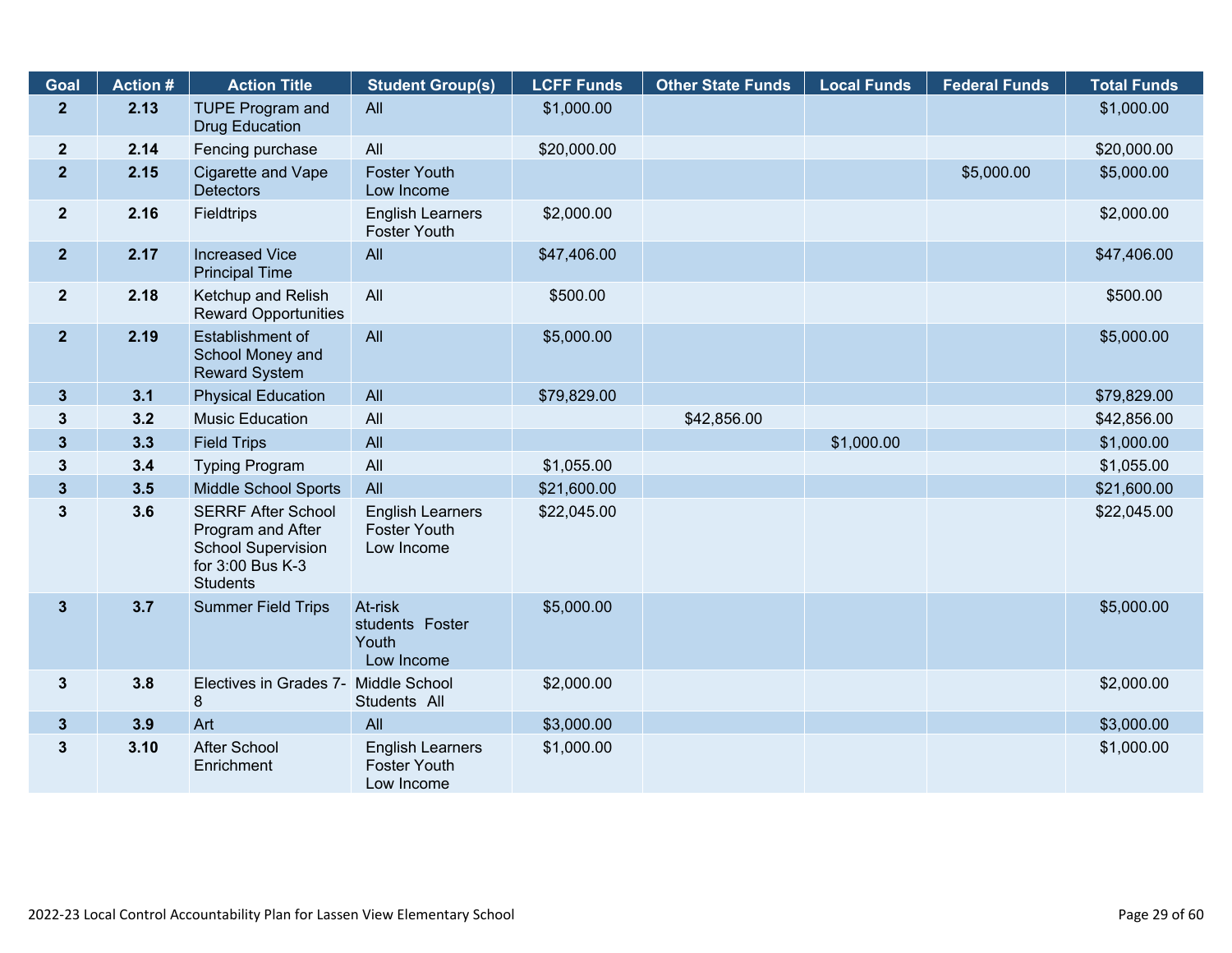### **2022-23 Contributing Actions Table**

| 1. Projected<br><b>LCFF Base</b><br>Grant | 2. Projected<br><b>LCFF</b><br><b>Supplemental</b><br>and/or<br><b>Concentration</b><br><b>Grants</b> | 3. Projected<br><b>Percentage to</b><br>Increase or<br><b>Improve</b><br><b>Services for</b><br>the Coming<br><b>School Year</b><br>(2 divided by | <b>LCFF</b><br><b>Carryover</b> —<br>Percentage<br>(Percentage<br>from Prior<br>Year) | <b>Total</b><br><b>Percentage to</b><br>Increase or<br><b>Improve</b><br><b>Services for</b><br>the Coming<br><b>School Year</b><br>$(3 + Carrow)$<br>%) | 4. Total<br><b>Planned</b><br><b>Contributing</b><br><b>Expenditures</b><br>(LCFF Funds) | 5. Total<br><b>Planned</b><br><b>Percentage of</b><br><b>Improved</b><br><b>Services</b><br>(%) | <b>Planned</b><br><b>Percentage to</b><br>Increase or<br><b>Improve</b><br><b>Services for</b><br>the Coming<br><b>School Year</b><br>(4 divided by<br>1, plus 5) | <b>Totals by</b><br><b>Type</b> | <b>Total LCFF</b><br><b>Funds</b> |
|-------------------------------------------|-------------------------------------------------------------------------------------------------------|---------------------------------------------------------------------------------------------------------------------------------------------------|---------------------------------------------------------------------------------------|----------------------------------------------------------------------------------------------------------------------------------------------------------|------------------------------------------------------------------------------------------|-------------------------------------------------------------------------------------------------|-------------------------------------------------------------------------------------------------------------------------------------------------------------------|---------------------------------|-----------------------------------|
| 3,135,268                                 | 302,679                                                                                               | 9.65%                                                                                                                                             | $0.00\%$                                                                              | 9.65%                                                                                                                                                    | \$347,711.00                                                                             | $0.00\%$                                                                                        | 11.09 %                                                                                                                                                           | Total:                          | \$347,711.00                      |
|                                           |                                                                                                       |                                                                                                                                                   |                                                                                       |                                                                                                                                                          |                                                                                          |                                                                                                 |                                                                                                                                                                   | <b>LEA-wide</b><br>Total:       | \$0.00                            |
|                                           |                                                                                                       |                                                                                                                                                   |                                                                                       |                                                                                                                                                          |                                                                                          |                                                                                                 |                                                                                                                                                                   | <b>Limited Total:</b>           | \$31,071.00                       |
|                                           |                                                                                                       |                                                                                                                                                   |                                                                                       |                                                                                                                                                          |                                                                                          |                                                                                                 |                                                                                                                                                                   | <b>Schoolwide</b><br>Total:     | \$316,640.00                      |

| <b>Goal</b> | <b>Action#</b> | <b>Action Title</b>                                       | <b>Contributing to</b><br>Increased or<br><b>Improved</b><br>Services? | <b>Scope</b>                                   | <b>Unduplicated</b><br><b>Student Group(s)</b>               | <b>Location</b>    | <b>Planned</b><br><b>Expenditures for</b><br><b>Contributing</b><br><b>Actions (LCFF</b><br>Funds) | <b>Planned</b><br><b>Percentage of</b><br><b>Improved</b><br>Services (%) |
|-------------|----------------|-----------------------------------------------------------|------------------------------------------------------------------------|------------------------------------------------|--------------------------------------------------------------|--------------------|----------------------------------------------------------------------------------------------------|---------------------------------------------------------------------------|
| 1           | $1.1$          | <b>Professional Development</b>                           | <b>Yes</b>                                                             | Schoolwide                                     | <b>English Learners</b><br><b>Foster Youth</b><br>Low Income | <b>All Schools</b> | \$5,000.00                                                                                         |                                                                           |
| 1           | $1.2$          | Learning Lab Staffing                                     | Yes                                                                    | Schoolwide                                     | <b>English Learners</b><br><b>Foster Youth</b><br>Low Income | All Schools        | \$38,663.00                                                                                        |                                                                           |
| $\mathbf 1$ | 1.3            | General education staffing                                | <b>Yes</b>                                                             | Schoolwide                                     | <b>English Learners</b><br><b>Foster Youth</b><br>Low Income |                    | \$25,000.00                                                                                        |                                                                           |
|             | 1.4            | English Language<br><b>Development Student</b><br>Support | Yes                                                                    | Limited to<br>Unduplicated<br>Student Group(s) | <b>English Learners</b>                                      | All Schools        | \$31,071.00                                                                                        |                                                                           |
| $\mathbf 1$ | 1.5            | Tutoring for students                                     | Yes                                                                    | Schoolwide                                     | <b>English Learners</b><br><b>Foster Youth</b><br>Low Income | <b>All Schools</b> |                                                                                                    |                                                                           |
|             | 1.6            | Software purchases to<br>support core academics           | <b>Yes</b>                                                             | Schoolwide                                     | <b>English Learners</b><br><b>Foster Youth</b><br>Low Income | All Schools        | \$22,265.00                                                                                        |                                                                           |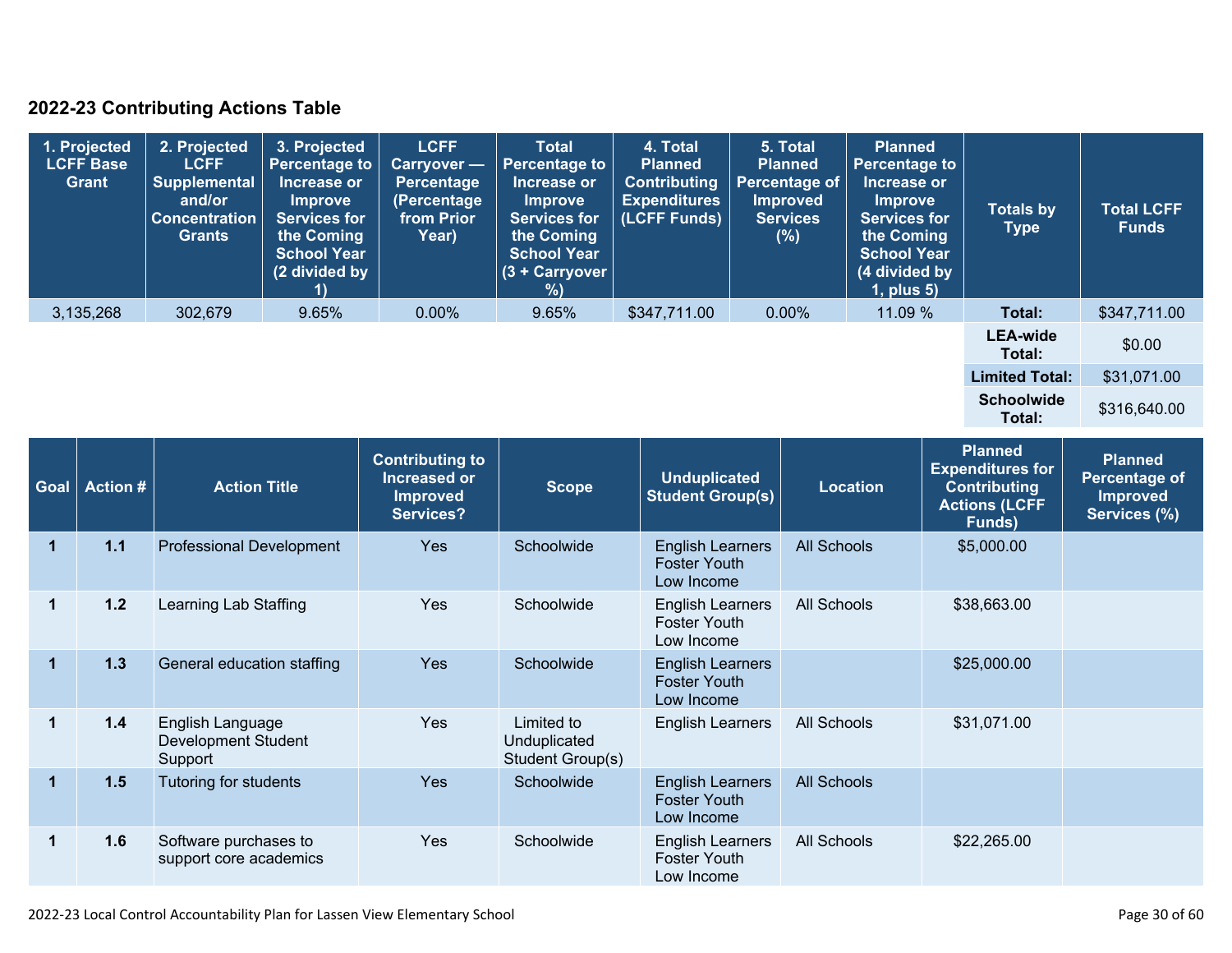| Goal           | <b>Action#</b> | <b>Action Title</b>                                                                                | <b>Contributing to</b><br>Increased or<br><b>Improved</b><br><b>Services?</b> | <b>Scope</b> | <b>Unduplicated</b><br><b>Student Group(s)</b>               | <b>Location</b>    | <b>Planned</b><br><b>Expenditures for</b><br><b>Contributing</b><br><b>Actions (LCFF</b><br>Funds) | <b>Planned</b><br><b>Percentage of</b><br><b>Improved</b><br>Services (%) |
|----------------|----------------|----------------------------------------------------------------------------------------------------|-------------------------------------------------------------------------------|--------------|--------------------------------------------------------------|--------------------|----------------------------------------------------------------------------------------------------|---------------------------------------------------------------------------|
| 1              | 1.10           | Summer Incentive Program                                                                           | Yes                                                                           | Schoolwide   | <b>English Learners</b><br><b>Foster Youth</b><br>Low Income | All Schools        |                                                                                                    |                                                                           |
| $\mathbf{2}$   | 2.2            | <b>Opportunity Class</b>                                                                           | Yes                                                                           | Schoolwide   | <b>English Learners</b><br><b>Foster Youth</b><br>Low Income | All Schools        | \$120,900.00                                                                                       |                                                                           |
| $\overline{2}$ | 2.3            | <b>Counseling Services</b>                                                                         | Yes                                                                           | Schoolwide   | <b>English Learners</b><br><b>Foster Youth</b><br>Low Income | <b>All Schools</b> | \$56,663.00                                                                                        |                                                                           |
| $\mathbf{2}$   | 2.8            | School Psychologist and<br><b>EHRMS Counselor Services</b>                                         | Yes                                                                           | Schoolwide   | <b>Foster Youth</b><br>Low Income                            | All Schools        | \$13,104.00                                                                                        |                                                                           |
| $\overline{2}$ | 2.9            | <b>Social Emotional Curriculum</b><br>and Training                                                 | Yes                                                                           | Schoolwide   | <b>English Learners</b><br><b>Foster Youth</b><br>Low Income |                    | \$5,000.00                                                                                         |                                                                           |
| $\mathbf{2}$   | 2.15           | Cigarette and Vape<br><b>Detectors</b>                                                             | Yes                                                                           | Schoolwide   | <b>Foster Youth</b><br>Low Income                            | <b>All Schools</b> |                                                                                                    |                                                                           |
| $\mathbf{2}$   | 2.16           | Fieldtrips                                                                                         | Yes                                                                           | Schoolwide   | <b>English Learners</b><br><b>Foster Youth</b>               | All Schools        | \$2,000.00                                                                                         |                                                                           |
| $\mathbf{3}$   | 3.6            | <b>SERRF After School</b><br>Program and After School<br>Supervision for 3:00 Bus K-<br>3 Students | Yes                                                                           | Schoolwide   | <b>English Learners</b><br><b>Foster Youth</b><br>Low Income | All Schools        | \$22,045.00                                                                                        |                                                                           |
| $\mathbf{3}$   | 3.7            | <b>Summer Field Trips</b>                                                                          | Yes                                                                           | Schoolwide   | <b>Foster Youth</b><br>Low Income                            | <b>All Schools</b> | \$5,000.00                                                                                         |                                                                           |
| 3              | 3.10           | After School Enrichment                                                                            | Yes                                                                           | Schoolwide   | <b>English Learners</b><br><b>Foster Youth</b><br>Low Income |                    | \$1,000.00                                                                                         |                                                                           |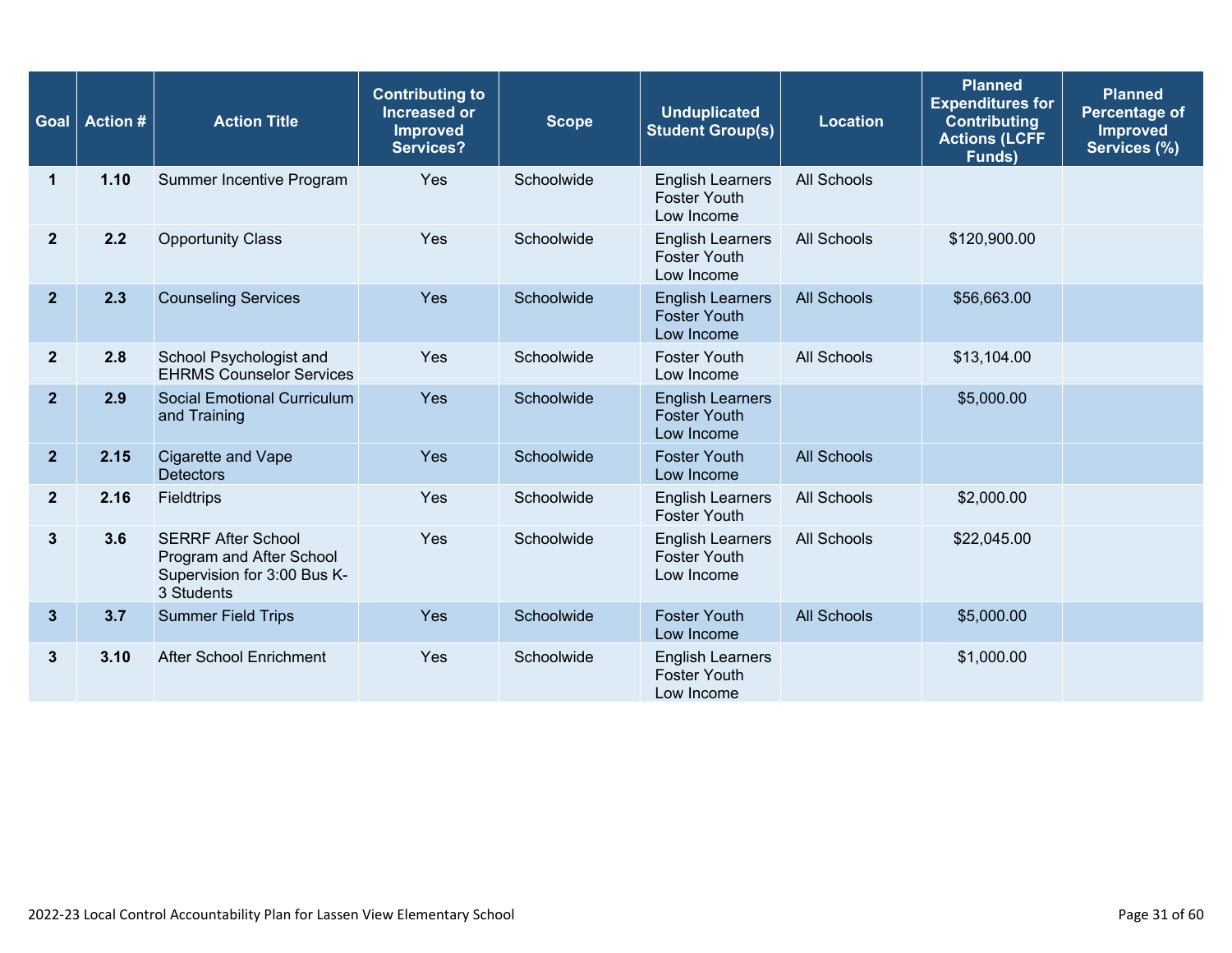### **2021-22 Annual Update Table**

| <b>Totals</b> | <b>Last Year's</b><br><b>Total Planned</b><br><b>Expenditures</b><br>(Total Funds) | Total Estimated<br><b>Expenditures</b><br>(Total Funds) |
|---------------|------------------------------------------------------------------------------------|---------------------------------------------------------|
| <b>Totals</b> | \$831,603.00                                                                       | \$711,827.91                                            |

| <b>Last Year's</b><br>Goal # | <b>Last Year's Action</b><br># | <b>Prior Action/Service Title</b>                      | <b>Contributed to Increased</b><br>or Improved Services? | <b>Last Year's Planned</b><br><b>Expenditures</b><br>(Total Funds) | <b>Estimated Actual</b><br><b>Expenditures</b><br>(Input Total Funds) |
|------------------------------|--------------------------------|--------------------------------------------------------|----------------------------------------------------------|--------------------------------------------------------------------|-----------------------------------------------------------------------|
| $\mathbf{1}$                 | $1.1$                          | <b>Professional Development</b>                        | Yes                                                      | \$10,000.00                                                        | 7607.86                                                               |
| $\blacktriangleleft$         | $1.2$                          | Learning Lab Staffing                                  | Yes                                                      | \$44,812.00                                                        | 34930.53                                                              |
| $\blacktriangleleft$         | $1.3$                          | General education staffing                             | Yes                                                      | \$110,000.00                                                       | 110000                                                                |
| $\mathbf{1}$                 | $1.4$                          | English Language Development<br><b>Student Support</b> | Yes                                                      | \$27,822.00                                                        | 30792.73                                                              |
| $\mathbf{1}$                 | $1.5$                          | Tutoring for students                                  | Yes                                                      | \$15,000.00                                                        | 9987.50                                                               |
| 1                            | 1.6                            | Software purchases to support core<br>academics        | Yes                                                      | \$22,265.00                                                        | 22265                                                                 |
| $\mathbf{1}$                 | $1.7$                          | I-Ready Challenge                                      | <b>No</b>                                                | \$2,000.00                                                         | 2171.18                                                               |
| 1                            | 1.8                            | Curriculum adoptions                                   | <b>No</b>                                                | \$7,320.00                                                         | 7319.51                                                               |
| $\overline{1}$               | 1.9                            | Technology contract                                    | <b>No</b>                                                | \$23,400.00                                                        | 23400                                                                 |
| 1                            | 1.10                           | Summer School                                          | Yes                                                      | \$57,000.00                                                        | 57188.81                                                              |

2022-23 Local Control Accountability Plan for Lassen View Elementary School Page 32 of 60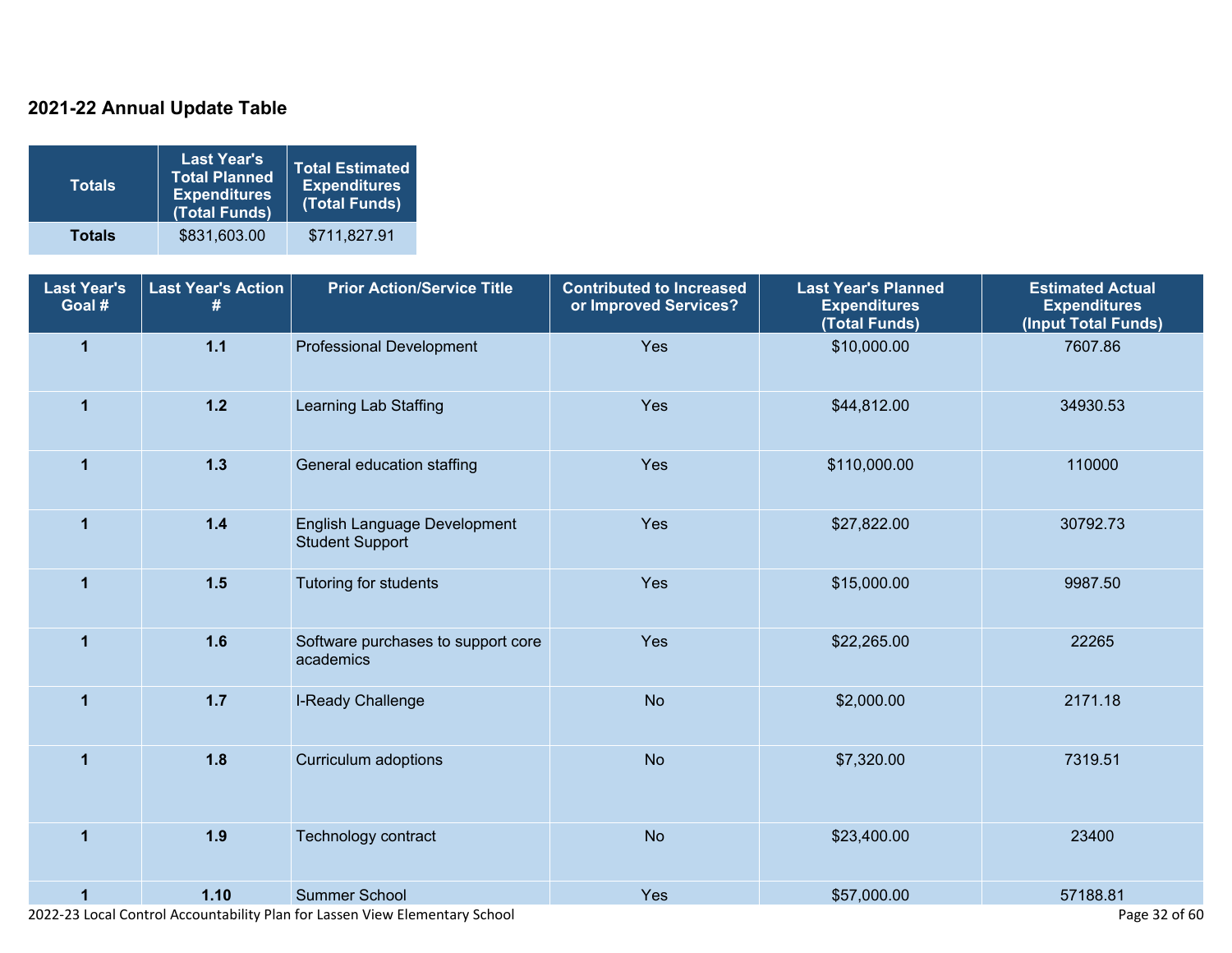| <b>Last Year's</b><br>Goal # | <b>Last Year's Action</b><br># | <b>Prior Action/Service Title</b>                          | <b>Contributed to Increased</b><br>or Improved Services? | <b>Last Year's Planned</b><br><b>Expenditures</b><br>(Total Funds) | <b>Estimated Actual</b><br><b>Expenditures</b><br>(Input Total Funds) |
|------------------------------|--------------------------------|------------------------------------------------------------|----------------------------------------------------------|--------------------------------------------------------------------|-----------------------------------------------------------------------|
|                              |                                |                                                            |                                                          |                                                                    |                                                                       |
| $\overline{2}$               | 2.1                            | <b>Recognition Assemblies</b>                              | <b>No</b>                                                | \$2,000.00                                                         | 930.75                                                                |
| $\overline{2}$               | 2.2                            | <b>Opportunity Class</b>                                   | <b>No</b><br>Yes                                         | \$120,900.00                                                       | 51120.05                                                              |
| $\overline{2}$               | 2.3                            | <b>Counseling Services</b><br><b>No</b><br>Yes             |                                                          | \$94,390.00                                                        | 96022.74                                                              |
| $\overline{2}$               | 2.4                            | Heart of the Lion Tickets<br><b>No</b>                     |                                                          | \$500.00                                                           | 105.60                                                                |
| $\overline{2}$               | 2.5                            | The Good Book and Birthday<br>Recognitions                 |                                                          | \$500.00                                                           | 166.36                                                                |
| $\mathbf{2}$                 | 2.6                            | ASB for 4th-8th Graders                                    | <b>No</b>                                                | \$1,750.00                                                         | 1270.45                                                               |
| $\overline{2}$               | 2.7                            | <b>Nursing Services</b>                                    | <b>No</b>                                                | \$23,237.00                                                        | 23237                                                                 |
| $\overline{2}$               | 2.8                            | School Psychologist and EHRMS<br><b>Counselor Services</b> | <b>No</b><br>Yes                                         | \$13,104.00                                                        | 13104                                                                 |
| $\overline{2}$               | 2.9                            | Social Emotional Curriculum and<br>Training                | Yes                                                      | \$5,000.00                                                         | 875.81                                                                |
| $\overline{2}$               | 2.10                           | Online safety support training for<br>students and staff   | No                                                       | \$5,000.00                                                         | $\pmb{0}$                                                             |
| $\overline{2}$               | 2.11                           | <b>Motivational Assemblies</b>                             | No                                                       | \$1,000.00                                                         | 1250                                                                  |

2022-23 Local Control Accountability Plan for Lassen View Elementary School **Page 33** of 60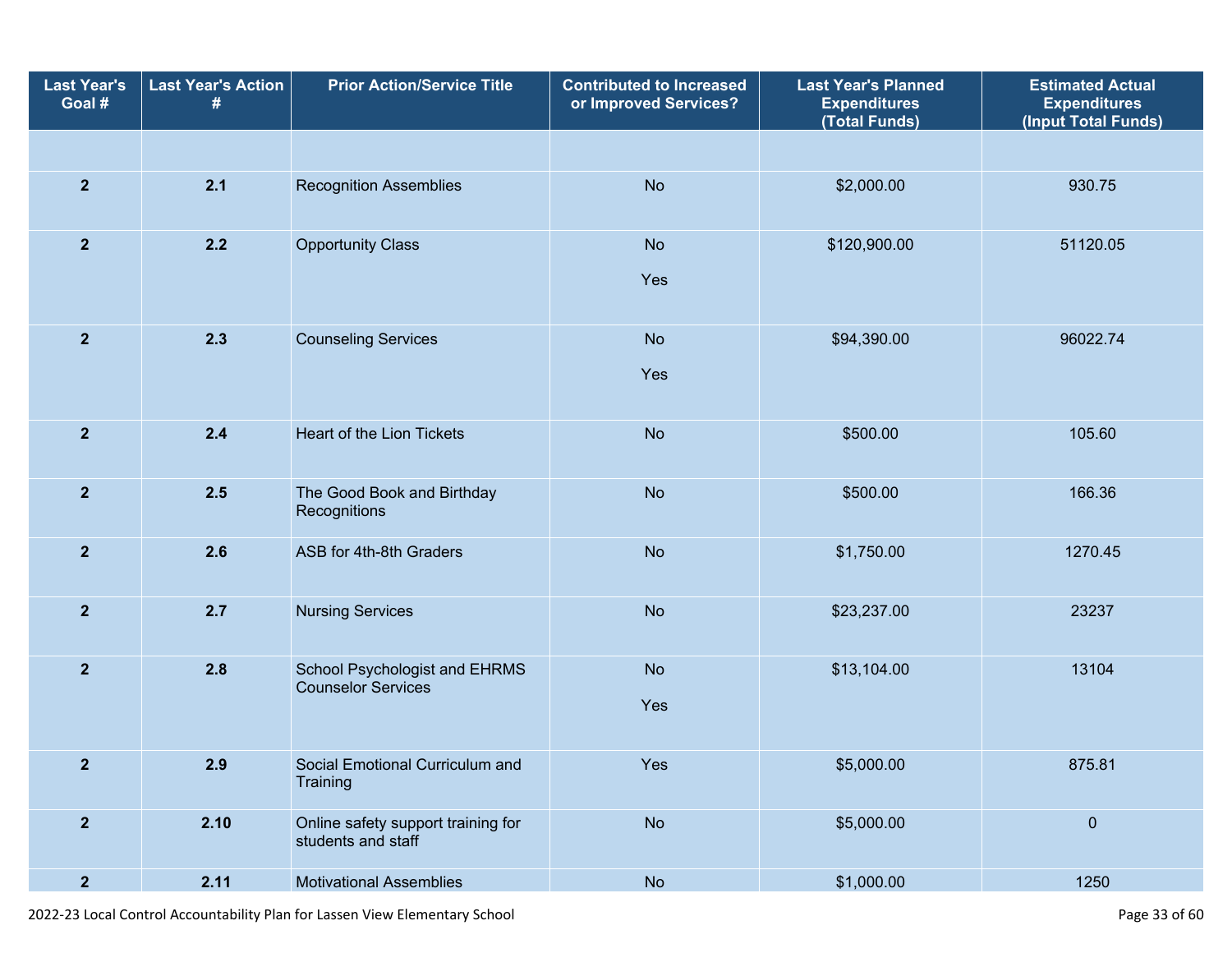| <b>Last Year's</b><br>Goal # | <b>Last Year's Action</b><br>#                                                                        | <b>Prior Action/Service Title</b> | <b>Contributed to Increased</b><br>or Improved Services? | <b>Last Year's Planned</b><br><b>Expenditures</b><br>(Total Funds) | <b>Estimated Actual</b><br><b>Expenditures</b><br>(Input Total Funds) |
|------------------------------|-------------------------------------------------------------------------------------------------------|-----------------------------------|----------------------------------------------------------|--------------------------------------------------------------------|-----------------------------------------------------------------------|
|                              |                                                                                                       |                                   |                                                          |                                                                    |                                                                       |
| $\overline{2}$               | 2.12                                                                                                  | <b>College Shirts</b>             | <b>No</b>                                                | \$5,000.00                                                         | 5009.72                                                               |
| $\overline{2}$               | 2.13                                                                                                  | TUPE Program and Drug Education   | <b>No</b>                                                | \$1,000.00                                                         | $\pmb{0}$                                                             |
| $\overline{2}$               | 2.14                                                                                                  | Fencing purchase                  | <b>No</b>                                                | \$20,000.00                                                        |                                                                       |
| $\mathbf{2}$                 | 2.15<br><b>Cigarette and Vape Detectors</b>                                                           |                                   | Yes                                                      | \$5,000.00                                                         | 5725                                                                  |
| $\mathbf{3}$                 | 3.1                                                                                                   | <b>Physical Education</b>         | <b>No</b><br>\$114,047.00                                |                                                                    | 117915.45                                                             |
| $\mathbf{3}$                 | 3.2                                                                                                   | <b>Music Education</b>            | <b>No</b><br>\$42,856.00                                 |                                                                    | 44184.64                                                              |
| $\mathbf{3}$                 | 3.3                                                                                                   | <b>Field Trips</b>                | <b>No</b>                                                | \$1,000.00                                                         | 1500                                                                  |
| $\overline{\mathbf{3}}$      | 3.4                                                                                                   | <b>Typing Program</b>             | <b>No</b>                                                | \$1,055.00                                                         | 1253.07                                                               |
| $\mathbf{3}$                 | 3.5                                                                                                   | <b>Middle School Sports</b>       | <b>No</b>                                                | \$21,600.00                                                        | 26771.32                                                              |
| $\mathbf{3}$                 | 3.6<br>SERRF After School Program and<br>After School Supervision for 3:00<br><b>Bus K-3 Students</b> |                                   | Yes                                                      | \$22,045.00                                                        | 6575.08                                                               |
| $\mathbf{3}$                 | 3.7                                                                                                   | <b>Summer Field Trips</b>         | <b>No</b><br>Yes                                         | \$5,000.00                                                         | 4583.42                                                               |
| $\mathbf{3}$                 | 3.8                                                                                                   | Electives in Grades 7-8           | <b>No</b>                                                | \$2,000.00                                                         | 1000                                                                  |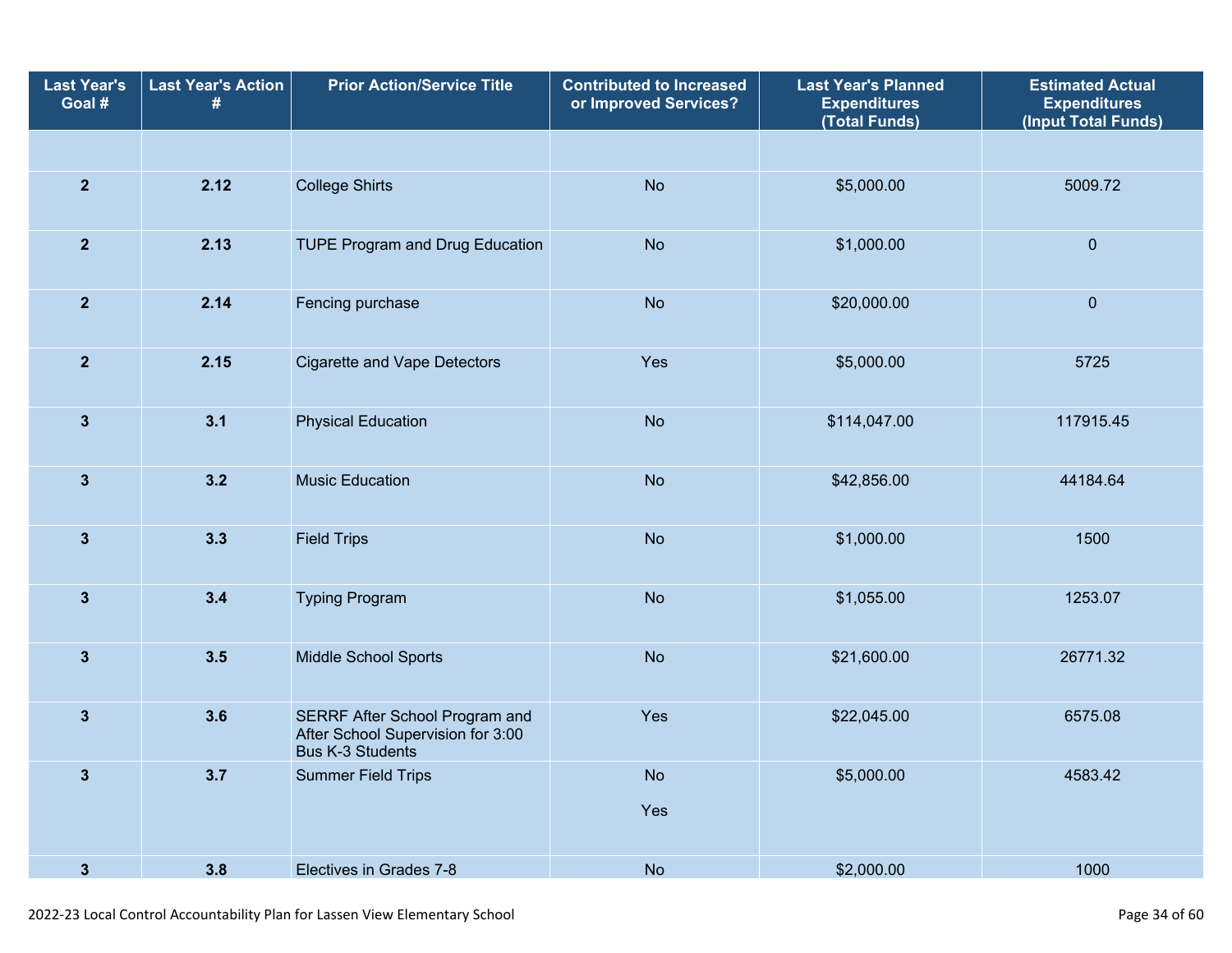| <b>Last Year's</b><br>Goal # | Last Year's Action<br># | <b>Prior Action/Service Title</b> | <b>Contributed to Increased</b><br>or Improved Services? | <b>Last Year's Planned</b><br><b>Expenditures</b><br>(Total Funds) | <b>Estimated Ac<u>tual</u></b><br><b>Expenditures</b><br>(Input Total Funds) |
|------------------------------|-------------------------|-----------------------------------|----------------------------------------------------------|--------------------------------------------------------------------|------------------------------------------------------------------------------|
|                              |                         |                                   |                                                          |                                                                    |                                                                              |
|                              | 3.9                     | Art                               | <b>No</b>                                                | \$3,000.00                                                         | 3000                                                                         |
|                              | 3.10                    | After School Enrichment           | Yes                                                      | \$1,000.00                                                         | 564.33                                                                       |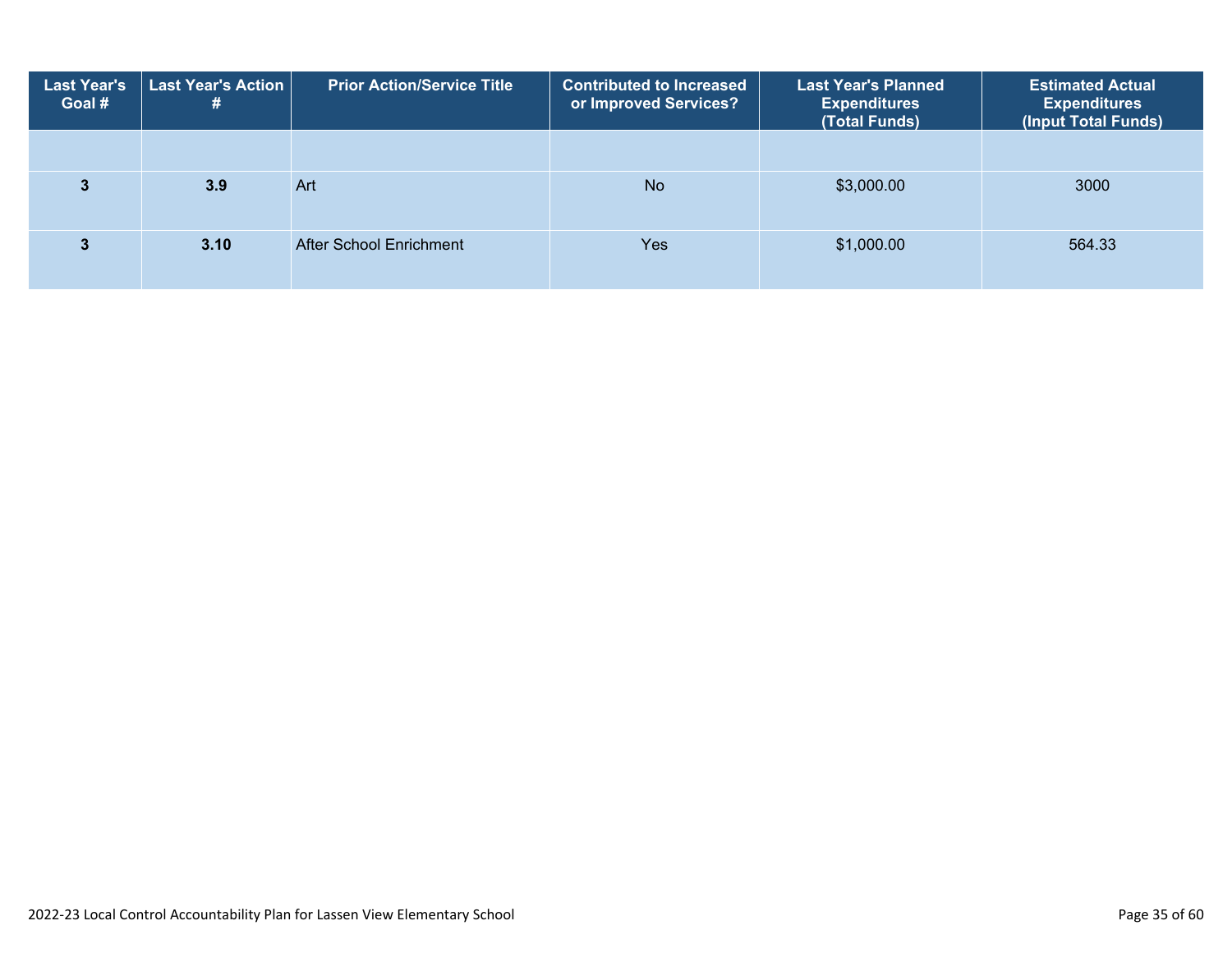### **2021-22 Contributing Actions Annual Update Table**

|                          | <b>6. Estimated</b><br><b>LCFF</b><br><b>Supplemental</b><br>and/or<br><b>Concentration</b><br><b>Grants</b><br>(Input Dollar<br><b>Amount)</b> | 4. Total Planned<br><b>Contributing</b><br><b>Expenditures</b><br>(LCFF Funds) | 7. Total Estimated<br><b>Expenditures for</b><br><b>Contributing</b><br><b>Actions</b><br>(LCFF Funds) |     | <b>Difference</b><br><b>Between Planned</b><br>and Estimated<br><b>Expenditures for</b><br><b>Contributing</b><br><b>Actions</b><br>(Subtract 7 from<br>4) | <b>5. Total Planned</b><br><b>Percentage of</b><br>Improved<br>Services (%)                                    | <b>8. Total Estimated</b><br><b>Percentage of</b><br><b>Improved</b><br><b>Services</b><br>(%)                    | <b>Difference</b><br><b>Between Planned</b><br>and Estimated<br>Percentage of<br><b>Improved</b><br><b>Services</b><br>Subtract 5 from<br>8) |                                                                                                   |
|--------------------------|-------------------------------------------------------------------------------------------------------------------------------------------------|--------------------------------------------------------------------------------|--------------------------------------------------------------------------------------------------------|-----|------------------------------------------------------------------------------------------------------------------------------------------------------------|----------------------------------------------------------------------------------------------------------------|-------------------------------------------------------------------------------------------------------------------|----------------------------------------------------------------------------------------------------------------------------------------------|---------------------------------------------------------------------------------------------------|
|                          | 311,718                                                                                                                                         | \$428,128.00                                                                   | \$363,735.00                                                                                           |     | \$64,393.00                                                                                                                                                | 0.00%                                                                                                          | 0.00%                                                                                                             | 0.00%                                                                                                                                        |                                                                                                   |
| Last<br>Year's<br>Goal # | Last<br>Year's<br><b>Action#</b>                                                                                                                | <b>Prior Action/Service Title</b>                                              |                                                                                                        |     | <b>Contributing to</b><br>Increased or<br><b>Improved Services?</b>                                                                                        | <b>Last Year's Planned</b><br><b>Expenditures for</b><br><b>Contributing</b><br><b>Actions (LCFF</b><br>Funds) | <b>Estimated Actual</b><br><b>Expenditures for</b><br><b>Contributing</b><br><b>Actions</b><br>(Input LCFF Funds) | <b>Planned Percentage</b><br>of Improved<br><b>Services</b>                                                                                  | <b>Estimated Actual</b><br><b>Percentage of</b><br><b>Improved Services</b><br>(Input Percentage) |
| $\mathbf{1}$             | $1.1$                                                                                                                                           | <b>Professional Development</b>                                                |                                                                                                        |     | Yes                                                                                                                                                        | \$5,000.00                                                                                                     | 5000                                                                                                              |                                                                                                                                              |                                                                                                   |
| $\mathbf{1}$             | $1.2$                                                                                                                                           | Learning Lab Staffing                                                          |                                                                                                        |     | Yes                                                                                                                                                        | \$44,812.00                                                                                                    | 34930.53                                                                                                          |                                                                                                                                              |                                                                                                   |
| $\mathbf 1$              | $1.3$                                                                                                                                           | General education staffing                                                     |                                                                                                        | Yes |                                                                                                                                                            | \$25,000.00                                                                                                    | 25000                                                                                                             |                                                                                                                                              |                                                                                                   |
| $\mathbf 1$              | $1.4$                                                                                                                                           | English Language<br>Development Student Support                                |                                                                                                        |     | Yes                                                                                                                                                        | \$27,822.00                                                                                                    | 30792.73                                                                                                          |                                                                                                                                              |                                                                                                   |
| $\mathbf 1$              | 1.5                                                                                                                                             | Tutoring for students                                                          |                                                                                                        |     | Yes                                                                                                                                                        | 15000                                                                                                          | 9987.50                                                                                                           |                                                                                                                                              |                                                                                                   |
| $\mathbf{1}$             | 1.6                                                                                                                                             | Software purchases to support<br>core academics                                |                                                                                                        |     | Yes                                                                                                                                                        | \$22,265.00                                                                                                    | 22265                                                                                                             |                                                                                                                                              |                                                                                                   |
| $\mathbf 1$              | 1.10                                                                                                                                            | Summer School                                                                  |                                                                                                        |     | Yes                                                                                                                                                        | 59517                                                                                                          | 57188.81                                                                                                          |                                                                                                                                              |                                                                                                   |
| $\overline{2}$           | 2.2                                                                                                                                             | <b>Opportunity Class</b>                                                       |                                                                                                        |     | Yes                                                                                                                                                        | \$120,900.00                                                                                                   | 51120.05                                                                                                          |                                                                                                                                              |                                                                                                   |
| $\overline{2}$           | 2.3                                                                                                                                             | <b>Counseling Services</b>                                                     |                                                                                                        |     | Yes                                                                                                                                                        | \$56,663.00                                                                                                    | 96022.74                                                                                                          |                                                                                                                                              |                                                                                                   |
| $\overline{2}$           | 2.8                                                                                                                                             | School Psychologist and<br><b>EHRMS Counselor Services</b>                     |                                                                                                        |     | Yes                                                                                                                                                        | \$13,104.00                                                                                                    | 13104                                                                                                             |                                                                                                                                              |                                                                                                   |
| $\overline{2}$           | 2.9                                                                                                                                             | Social Emotional Curriculum<br>and Training                                    |                                                                                                        |     | Yes                                                                                                                                                        | \$5,000.00                                                                                                     | 875.81                                                                                                            |                                                                                                                                              |                                                                                                   |
| $\overline{2}$           | 2.15                                                                                                                                            | <b>Cigarette and Vape Detectors</b>                                            |                                                                                                        |     | Yes                                                                                                                                                        | 5000                                                                                                           | 5725                                                                                                              |                                                                                                                                              |                                                                                                   |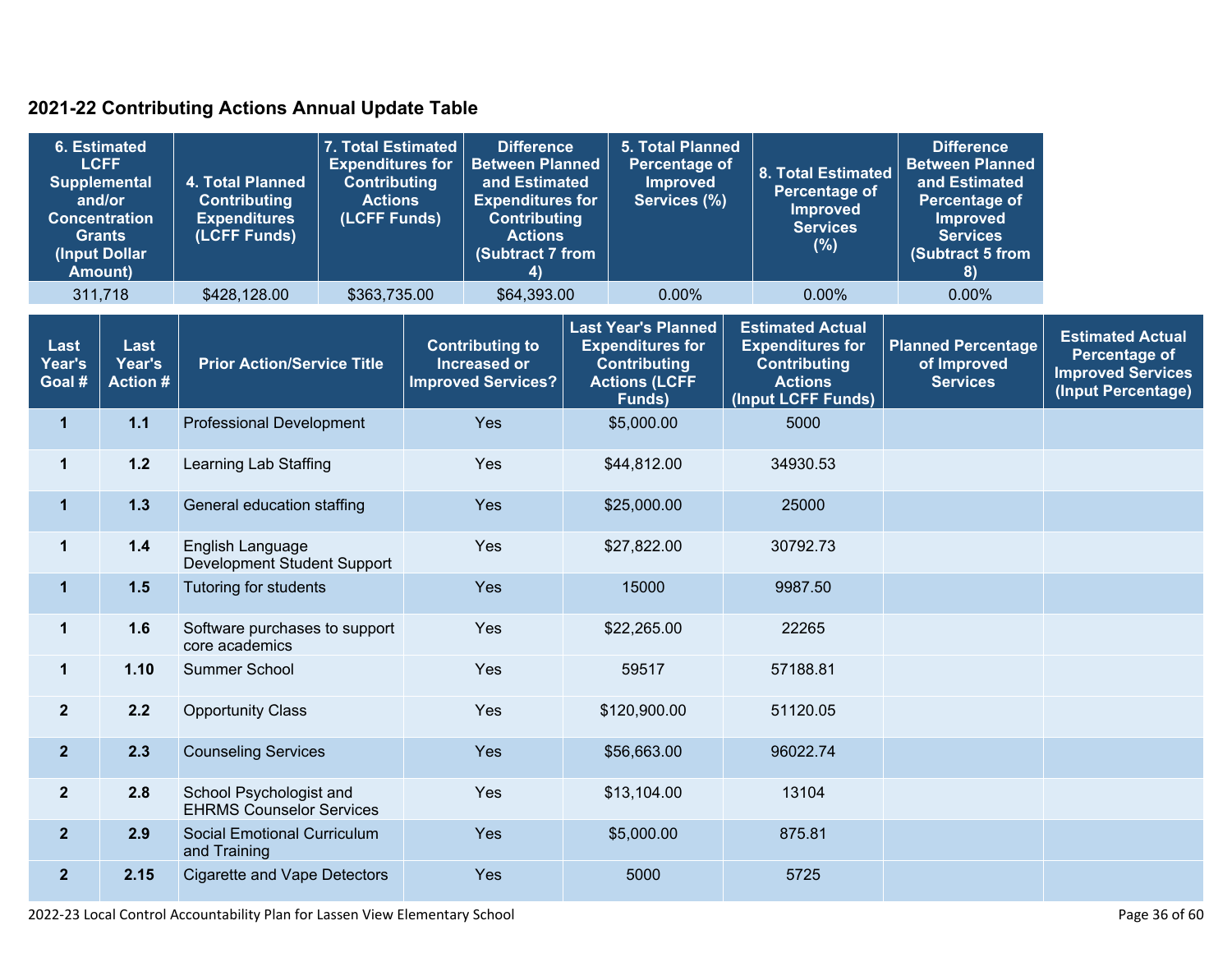| Last<br>Year's<br>Goal # | Last<br>Year's<br>Action # | <b>Prior Action/Service Title</b>                                                              | <b>Last Year's Planned</b><br><b>Estimated Actual</b><br><b>Contributing to</b><br><b>Expenditures for</b><br><b>Expenditures for</b><br>Increased or<br><b>Contributing</b><br><b>Contributing</b><br>Improved Services?<br><b>Actions (LCFF</b><br><b>Actions</b><br>(Input LCFF Funds)<br>Funds) |             | <b>Planned Percentage</b><br>of Improved<br><b>Services</b> | <b>Estimated Actual</b><br>Percentage of<br><b>Improved Services</b><br>(Input Percentage) |  |
|--------------------------|----------------------------|------------------------------------------------------------------------------------------------|-----------------------------------------------------------------------------------------------------------------------------------------------------------------------------------------------------------------------------------------------------------------------------------------------------|-------------|-------------------------------------------------------------|--------------------------------------------------------------------------------------------|--|
| 3                        | 3.6                        | <b>SERRF After School Program</b><br>and After School Supervision<br>for 3:00 Bus K-3 Students | Yes                                                                                                                                                                                                                                                                                                 | \$22,045.00 | 6575.08                                                     |                                                                                            |  |
| 3                        | 3.7                        | <b>Summer Field Trips</b>                                                                      | <b>Yes</b>                                                                                                                                                                                                                                                                                          | \$5,000.00  | 4583.42                                                     |                                                                                            |  |
|                          | 3.10                       | After School Enrichment                                                                        | Yes                                                                                                                                                                                                                                                                                                 | \$1,000.00  | 564.33                                                      |                                                                                            |  |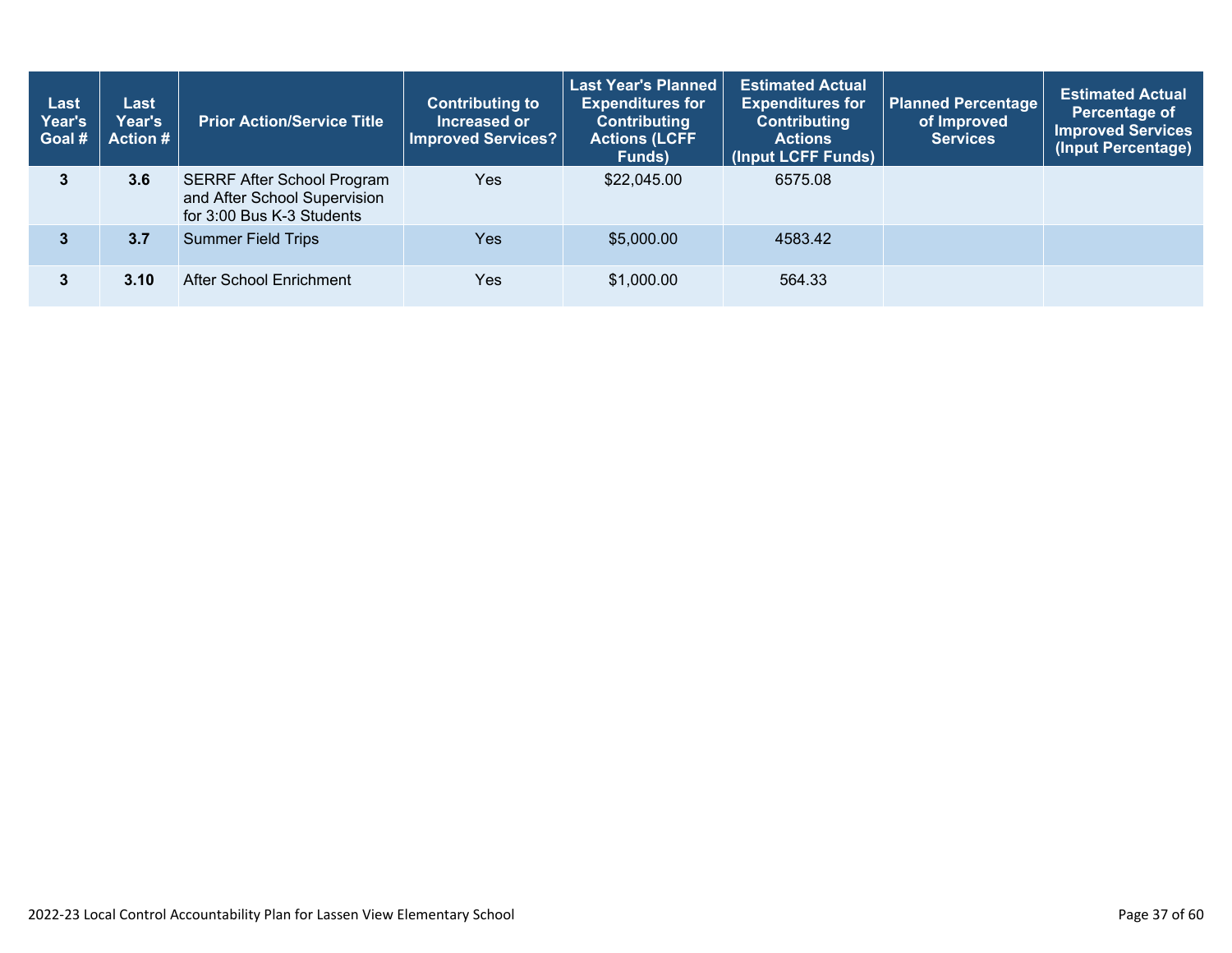### **2021-22 LCFF Carryover Table**

| 9. Estimated<br><b>Actual LCFF</b><br><b>Base Grant</b><br>(Input Dollar)<br>Amount) | 6. Estimated<br><b>Actual LCFF</b><br><b>Supplemental</b><br>and/or<br><b>Concentration</b><br><b>Grants</b> | <b>LCFF</b><br>Carryover —<br>Percentage<br>(Percentage<br>from Prior<br>Year) | 10. Total<br><b>Percentage to</b><br>Increase or<br><b>Improve</b><br><b>Services for</b><br>the Current<br><b>School Year</b><br>(6 divided by $9$ $ $<br>+ Carryover<br>%) | 7. Total<br><b>Estimated</b><br><b>Actual</b><br><b>Expenditures</b><br>for<br><b>Contributing</b><br><b>Actions</b><br>(LCFF Funds) | 8. Total<br><b>Estimated</b><br><b>Actual</b><br>Percentage of<br><b>Improved</b><br><b>Services</b><br>(%) | 11. Estimated<br><b>Actual</b><br>Percentage of<br>Increased or<br><b>Improved</b><br><b>Services</b><br>(7 divided by<br><b>9, plus 8)</b> | <b>12. LCFF</b><br>Carryover -<br>Dollar Amount<br>(Subtract 11<br>from 10 and<br>multiply by 9) | <b>13. LCFF</b><br>Carryover —<br><b>Percentage</b><br>(12 divided by<br>9) |
|--------------------------------------------------------------------------------------|--------------------------------------------------------------------------------------------------------------|--------------------------------------------------------------------------------|------------------------------------------------------------------------------------------------------------------------------------------------------------------------------|--------------------------------------------------------------------------------------------------------------------------------------|-------------------------------------------------------------------------------------------------------------|---------------------------------------------------------------------------------------------------------------------------------------------|--------------------------------------------------------------------------------------------------|-----------------------------------------------------------------------------|
| 3,131,590                                                                            | 311,718                                                                                                      | $\overline{0}$                                                                 | 9.95%                                                                                                                                                                        | \$363,735.00                                                                                                                         | $0.00\%$                                                                                                    | 11.62%                                                                                                                                      | \$0.00                                                                                           | $0.00\%$                                                                    |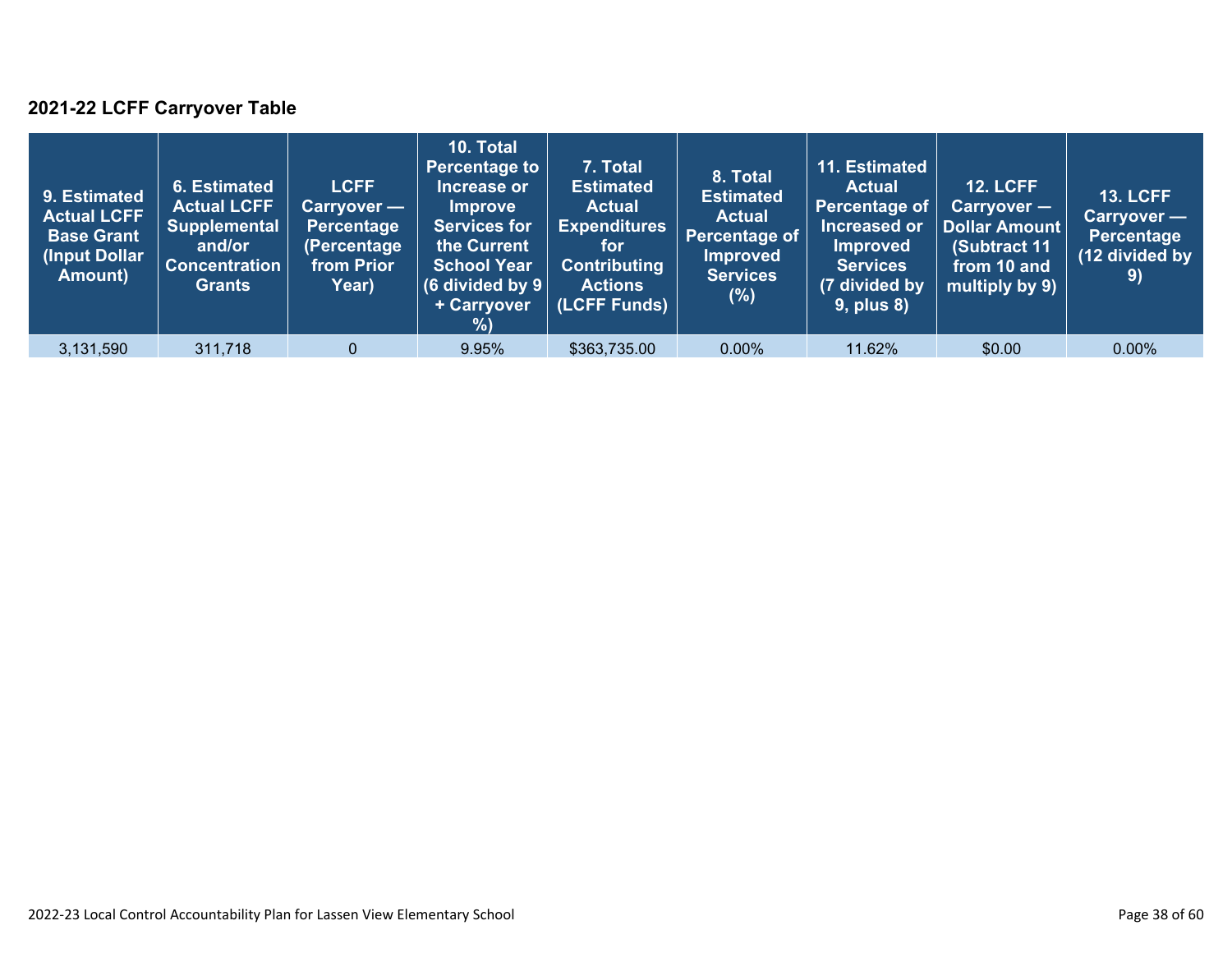# **Instructions**

Plan Summary

Engaging Educational Partners

Goals and Actions

Increased or Improved Services for Foster Youth, English Learners, and Low-Income Students

*For additional questions or technical assistance related to the completion of the Local Control and Accountability Plan (LCAP) template, please contact the local county office of education (COE), or the California Department of Education's (CDE's) Local Agency Systems Support Office, by phone at 916-319-0809 or by email at [lcff@cde.ca.gov](mailto:lcff@cde.ca.gov).*

# **Introduction and Instructions**

The Local Control Funding Formula (LCFF) requires local educational agencies (LEAs) to engage their local educational partners in an annual planning process to evaluate their progress within eight state priority areas encompassing all statutory metrics (COEs have 10 state priorities). LEAs document the results of this planning process in the LCAP using the template adopted by the State Board of Education.

The LCAP development process serves three distinct, but related functions:

- **Comprehensive Strategic Planning:** The process of developing and annually updating the LCAP supports comprehensive strategic planning (California *Education Code* [*EC*] Section 52064[e][1]). Strategic planning that is comprehensive connects budgetary decisions to teaching and learning performance data. LEAs should continually evaluate the hard choices they make about the use of limited resources to meet student and community needs to ensure opportunities and outcomes are improved for all students.
- **Meaningful Engagement of Educational Partners:** The LCAP development process should result in an LCAP that reflects decisions made through meaningful engagement (*EC* Section 52064[e][1]). Local educational partners possess valuable perspectives and insights about an LEA's programs and services. Effective strategic planning will incorporate these perspectives and insights in order to identify potential goals and actions to be included in the LCAP.
- **Accountability and Compliance:** The LCAP serves an important accountability function because aspects of the LCAP template require LEAs to show that they have complied with various requirements specified in the LCFF statutes and regulations, most notably:
	- o Demonstrating that LEAs are increasing or improving services for foster youth, English learners, and low-income students in proportion to the amount of additional funding those students generate under LCFF (*EC* Section 52064[b][4-6]).
	- o Establishing goals, supported by actions and related expenditures, that address the statutory priority areas and statutory metrics (*EC* sections 52064[b][1] and [2]).
	- o Annually reviewing and updating the LCAP to reflect progress toward the goals (*EC* Section 52064[b][7]).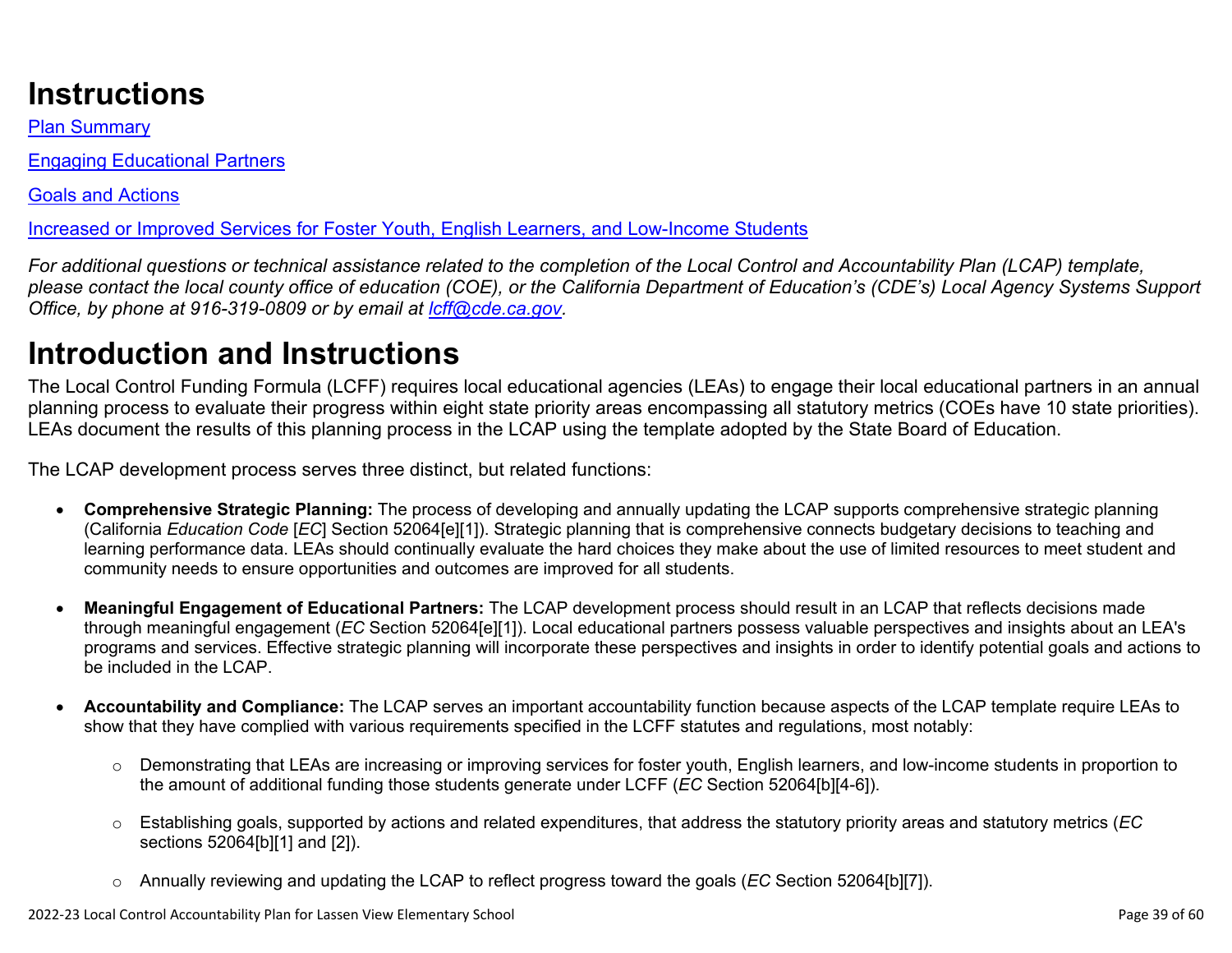The LCAP template, like each LEA's final adopted LCAP, is a document, not a process. LEAs must use the template to memorialize the outcome of their LCAP development process, which should: (a) reflect comprehensive strategic planning (b) through meaningful engagement with educational partners that (c) meets legal requirements, as reflected in the final adopted LCAP. The sections included within the LCAP template do not and cannot reflect the full development process, just as the LCAP template itself is not intended as a tool for engaging educational partners.

If a county superintendent of schools has jurisdiction over a single school district, the county board of education and the governing board of the school district may adopt and file for review and approval a single LCAP consistent with the requirements in *EC* sections 52060, 52062, 52066, 52068, and 52070. The LCAP must clearly articulate to which entity's budget (school district or county superintendent of schools) all budgeted and actual expenditures are aligned.

The revised LCAP template for the 2021–22, 2022–23, and 2023–24 school years reflects statutory changes made through Assembly Bill 1840 (Committee on Budget), Chapter 243, Statutes of 2018. These statutory changes enhance transparency regarding expenditures on actions included in the LCAP, including actions that contribute to meeting the requirement to increase or improve services for foster youth, English learners, and low-income students, and to streamline the information presented within the LCAP to make adopted LCAPs more accessible for educational partners and the public.

At its most basic, the adopted LCAP should attempt to distill not just what the LEA is doing for students in transitional kindergarten through grade twelve (TK–12), but also allow educational partners to understand why, and whether those strategies are leading to improved opportunities and outcomes for students. LEAs are strongly encouraged to use language and a level of detail in their adopted LCAPs intended to be meaningful and accessible for the LEA's diverse educational partners and the broader public.

In developing and finalizing the LCAP for adoption, LEAs are encouraged to keep the following overarching frame at the forefront of the strategic planning and educational partner engagement functions:

Given present performance across the state priorities and on indicators in the California School Dashboard (Dashboard), how is the LEA using its budgetary resources to respond to TK–12 student and community needs, and address any performance gaps, including by meeting its obligation to increase or improve services for foster youth, English learners, and low-income students?

LEAs are encouraged to focus on a set of metrics and actions that the LEA believes, based on input gathered from educational partners, research, and experience, will have the biggest impact on behalf of its TK–12 students.

These instructions address the requirements for each section of the LCAP, but may include information about effective practices when developing the LCAP and completing the LCAP itself. Additionally, information is included at the beginning of each section emphasizing the purpose that each section serves.

# **Plan Summary Purpose**

2022-23 Local Control Accountability Plan for Lassen View Elementary School Page 40 of 60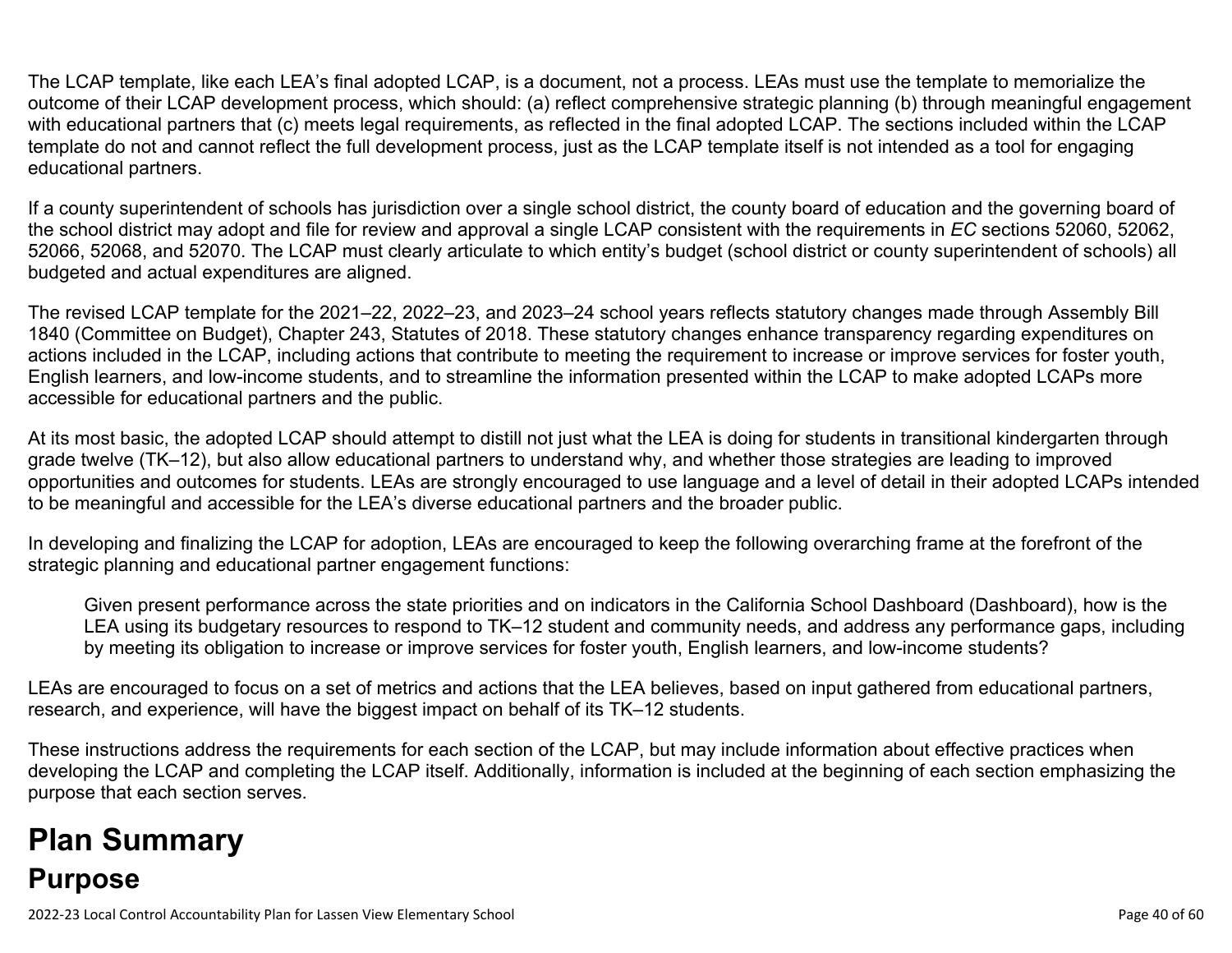A well-developed Plan Summary section provides a meaningful context for the LCAP. This section provides information about an LEA's community as well as relevant information about student needs and performance. In order to provide a meaningful context for the rest of the LCAP, the content of this section should be clearly and meaningfully related to the content included in the subsequent sections of the LCAP.

### **Requirements and Instructions**

*General Information* – Briefly describe the LEA, its schools, and its students in grades TK–12, as applicable to the LEA. For example, information about an LEA in terms of geography, enrollment, or employment, the number and size of specific schools, recent community challenges, and other such information as an LEA wishes to include can enable a reader to more fully understand an LEA's LCAP.

*Reflections: Successes* – Based on a review of performance on the state indicators and local performance indicators included in the Dashboard, progress toward LCAP goals, local self-assessment tools, input from educational partners, and any other information, what progress is the LEA most proud of and how does the LEA plan to maintain or build upon that success? This may include identifying specific examples of how past increases or improvements in services for foster youth, English learners, and low-income students have led to improved performance for these students.

*Reflections: Identified Need* – Referring to the Dashboard, identify: (a) any state indicator for which overall performance was in the "Red" or "Orange" performance category or any local indicator where the LEA received a "Not Met" or "Not Met for Two or More Years" rating AND (b) any state indicator for which performance for any student group was two or more performance levels below the "all student*"* performance. What steps is the LEA planning to take to address these areas of low performance and performance gaps? An LEA that is required to include a goal to address one or more consistently low-performing student groups or low-performing schools must identify that it is required to include this goal and must also identify the applicable student group(s) and/or school(s). Other needs may be identified using locally collected data including data collected to inform the self-reflection tools and reporting local indicators on the Dashboard.

*LCAP Highlights* – Identify and briefly summarize the key features of this year's LCAP.

*Comprehensive Support and Improvement* – An LEA with a school or schools identified for comprehensive support and improvement (CSI) under the Every Student Succeeds Act must respond to the following prompts:

- **Schools Identified**: Identify the schools within the LEA that have been identified for CSI.
- **Support for Identified Schools**: Describe how the LEA has or will support the identified schools in developing CSI plans that included a school-level needs assessment, evidence-based interventions, and the identification of any resource inequities to be addressed through the implementation of the CSI plan.
- **Monitoring and Evaluating Effectiveness**: Describe how the LEA will monitor and evaluate the implementation and effectiveness of the CSI plan to support student and school improvement.

# **Engaging Educational Partners**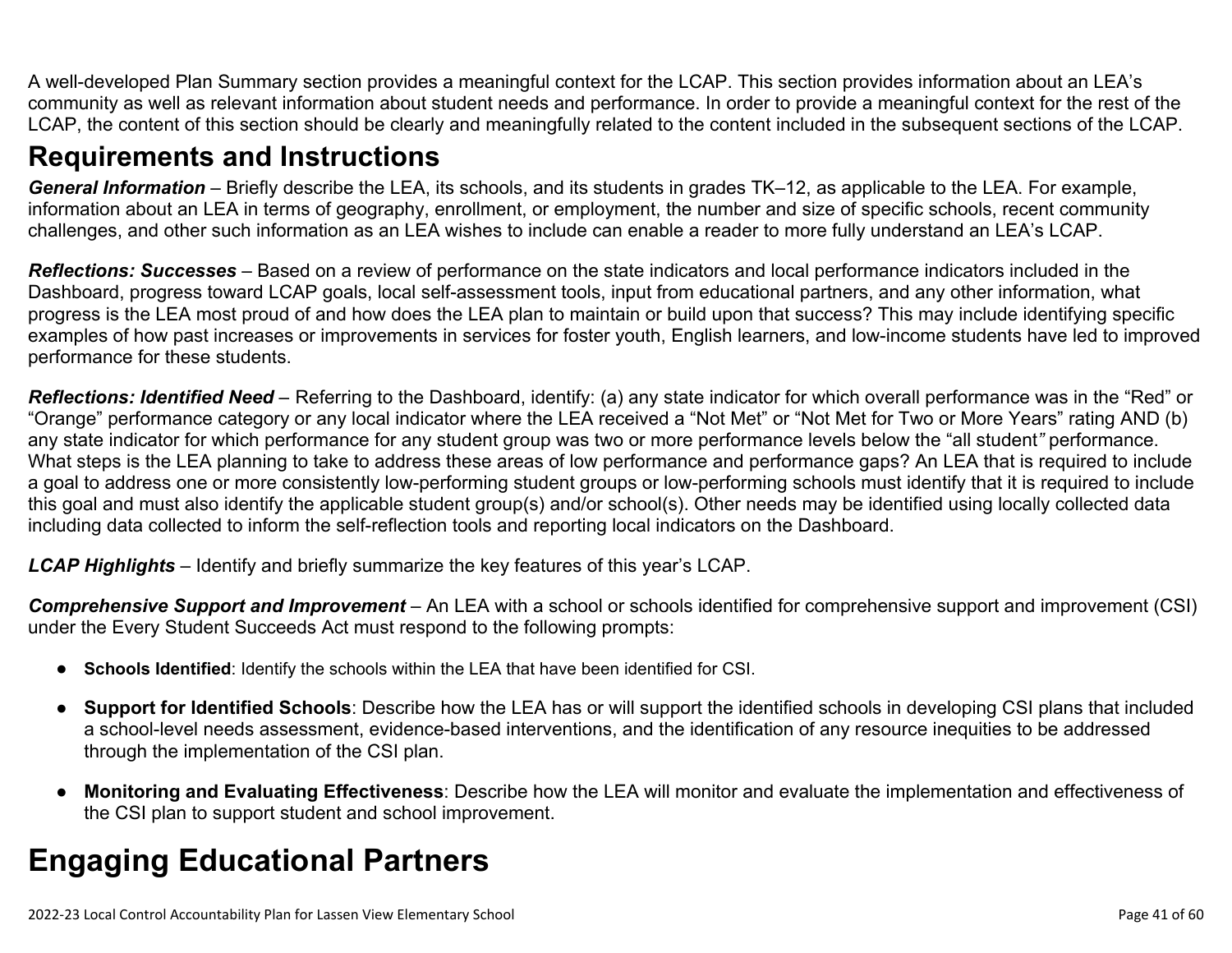### **Purpose**

Significant and purposeful engagement of parents, students, educators, and other educational partners, including those representing the student groups identified by LCFF, is critical to the development of the LCAP and the budget process. Consistent with statute, such engagement should support comprehensive strategic planning, accountability, and improvement across the state priorities and locally identified priorities (*EC* Section 52064[e][1]). Engagement of educational partners is an ongoing, annual process.

This section is designed to reflect how the engagement of educational partners influenced the decisions reflected in the adopted LCAP. The goal is to allow educational partners that participated in the LCAP development process and the broader public understand how the LEA engaged educational partners and the impact of that engagement. LEAs are encouraged to keep this goal in the forefront when completing this section.

Statute and regulations specify the educational partners that school districts and COEs must consult when developing the LCAP: teachers, principals, administrators, other school personnel, local bargaining units of the LEA, parents, and students. Before adopting the LCAP, school districts and COEs must share it with the Parent Advisory Committee and, if applicable, to its English Learner Parent Advisory Committee. The superintendent is required by statute to respond in writing to the comments received from these committees. School districts and COEs must also consult with the special education local plan area administrator(s) when developing the LCAP.

Statute requires charter schools to consult with teachers, principals, administrators, other school personnel, parents, and students in developing the LCAP. The LCAP should also be shared with, and LEAs should request input from, schoolsite-level advisory groups, as applicable (e.g., schoolsite councils, English Learner Advisory Councils, student advisory groups, etc.), to facilitate alignment between schoolsite and district-level goals and actions.

Information and resources that support effective engagement, define student consultation, and provide the requirements for advisory group composition, can be found under Resources on the following web page of the CDE's website: <https://www.cde.ca.gov/re/lc/>.

### **Requirements and Instructions**

Below is an excerpt from the 2018–19 *Guide for Annual Audits of K–12 Local Education Agencies and State Compliance Reporting*, which is provided to highlight the legal requirements for engagement of educational partners in the LCAP development process:

#### **Local Control and Accountability Plan:**

For county offices of education and school districts only, verify the LEA:

- a) Presented the local control and accountability plan to the parent advisory committee in accordance with Education Code section 52062(a)(1) or 52068(a)(1), as appropriate.
- b) If applicable, presented the local control and accountability plan to the English learner parent advisory committee, in accordance with Education Code section 52062(a)(2) or 52068(a)(2), as appropriate.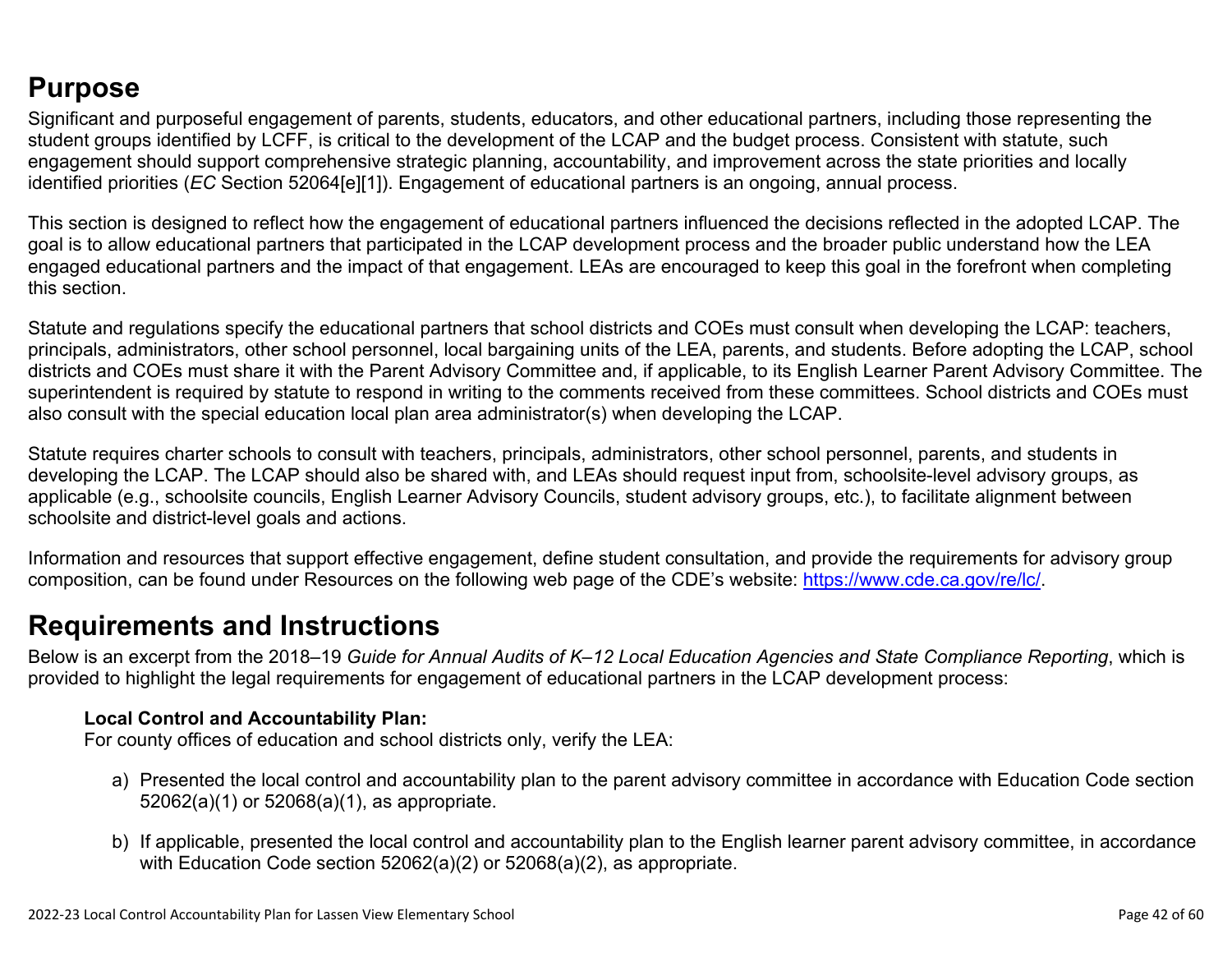- c) Notified members of the public of the opportunity to submit comments regarding specific actions and expenditures proposed to be included in the local control and accountability plan in accordance with Education Code section 52062(a)(3) or 52068(a)(3), as appropriate.
- d) Held at least one public hearing in accordance with Education Code section 52062(b)(1) or 52068(b)(1), as appropriate.
- e) Adopted the local control and accountability plan in a public meeting in accordance with Education Code section 52062(b)(2) or 52068(b)(2), as appropriate.

**Prompt 1**: "A summary of the process used to engage educational partners and how this engagement was considered before finalizing the LCAP."

Describe the engagement process used by the LEA to involve educational partners in the development of the LCAP, including, at a minimum, describing how the LEA met its obligation to consult with all statutorily required educational partners as applicable to the type of LEA. A sufficient response to this prompt must include general information about the timeline of the process and meetings or other engagement strategies with educational partners. A response may also include information about an LEA's philosophical approach to engaging its educational partners.

**Prompt 2:** "A summary of the feedback provided by specific educational partners."

Describe and summarize the feedback provided by specific educational partners. A sufficient response to this prompt will indicate ideas, trends, or inputs that emerged from an analysis of the feedback received from educational partners.

**Prompt 3**: "A description of the aspects of the LCAP that were influenced by specific input from educational partners."

A sufficient response to this prompt will provide educational partners and the public with clear, specific information about how the engagement process influenced the development of the LCAP. The response must describe aspects of the LCAP that were influenced by or developed in response to the educational partner feedback described in response to Prompt 2. This may include a description of how the LEA prioritized requests of educational partners within the context of the budgetary resources available or otherwise prioritized areas of focus within the LCAP. For the purposes of this prompt, "aspects" of an LCAP that may have been influenced by educational partner input can include, but are not necessarily limited to:

- Inclusion of a goal or decision to pursue a Focus Goal (as described below)
- Inclusion of metrics other than the statutorily required metrics
- Determination of the desired outcome on one or more metrics
- Inclusion of performance by one or more student groups in the Measuring and Reporting Results subsection
- Inclusion of action(s) or a group of actions
- Elimination of action(s) or group of actions
- Changes to the level of proposed expenditures for one or more actions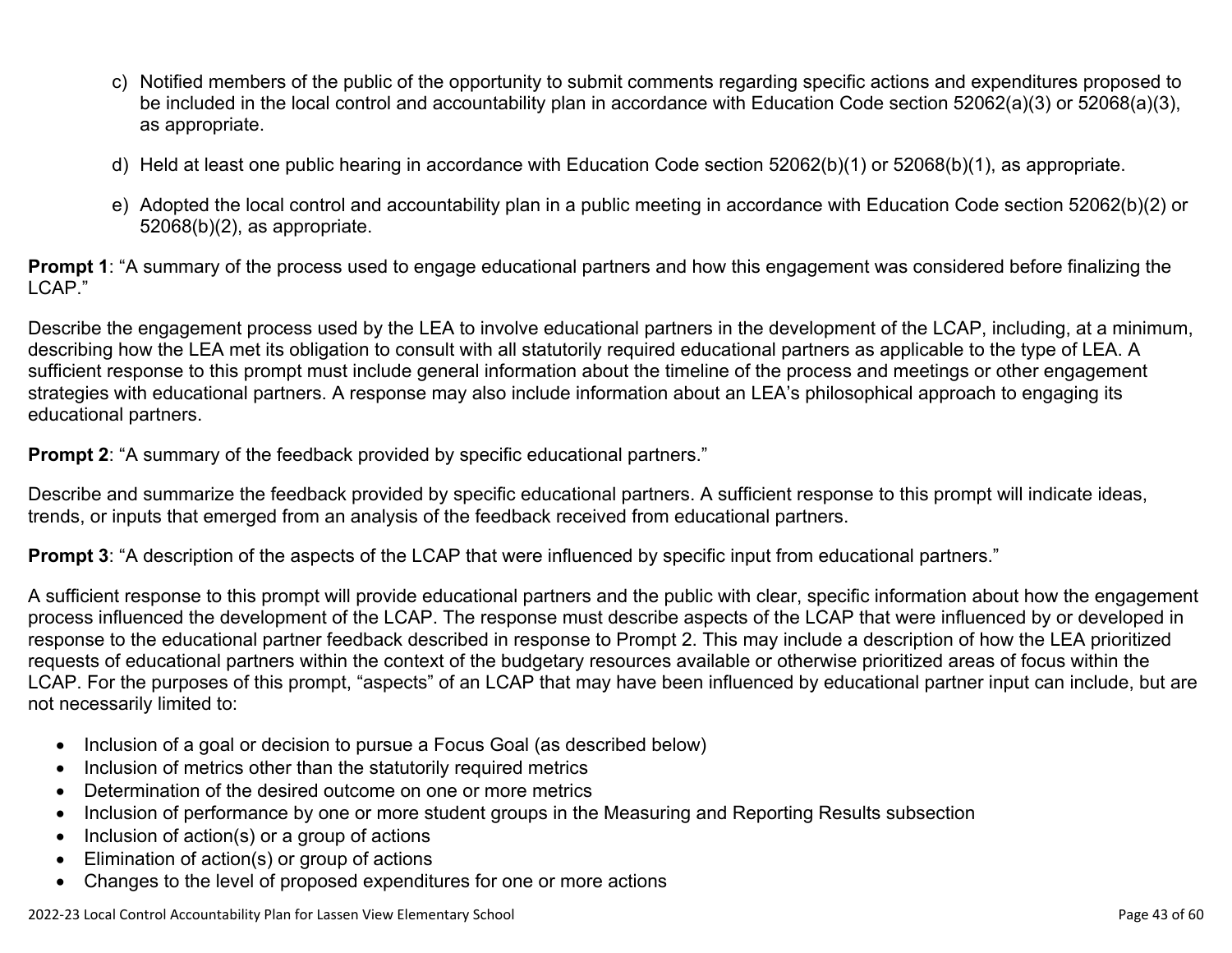- Inclusion of action(s) as contributing to increased or improved services for unduplicated services
- Determination of effectiveness of the specific actions to achieve the goal
- Determination of material differences in expenditures
- Determination of changes made to a goal for the ensuing LCAP year based on the annual update process
- Determination of challenges or successes in the implementation of actions

# **Goals and Actions**

## **Purpose**

Well-developed goals will clearly communicate to educational partners what the LEA plans to accomplish, what the LEA plans to do in order to accomplish the goal, and how the LEA will know when it has accomplished the goal. A goal statement, associated metrics and expected outcomes, and the actions included in the goal should be in alignment. The explanation for why the LEA included a goal is an opportunity for LEAs to clearly communicate to educational partners and the public why, among the various strengths and areas for improvement highlighted by performance data and strategies and actions that could be pursued, the LEA decided to pursue this goal, and the related metrics, expected outcomes, actions, and expenditures.

A well-developed goal can be focused on the performance relative to a metric or metrics for all students, a specific student group(s), narrowing performance gaps, or implementing programs or strategies expected to impact outcomes. LEAs should assess the performance of their student groups when developing goals and the related actions to achieve such goals.

## **Requirements and Instructions**

LEAs should prioritize the goals, specific actions, and related expenditures included within the LCAP within one or more state priorities. LEAs should consider performance on the state and local indicators, including their locally collected and reported data for the local indicators that are included in the Dashboard in determining whether and how to prioritize its goals within the LCAP.

In order to support prioritization of goals, the LCAP template provides LEAs with the option of developing three different kinds of goals:

- Focus Goal: A Focus Goal is relatively more concentrated in scope and may focus on a fewer number of metrics to measure improvement. A Focus Goal statement will be time bound and make clear how the goal is to be measured.
- Broad Goal: A Broad Goal is relatively less concentrated in its scope and may focus on improving performance across a wide range of metrics.
- Maintenance of Progress Goal: A Maintenance of Progress Goal includes actions that may be ongoing without significant changes and allows an LEA to track performance on any metrics not addressed in the other goals of the LCAP.

At a minimum, the LCAP must address all LCFF priorities and associated metrics.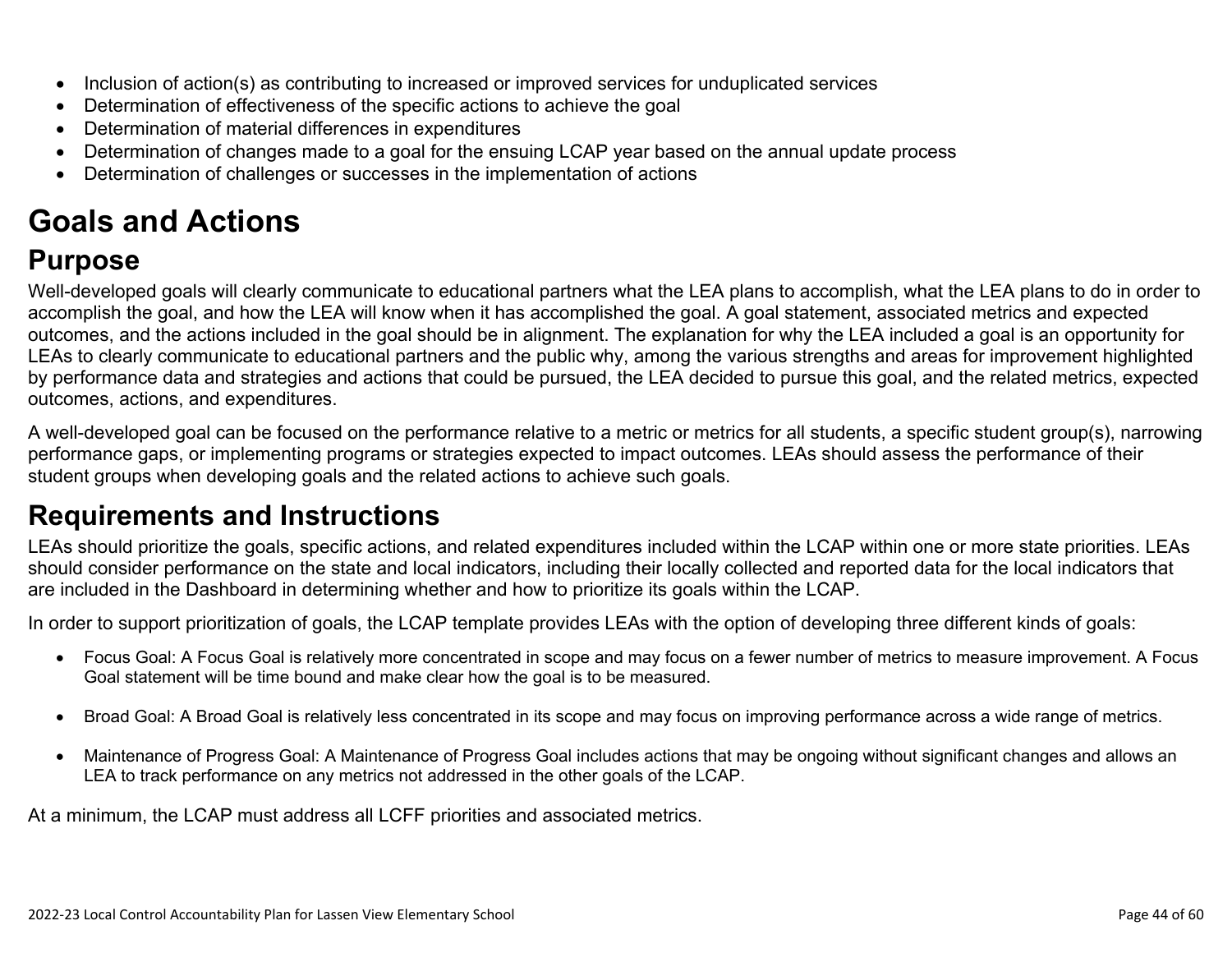#### **Focus Goal(s)**

**Goal Description:** The description provided for a Focus Goal must be specific, measurable, and time bound. An LEA develops a Focus Goal to address areas of need that may require or benefit from a more specific and data intensive approach. The Focus Goal can explicitly reference the metric(s) by which achievement of the goal will be measured and the time frame according to which the LEA expects to achieve the goal.

**Explanation of why the LEA has developed this goal:** Explain why the LEA has chosen to prioritize this goal. An explanation must be based on Dashboard data or other locally collected data. LEAs must describe how the LEA identified this goal for focused attention, including relevant consultation with educational partners. LEAs are encouraged to promote transparency and understanding around the decision to pursue a focus goal.

#### **Broad Goal**

Goal Description: Describe what the LEA plans to achieve through the actions included in the goal. The description of a broad goal will be clearly aligned with the expected measurable outcomes included for the goal. The goal description organizes the actions and expected outcomes in a cohesive and consistent manner. A goal description is specific enough to be measurable in either quantitative or qualitative terms. A broad goal is not as specific as a focus goal. While it is specific enough to be measurable, there are many different metrics for measuring progress toward the goal.

**Explanation of why the LEA has developed this goal:** Explain why the LEA developed this goal and how the actions and metrics grouped together will help achieve the goal.

#### **Maintenance of Progress Goal**

**Goal Description:** Describe how the LEA intends to maintain the progress made in the LCFF State Priorities not addressed by the other goals in the LCAP. Use this type of goal to address the state priorities and applicable metrics not addressed within the other goals in the LCAP. The state priorities and metrics to be addressed in this section are those for which the LEA, in consultation with educational partners, has determined to maintain actions and monitor progress while focusing implementation efforts on the actions covered by other goals in the LCAP.

**Explanation of why the LEA has developed this goal**: Explain how the actions will sustain the progress exemplified by the related metrics.

#### **Required Goals**

In general, LEAs have flexibility in determining what goals to include in the LCAP and what those goals will address; however, beginning with the development of the 2022–23 LCAP, LEAs that meet certain criteria are required to include a specific goal in their LCAP.

**Consistently low-performing student group(s) criteria:** An LEA is eligible for Differentiated Assistance for three or more consecutive years based on the performance of the same student group or groups in the Dashboard. A list of the LEAs required to include a goal in the LCAP based on student group performance, and the student group(s) that lead to identification, may be found on the CDE's Local Control Funding Formula web page at [https://www.cde.ca.gov/fg/aa/lc/.](https://www.cde.ca.gov/fg/aa/lc/)

2022-23 Local Control Accountability Plan for Lassen View Elementary School Page 45 of 60 • **Consistently low-performing student group(s) goal requirement:** An LEA meeting the consistently low-performing student group(s) criteria must include a goal in its LCAP focused on improving the performance of the student group or groups that led to the LEA's eligibility for Differentiated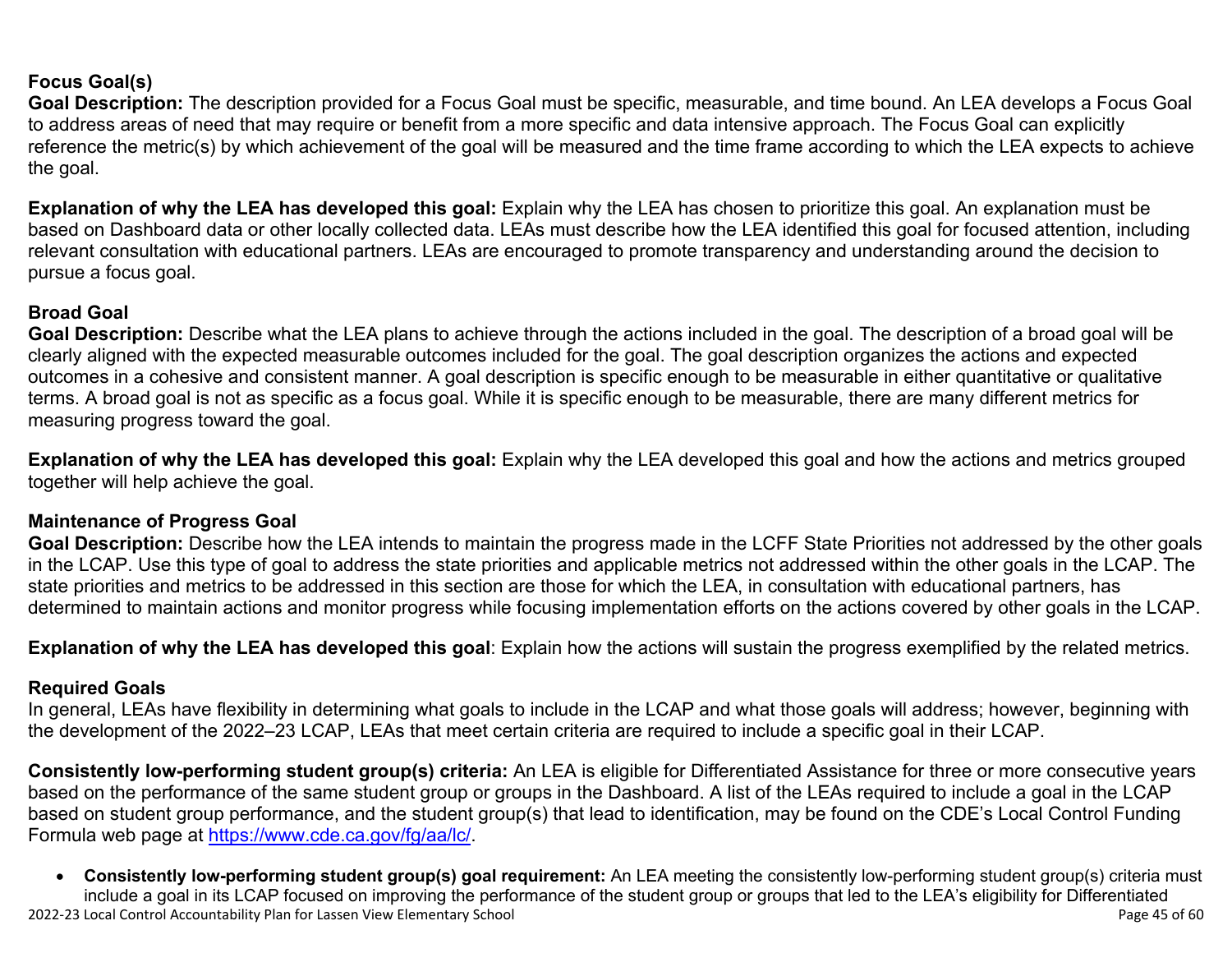Assistance. This goal must include metrics, outcomes, actions, and expenditures specific to addressing the needs of, and improving outcomes for, this student group or groups. An LEA required to address multiple student groups is not required to have a goal to address each student group; however, each student group must be specifically addressed in the goal. This requirement may not be met by combining this required goal with another goal.

- **Goal Description:** Describe the outcomes the LEA plans to achieve to address the needs of, and improve outcomes for, the student group or groups that led to the LEA's eligibility for Differentiated Assistance.
- **Explanation of why the LEA has developed this goal**: Explain why the LEA is required to develop this goal, including identifying the student group(s) that lead to the LEA being required to develop this goal, how the actions and associated metrics included in this goal differ from previous efforts to improve outcomes for the student group(s), and why the LEA believes the actions, metrics, and expenditures included in this goal will help achieve the outcomes identified in the goal description.

**Low-performing school(s) criteria:** The following criteria only applies to a school district or COE with two or more schools; it does not apply to a single-school district. A school district or COE has one or more schools that, for two consecutive years, received the two lowest performance levels on all but one of the state indicators for which the school(s) receive performance levels in the Dashboard and the performance of the "All Students" student group for the LEA is at least one performance level higher in all of those indicators. A list of the LEAs required to include a goal in the LCAP based on school performance, and the school(s) that lead to identification, may be found on the CDE's Local Control Funding Formula web page at [https://www.cde.ca.gov/fg/aa/lc/.](https://www.cde.ca.gov/fg/aa/lc/)

- **Low-performing school(s) goal requirement:** A school district or COE meeting the low-performing school(s) criteria must include a goal in its LCAP focusing on addressing the disparities in performance between the school(s) and the LEA as a whole. This goal must include metrics, outcomes, actions, and expenditures specific to addressing the needs of, and improving outcomes for, the students enrolled at the low-performing school or schools. An LEA required to address multiple schools is not required to have a goal to address each school; however, each school must be specifically addressed in the goal. This requirement may not be met by combining this goal with another goal.
- **Goal Description:** Describe what outcomes the LEA plans to achieve to address the disparities in performance between the students enrolled at the low-performing school(s) and the students enrolled at the LEA as a whole.
- **Explanation of why the LEA has developed this goal**: Explain why the LEA is required to develop this goal, including identifying the schools(s) that lead to the LEA being required to develop this goal; how the actions and associated metrics included in this goal differ from previous efforts to improve outcomes for the school(s); and why the LEA believes the actions, metrics, and expenditures included in this goal will help achieve the outcomes for students enrolled at the low-performing school or schools identified in the goal description.

#### **Measuring and Reporting Results:**

For each LCAP year, identify the metric(s) that the LEA will use to track progress toward the expected outcomes. LEAs are encouraged to identify metrics for specific student groups, as appropriate, including expected outcomes that would reflect narrowing of any existing performance gaps.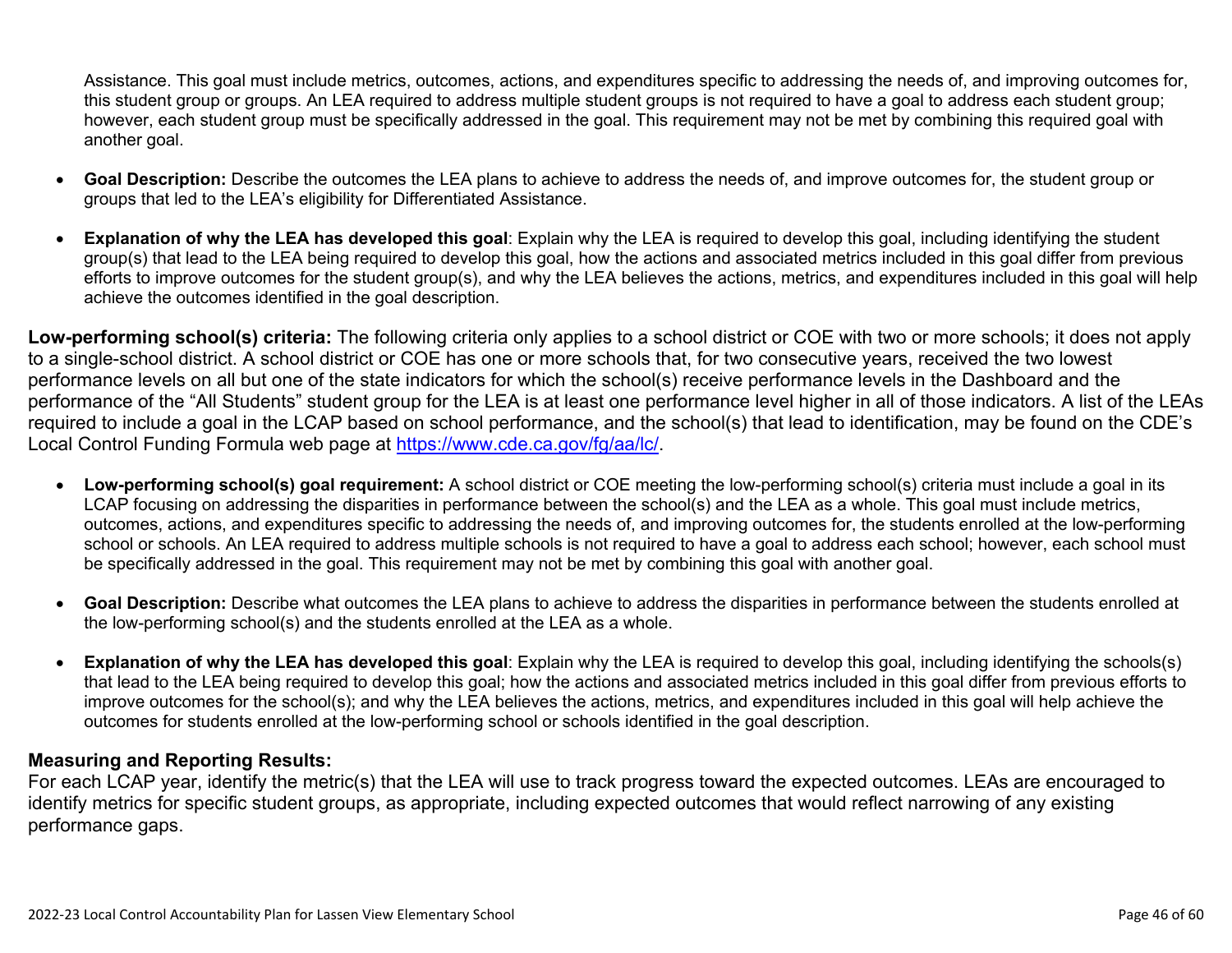Include in the baseline column the most recent data associated with this metric available at the time of adoption of the LCAP for the first year of the three-year plan. LEAs may use data as reported on the 2019 Dashboard for the baseline of a metric only if that data represents the most recent available (e.g., high school graduation rate).

Using the most recent data available may involve reviewing data the LEA is preparing for submission to the California Longitudinal Pupil Achievement Data System (CALPADS) or data that the LEA has recently submitted to CALPADS. Because final 2020–21 outcomes on some metrics may not be computable at the time the 2021–24 LCAP is adopted (e.g., graduation rate, suspension rate), the most recent data available may include a point in time calculation taken each year on the same date for comparability purposes.

The baseline data shall remain unchanged throughout the three-year LCAP.

Complete the table as follows:

- **Metric**: Indicate how progress is being measured using a metric.
- **Baseline**: Enter the baseline when completing the LCAP for 2021–22. As described above, the baseline is the most recent data associated with a metric. Indicate the school year to which the data applies, consistent with the instructions above.
- **Year 1 Outcome**: When completing the LCAP for 2022–23, enter the most recent data available. Indicate the school year to which the data applies, consistent with the instructions above.
- **Year 2 Outcome**: When completing the LCAP for 2023–24, enter the most recent data available. Indicate the school year to which the data applies, consistent with the instructions above.
- **Year 3 Outcome**: When completing the LCAP for 2024–25, enter the most recent data available. Indicate the school year to which the data applies, consistent with the instructions above. The 2024–25 LCAP will be the first year in the next three-year cycle. Completing this column will be part of the Annual Update for that year.
- **Desired Outcome for 2023**–**24**: When completing the first year of the LCAP, enter the desired outcome for the relevant metric the LEA expects to achieve by the end of the 2023–24 LCAP year.

Timeline for completing the "**Measuring and Reporting Results**" part of the Goal.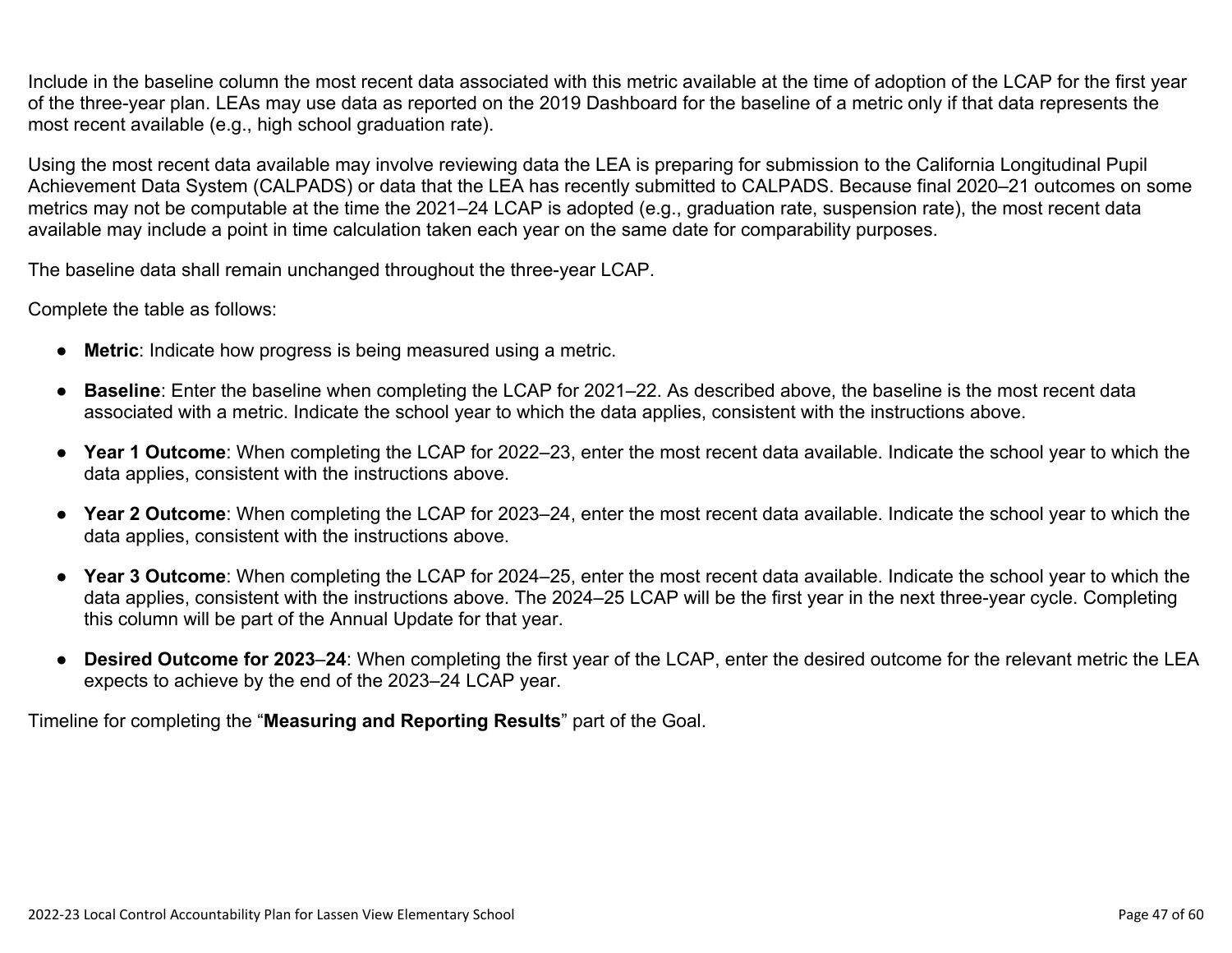| <b>Metric</b>                                                                    | <b>Baseline</b>                                                                  | Year 1 Outcome                                                                                              | Year 2 Outcome                                                                                              | Year 3 Outcome                                                                                              | <b>Desired Outcome</b><br>for Year 3<br>$(2023 - 24)$                                                              |
|----------------------------------------------------------------------------------|----------------------------------------------------------------------------------|-------------------------------------------------------------------------------------------------------------|-------------------------------------------------------------------------------------------------------------|-------------------------------------------------------------------------------------------------------------|--------------------------------------------------------------------------------------------------------------------|
| Enter information<br>in this box when<br>completing the<br>LCAP for 2021-<br>22. | Enter information<br>in this box when<br>completing the<br>LCAP for 2021-<br>22. | Enter information<br>in this box when<br>completing the<br>LCAP for 2022-<br>23. Leave blank<br>until then. | Enter information<br>in this box when<br>completing the<br>LCAP for 2023-<br>24. Leave blank<br>until then. | Enter information<br>in this box when<br>completing the<br>LCAP for 2024-<br>25. Leave blank<br>until then. | Enter information<br>in this box when<br>completing the<br>LCAP for 2021-<br>22 or when<br>adding a new<br>metric. |

The metrics may be quantitative or qualitative; but at minimum, an LEA's LCAP must include goals that are measured using all of the applicable metrics for the related state priorities, in each LCAP year as applicable to the type of LEA. To the extent a state priority does not specify one or more metrics (e.g., implementation of state academic content and performance standards), the LEA must identify a metric to use within the LCAP. For these state priorities, LEAs are encouraged to use metrics based on or reported through the relevant self-reflection tool for local indicators within the Dashboard.

*Actions*: Enter the action number. Provide a short title for the action. This title will also appear in the action tables. Provide a description of the action. Enter the total amount of expenditures associated with this action. Budgeted expenditures from specific fund sources will be provided in the summary tables. Indicate whether the action contributes to meeting the increase or improved services requirement as described in the Increased or Improved Services section using a "Y" for Yes or an "N" for No. (**Note:** for each such action offered on an LEA-wide or schoolwide basis, the LEA will need to provide additional information in the Increased or Improved Summary Section to address the requirements in *California Code of Regulations*, Title 5 [5 *CCR*] Section 15496(b) in the Increased or Improved Services Section of the LCAP).

*Actions for English Learners:* School districts, COEs, and charter schools that have a numerically significant English learner student subgroup must include specific actions in the LCAP related to, at a minimum, the language acquisition programs, as defined in *EC* Section 306, provided to students and professional development activities specific to English learners.

*Actions for Foster Youth*: School districts, COEs, and charter schools that have a numerically significant Foster Youth student subgroup are encouraged to include specific actions in the LCAP designed to meet needs specific to Foster Youth students.

#### **Goal Analysis:**

Enter the LCAP Year.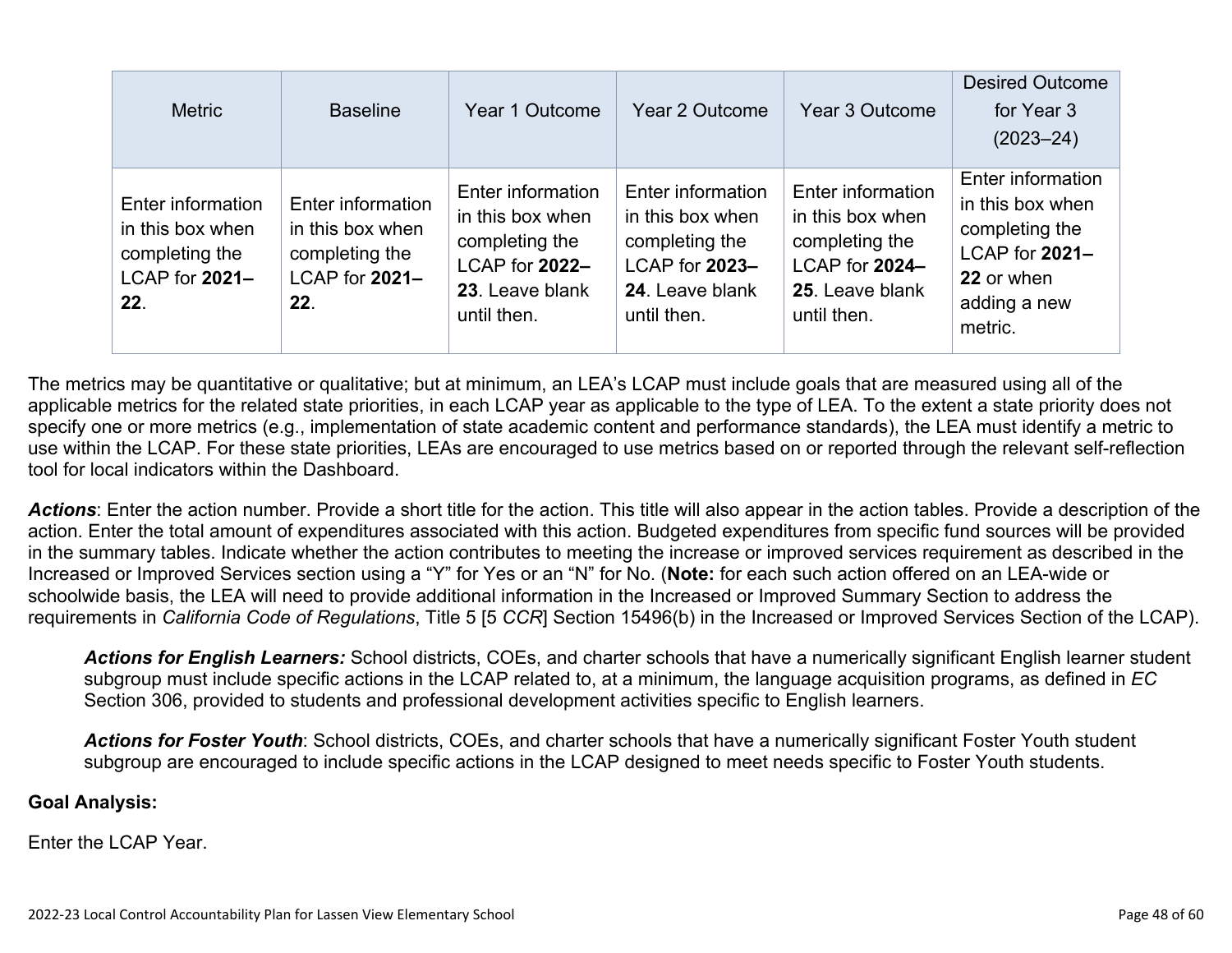Using actual annual measurable outcome data, including data from the Dashboard, analyze whether the planned actions were effective in achieving the goal. Respond to the prompts as instructed.

- Describe the overall implementation of the actions to achieve the articulated goal. Include a discussion of relevant challenges and successes experienced with the implementation process. This must include any instance where the LEA did not implement a planned action or implemented a planned action in a manner that differs substantively from how it was described in the adopted LCAP.
- Explain material differences between Budgeted Expenditures and Estimated Actual Expenditures and between the Planned Percentages of Improved Services and Estimated Actual Percentages of Improved Services, as applicable. Minor variances in expenditures or percentages do not need to be addressed, and a dollar-for-dollar accounting is not required.
- Describe the effectiveness of the specific actions to achieve the articulated goal as measured by the LEA. In some cases, not all actions in a goal will be intended to improve performance on all of the metrics associated with the goal. When responding to this prompt, LEAs may assess the effectiveness of a single action or group of actions within the goal in the context of performance on a single metric or group of specific metrics within the goal that are applicable to the action(s). Grouping actions with metrics will allow for more robust analysis of whether the strategy the LEA is using to impact a specified set of metrics is working and increase transparency for educational partners. LEAs are encouraged to use such an approach when goals include multiple actions and metrics that are not closely associated.
- Describe any changes made to this goal, expected outcomes, metrics, or actions to achieve this goal as a result of this analysis and analysis of the data provided in the Dashboard or other local data, as applicable.

# **Increased or Improved Services for Foster Youth, English Learners, and Low-Income Students**

## **Purpose**

A well-written Increased or Improved Services section provides educational partners with a comprehensive description, within a single dedicated section, of how an LEA plans to increase or improve services for its unduplicated students in grades TK–12 as compared to all students in grades TK–12, as applicable, and how LEA-wide or schoolwide actions identified for this purpose meet regulatory requirements. Descriptions provided should include sufficient detail yet be sufficiently succinct to promote a broader understanding of educational partners to facilitate their ability to provide input. An LEA's description in this section must align with the actions included in the Goals and Actions section as contributing.

## **Requirements and Instructions**

*Projected LCFF Supplemental and/or Concentration Grants*: Specify the amount of LCFF supplemental and concentration grant funds the LEA estimates it will receive in the coming year based on the number and concentration of low income, foster youth, and English learner students.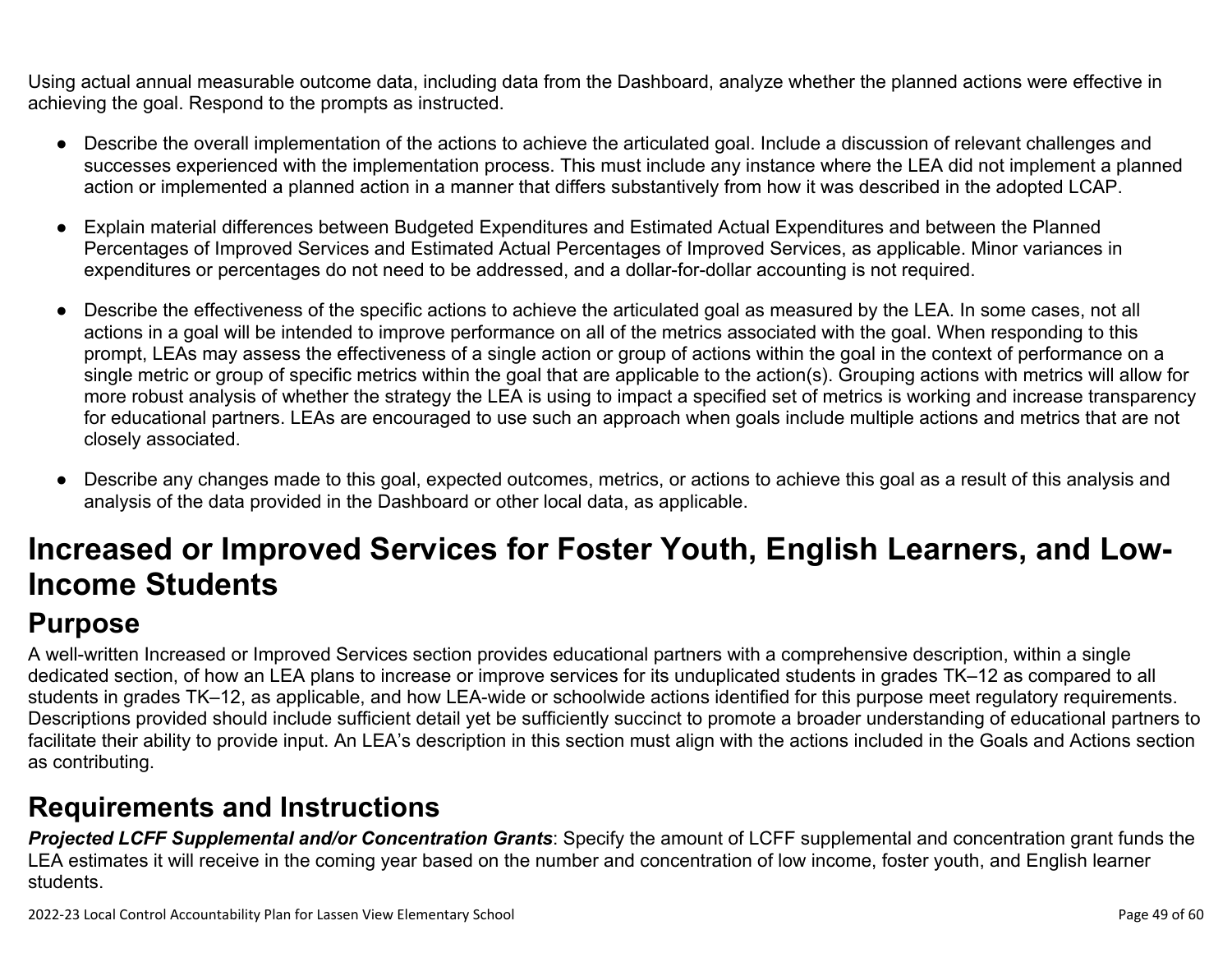**Projected Additional LCFF Concentration Grant (15 percent):** Specify the amount of additional LCFF concentration grant add-on funding, as described in *EC* Section 42238.02, that the LEA estimates it will receive in the coming year.

*Projected Percentage to Increase or Improve Services for the Coming School Year***:** Specify the estimated percentage by which services for unduplicated pupils must be increased or improved as compared to the services provided to all students in the LCAP year as calculated pursuant to 5 *CCR* Section 15496(a)(7).

*LCFF Carryover — Percentage:* Specify the LCFF Carryover — Percentage identified in the LCFF Carryover Table. If a carryover percentage is not identified in the LCFF Carryover Table, specify a percentage of zero (0.00%).

*LCFF Carryover — Dollar:* Specify the LCFF Carryover — Dollar amount identified in the LCFF Carryover Table. If a carryover amount is not identified in the LCFF Carryover Table, specify an amount of zero (\$0).

**Total Percentage to Increase or Improve Services for the Coming School Year:** Add the Projected Percentage to Increase or Improve Services for the Coming School Year and the Proportional LCFF Required Carryover Percentage and specify the percentage. This is the LEAs percentage by which services for unduplicated pupils must be increased or improved as compared to the services provided to all students in the LCAP year, as calculated pursuant to 5 *CCR* Section 15496(a)(7).

#### *Required Descriptions:*

**For each action being provided to an entire school, or across the entire school district or COE, an explanation of (1) how the needs of foster youth, English learners, and low-income students were considered first, and (2) how these actions are effective in meeting the goals for these students.**

For each action included in the Goals and Actions section as contributing to the increased or improved services requirement for unduplicated pupils and provided on an LEA-wide or schoolwide basis, the LEA must include an explanation consistent with 5 *CCR* Section 15496(b). For any such actions continued into the 2021–24 LCAP from the 2017–2020 LCAP, the LEA must determine whether or not the action was effective as expected, and this determination must reflect evidence of outcome data or actual implementation to date.

**Principally Directed and Effective:** An LEA demonstrates how an action is principally directed towards and effective in meeting the LEA's goals for unduplicated students when the LEA explains how:

- It considers the needs, conditions, or circumstances of its unduplicated pupils;
- The action, or aspect(s) of the action (including, for example, its design, content, methods, or location), is based on these considerations; and
- The action is intended to help achieve an expected measurable outcome of the associated goal.

As such, the response provided in this section may rely on a needs assessment of unduplicated students.

2022-23 Local Control Accountability Plan for Lassen View Elementary School Page 50 of 60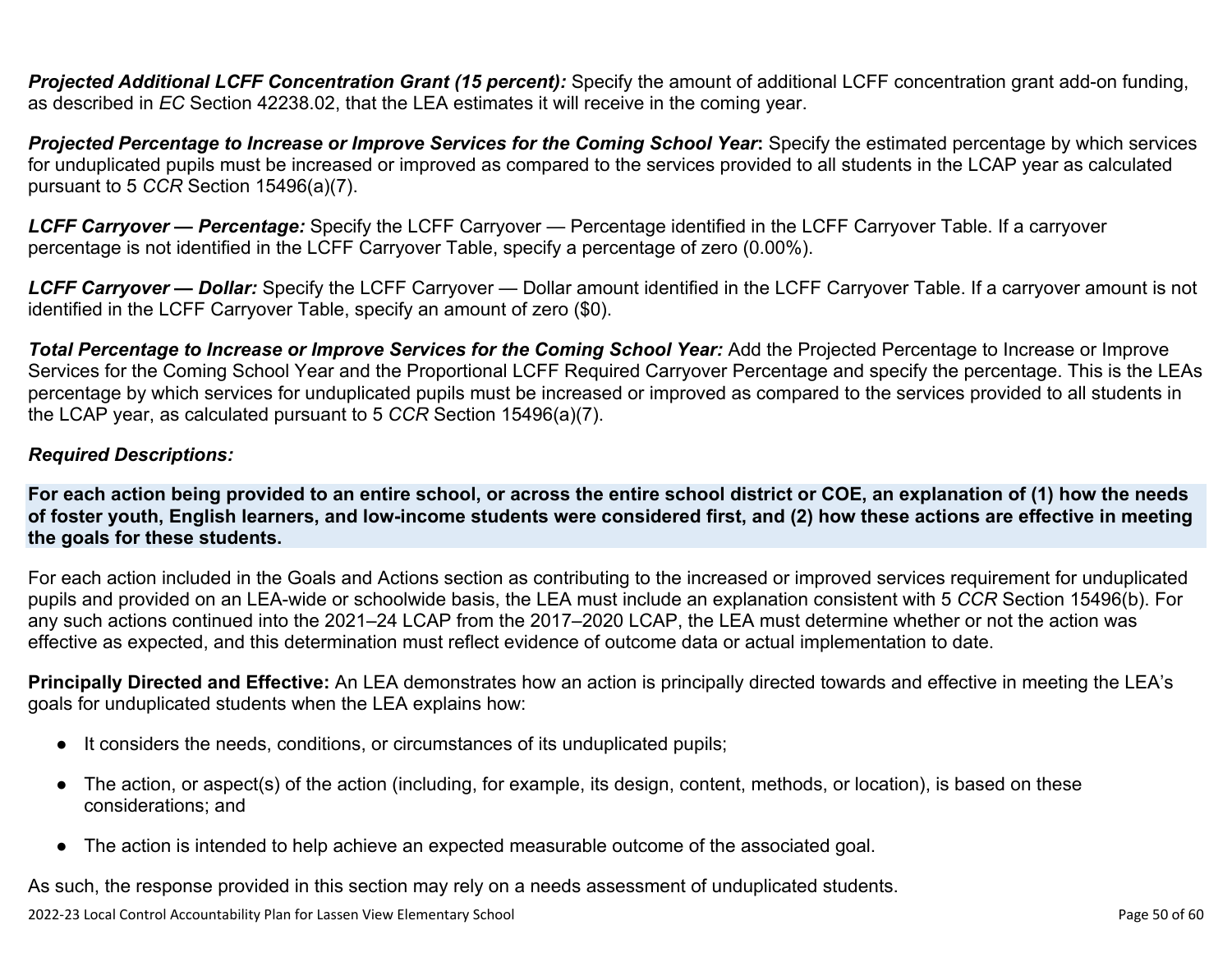Conclusory statements that a service will help achieve an expected outcome for the goal, without an explicit connection or further explanation as to how, are not sufficient. Further, simply stating that an LEA has a high enrollment percentage of a specific student group or groups does not meet the increase or improve services standard because enrolling students is not the same as serving students.

For example, if an LEA determines that low-income students have a significantly lower attendance rate than the attendance rate for all students, it might justify LEA-wide or schoolwide actions to address this area of need in the following way:

After assessing the needs, conditions, and circumstances of our low-income students, we learned that the attendance rate of our lowincome students is 7 percent lower than the attendance rate for all students. (Needs, Conditions, Circumstances [Principally Directed])

In order to address this condition of our low-income students, we will develop and implement a new attendance program that is designed to address some of the major causes of absenteeism, including lack of reliable transportation and food, as well as a school climate that does not emphasize the importance of attendance. Goal N, Actions X, Y, and Z provide additional transportation and nutritional resources as well as a districtwide educational campaign on the benefits of high attendance rates. (Contributing Action[s])

These actions are being provided on an LEA-wide basis and we expect/hope that all students with less than a 100 percent attendance rate will benefit. However, because of the significantly lower attendance rate of low-income students, and because the actions meet needs most associated with the chronic stresses and experiences of a socio-economically disadvantaged status, we expect that the attendance rate for our low-income students will increase significantly more than the average attendance rate of all other students. (Measurable Outcomes [Effective In])

**COEs and Charter Schools**: Describe how actions included as contributing to meeting the increased or improved services requirement on an LEA-wide basis are principally directed to and effective in meeting its goals for unduplicated pupils in the state and any local priorities as described above. In the case of COEs and charter schools, schoolwide and LEA-wide are considered to be synonymous.

#### **For School Districts Only:**

#### **Actions Provided on an LEA-Wide Basis:**

*Unduplicated Percentage > 55 percent:* For school districts with an unduplicated pupil percentage of 55 percent or more, describe how these actions are principally directed to and effective in meeting its goals for unduplicated pupils in the state and any local priorities as described above.

*Unduplicated Percentage < 55 percent:* For school districts with an unduplicated pupil percentage of less than 55 percent, describe how these actions are principally directed to and effective in meeting its goals for unduplicated pupils in the state and any local priorities. Also describe how the actions **are the most effective use of the funds** to meet these goals for its unduplicated pupils. Provide the basis for this determination, including any alternatives considered, supporting research, experience, or educational theory.

#### **Actions Provided on a Schoolwide Basis:**

2022-23 Local Control Accountability Plan for Lassen View Elementary School Page 51 of 60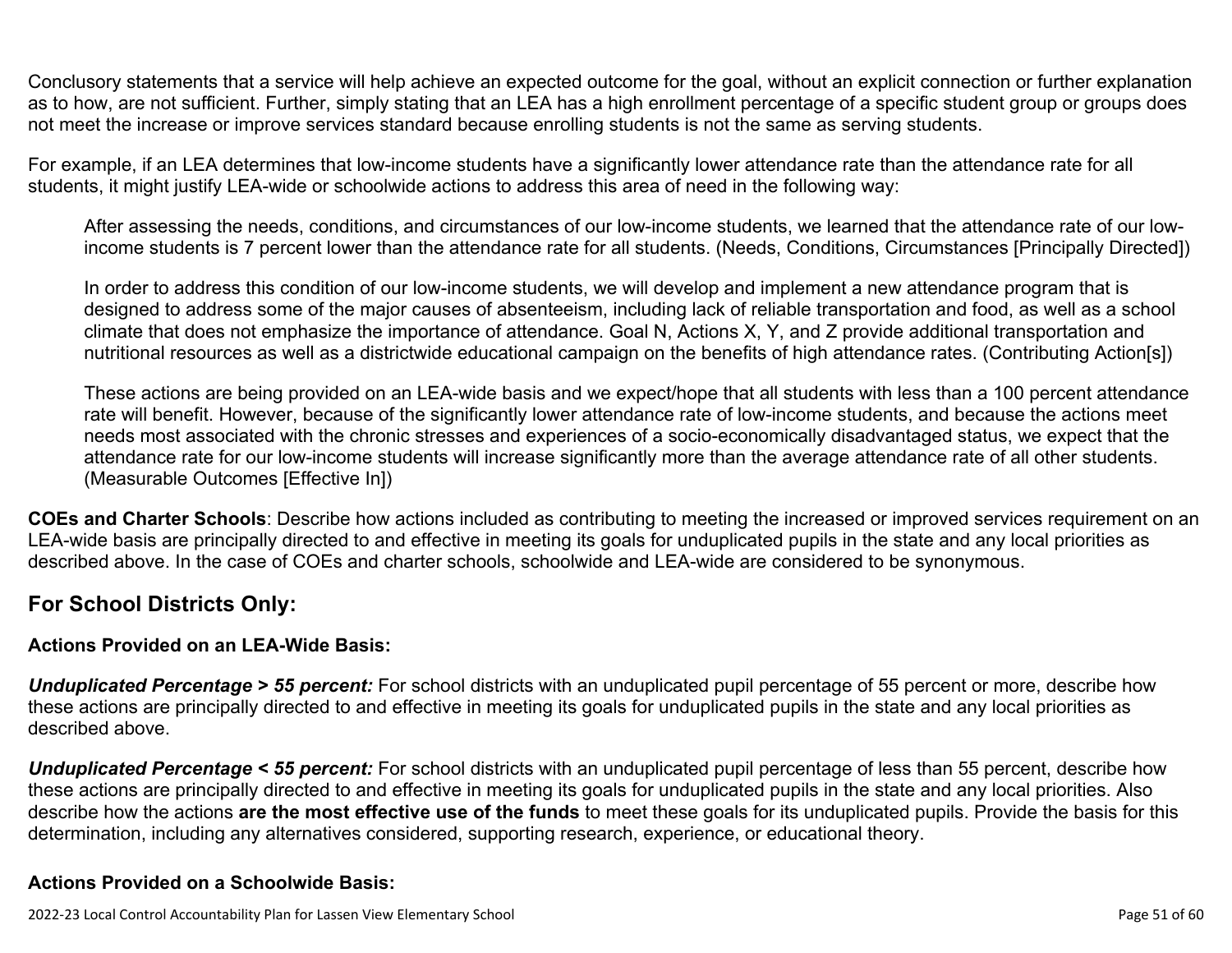School Districts must identify in the description those actions being funded and provided on a schoolwide basis, and include the required description supporting the use of the funds on a schoolwide basis.

**For schools with 40 percent or more enrollment of unduplicated pupils:** Describe how these actions are principally directed to and effective in meeting its goals for its unduplicated pupils in the state and any local priorities.

**For school districts expending funds on a schoolwide basis at a school with less than 40 percent enrollment of unduplicated pupils:** Describe how these actions are principally directed to and how the actions are the most effective use of the funds to meet its goals for foster youth, English learners, and low-income students in the state and any local priorities.

#### **A description of how services for foster youth, English learners, and low-income students are being increased or improved by the percentage required.**

Consistent with the requirements of 5 *CCR* Section 15496, describe how services provided for unduplicated pupils are increased or improved by at least the percentage calculated as compared to the services provided for all students in the LCAP year. To improve services means to grow services in quality and to increase services means to grow services in quantity. Services are increased or improved by those actions in the LCAP that are included in the Goals and Actions section as contributing to the increased or improved services requirement, whether they are provided on an LEA-wide or schoolwide basis or provided on a limited basis to unduplicated students. A limited action is an action that only serves foster youth, English learners, and/or low-income students. This description must address how these action(s) are expected to result in the required proportional increase or improvement in services for unduplicated pupils as compared to the services the LEA provides to all students for the relevant LCAP year.

For any action contributing to meeting the increased or improved services requirement that is associated with a Planned Percentage of Improved Services in the Contributing Summary Table rather than an expenditure of LCFF funds, describe the methodology that was used to determine the contribution of the action towards the proportional percentage. See the instructions for determining the Planned Percentage of Improved Services for information on calculating the Percentage of Improved Services.

#### **A description of the plan for how the additional concentration grant add-on funding identified above will be used to increase the number of staff providing direct services to students at schools that have a high concentration (above 55 percent) of foster youth, English learners, and low-income students, as applicable.**

An LEA that receives the additional concentration grant add-on described in *EC* Section 42238.02 is required to demonstrate how it is using these funds to increase the number of staff who provide direct services to students at schools with an enrollment of unduplicated students that is greater than 55 percent as compared to the number of staff who provide direct services to students at schools with an enrollment of unduplicated students that is equal to or less than 55 percent. The staff who provide direct services to students must be certificated staff and/or classified staff employed by the LEA; classified staff includes custodial staff.

Provide the following descriptions, as applicable to the LEA: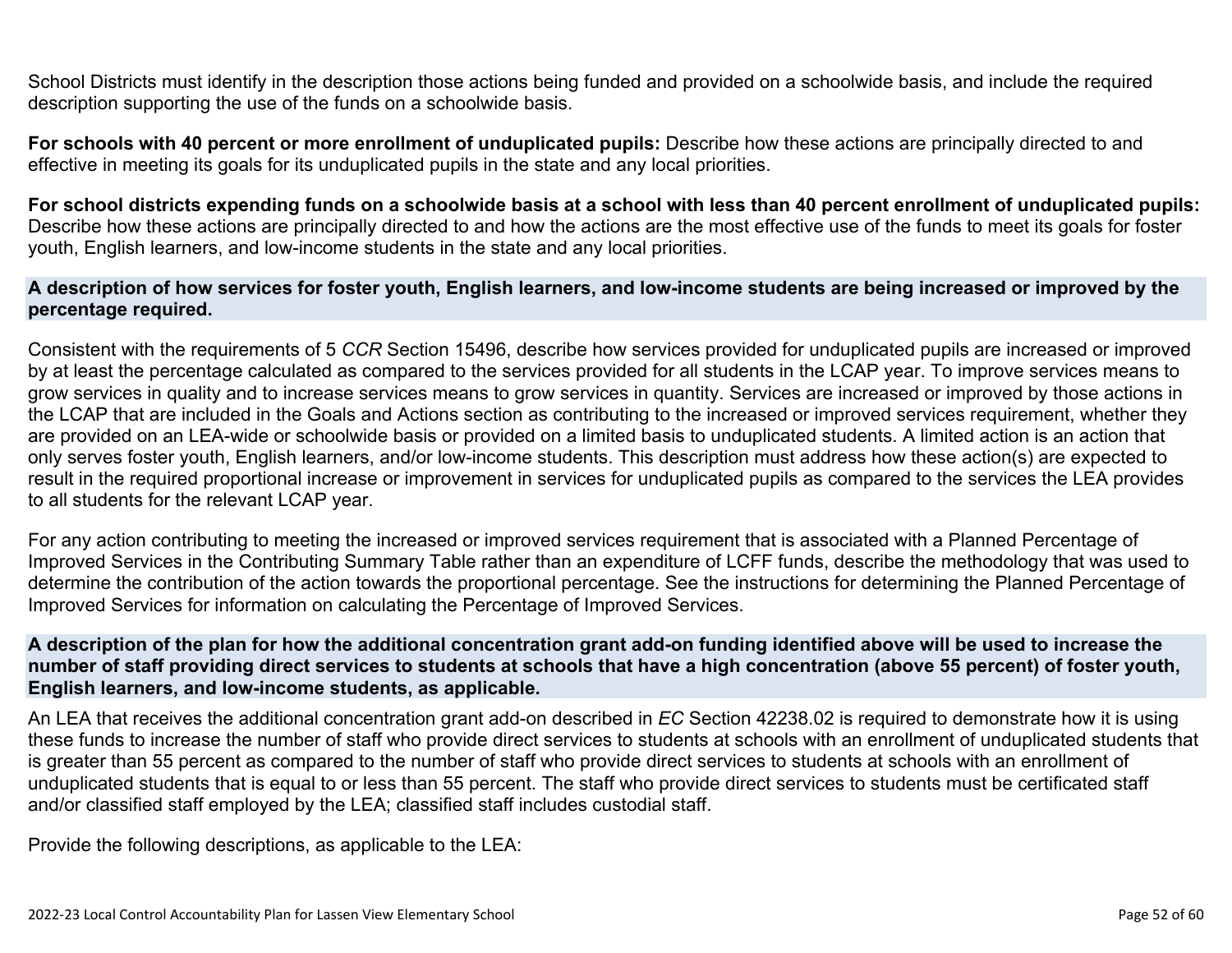An LEA that does not receive a concentration grant or the concentration grant add-on must indicate that a response to this prompt is not applicable.

Identify the goal and action numbers of the actions in the LCAP that the LEA is implementing to meet the requirement to increase the number of staff who provide direct services to students at schools with an enrollment of unduplicated students that is greater than 55 percent.

An LEA that does not have comparison schools from which to describe how it is using the concentration grant add-on funds, such as an LEA that only has schools with an enrollment of unduplicated students that is greater than 55 percent, must describe how it is using the funds to increase the number of credentialed staff, classified staff, or both, including custodial staff, who provide direct services to students at selected schools and the criteria used to determine which schools require additional staffing support.

In the event that an additional concentration grant add-on is not sufficient to increase staff providing direct services to students at a school with an enrollment of unduplicated students that is greater than 55 percent, the LEA must describe how it is using the funds to retain staff providing direct services to students at a school with an enrollment of unduplicated students that is greater than 55 percent.

Complete the table as follows:

- Provide the staff-to-student ratio of classified staff providing direct services to students with a concentration of unduplicated students that is 55 percent or less and the staff-to-student ratio of classified staff providing direct services to students at schools with a concentration of unduplicated students that is greater than 55 percent, as applicable to the LEA. The LEA may group its schools by grade span (Elementary, Middle/Junior High, and High Schools), as applicable to the LEA. The staff-to-student ratio must be based on the number of full time equivalent (FTE) staff and the number of enrolled students as counted on the first Wednesday in October of each year.
- Provide the staff-to-student ratio of certificated staff providing direct services to students at schools with a concentration of unduplicated students that is 55 percent or less and the staff-to-student ratio of certificated staff providing direct services to students at schools with a concentration of unduplicated students that is greater than 55 percent, as applicable to the LEA. The LEA may group its schools by grade span (Elementary, Middle/Junior High, and High Schools), as applicable to the LEA. The staff-to-student ratio must be based on the number of FTE staff and the number of enrolled students as counted on the first Wednesday in October of each year.

## **Action Tables**

Complete the Data Entry Table for each action in the LCAP. The information entered into this table will automatically populate the other Action Tables. Information is only entered into the Data Entry Table, the Annual Update Table, the Contributing Actions Annual Update Table, and the LCFF Carryover Table. With the exception of the Data Entry Table, the word "input" has been added to column headers to aid in identifying the column(s) where information will be entered. Information is not entered on the remaining Action tables.

The following tables are required to be included as part of the LCAP adopted by the local governing board or governing body:

• Table 1: Total Planned Expenditures Table (for the coming LCAP Year)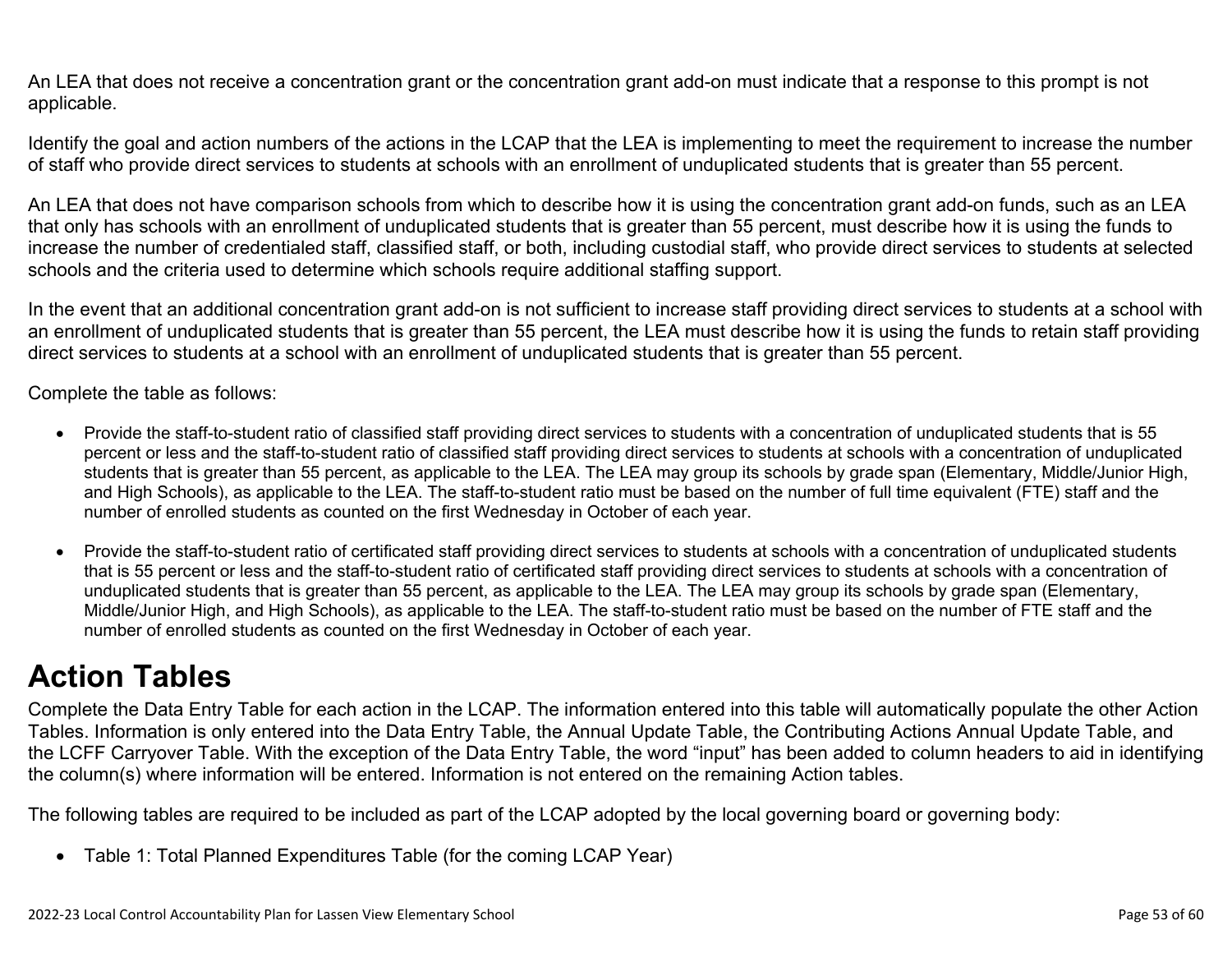- Table 2: Contributing Actions Table (for the coming LCAP Year)
- Table 3: Annual Update Table (for the current LCAP Year)
- Table 4: Contributing Actions Annual Update Table (for the current LCAP Year)
- Table 5: LCFF Carryover Table (for the current LCAP Year)

Note: The coming LCAP Year is the year that is being planned for, while the current LCAP year is the current year of implementation. For example, when developing the 2022–23 LCAP, 2022–23 will be the coming LCAP Year and 2021–22 will be the current LCAP Year.

## **Data Entry Table**

The Data Entry Table may be included in the LCAP as adopted by the local governing board or governing body, but is not required to be included. In the Data Entry Table, input the following information for each action in the LCAP for that applicable LCAP year:

- **LCAP Year**: Identify the applicable LCAP Year.
- **1. Projected LCFF Base Grant**: Provide the total amount of LCFF funding the LEA estimates it will receive for the coming school year, excluding the supplemental and concentration grants and the add-ons for the Targeted Instructional Improvement Grant Program and the Home to School Transportation Program, pursuant to 5 *CCR* Section 15496(a)(8).

See *EC* sections 2574 (for COEs) and 42238.02 (for school districts and charter schools), as applicable, for LCFF apportionment calculations.

- **2. Projected LCFF Supplemental and/or Concentration Grants:** Provide the total amount of LCFF supplemental and concentration grants the LEA estimates it will receive on the basis of the number and concentration of unduplicated students for the coming school year.
- **3. Projected Percentage to Increase or Improve Services for the Coming School Year:** This percentage will not be entered; it is calculated based on the Projected LCFF Base Grant and the Projected LCFF Supplemental and/or Concentration Grants, pursuant to 5 *CCR* Section 15496(a)(8). This is the percentage by which services for unduplicated pupils must be increased or improved as compared to the services provided to all students in the coming LCAP year.
- **LCFF Carryover Percentage:** Specify the LCFF Carryover Percentage identified in the LCFF Carryover Table from the prior LCAP year. If a carryover percentage is not identified in the LCFF Carryover Table, specify a percentage of zero (0.00%).
- **Total Percentage to Increase or Improve Services for the Coming School Year:** This percentage will not be entered; it is calculated based on the Projected Percentage to Increase or Improve Services for the Coming School Year and the LCFF Carryover —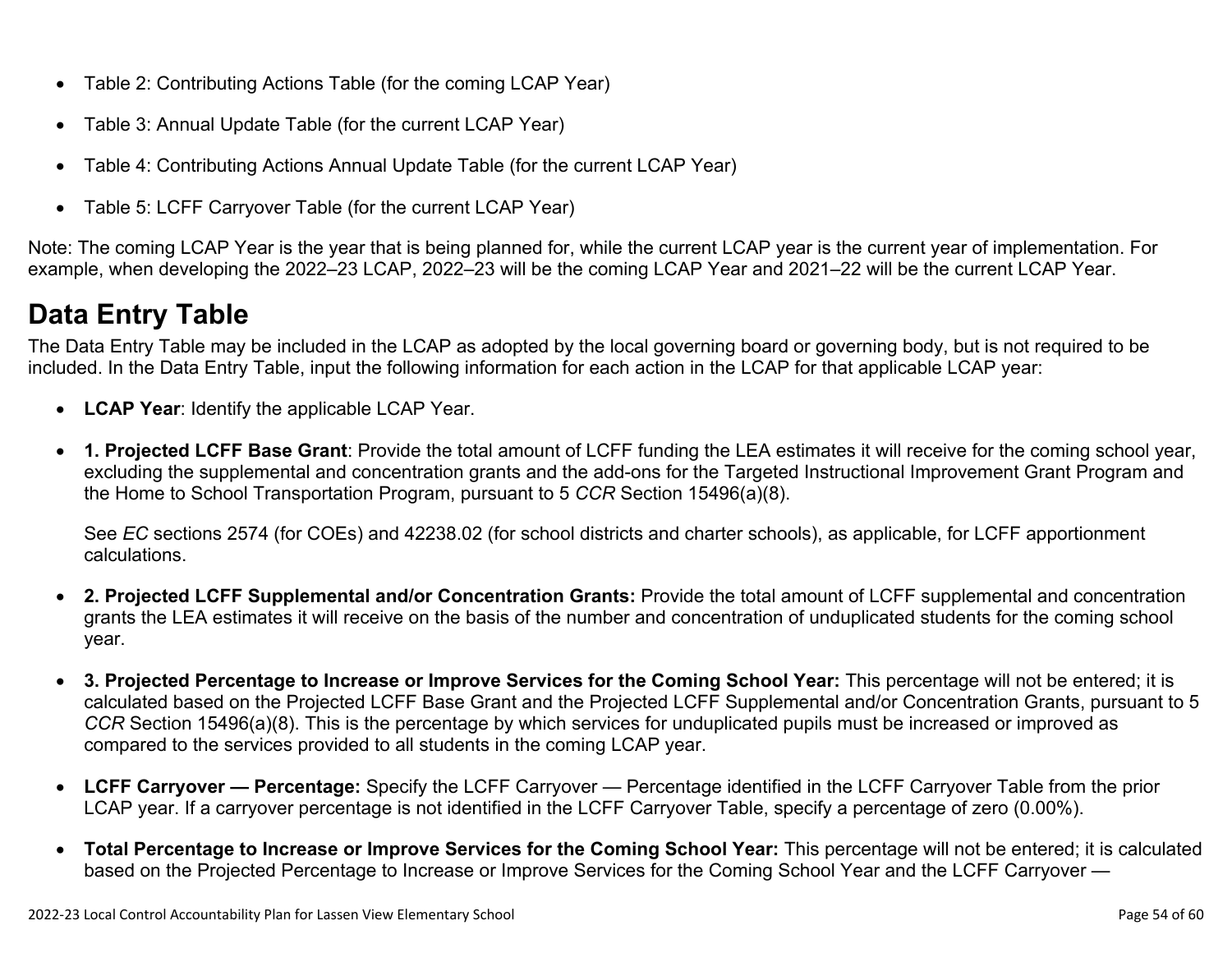Percentage. This is the percentage by which the LEA must increase or improve services for unduplicated pupils as compared to the services provided to all students in the coming LCAP year.

- **Goal #**: Enter the LCAP Goal number for the action.
- **Action #**: Enter the action's number as indicated in the LCAP Goal.
- **Action Title**: Provide a title of the action.
- **Student Group(s)**: Indicate the student group or groups who will be the primary beneficiary of the action by entering "All," or by entering a specific student group or groups.
- **Contributing to Increased or Improved Services?:** Type "Yes" if the action **is** included as contributing to meeting the increased or improved services; OR, type "No" if the action is **not** included as contributing to meeting the increased or improved services.
- If "Yes" is entered into the Contributing column, then complete the following columns:
	- o **Scope**: The scope of an action may be LEA-wide (i.e., districtwide, countywide, or charterwide), schoolwide, or limited. An action that is LEA-wide in scope upgrades the entire educational program of the LEA. An action that is schoolwide in scope upgrades the entire educational program of a single school. An action that is limited in its scope is an action that serves only one or more unduplicated student groups.
	- o **Unduplicated Student Group(s)**: Regardless of scope, contributing actions serve one or more unduplicated student groups. Indicate one or more unduplicated student groups for whom services are being increased or improved as compared to what all students receive.
	- o **Location**: Identify the location where the action will be provided. If the action is provided to all schools within the LEA, the LEA must indicate "All Schools." If the action is provided to specific schools within the LEA or specific grade spans only, the LEA must enter "Specific Schools" or "Specific Grade Spans." Identify the individual school or a subset of schools or grade spans (e.g., all high schools or grades transitional kindergarten through grade five), as appropriate.
- **Time Span**: Enter "ongoing" if the action will be implemented for an indeterminate period of time. Otherwise, indicate the span of time for which the action will be implemented. For example, an LEA might enter "1 Year," or "2 Years," or "6 Months."
- **Total Personnel**: Enter the total amount of personnel expenditures utilized to implement this action.
- **Total Non-Personnel**: This amount will be automatically calculated based on information provided in the Total Personnel column and the Total Funds column.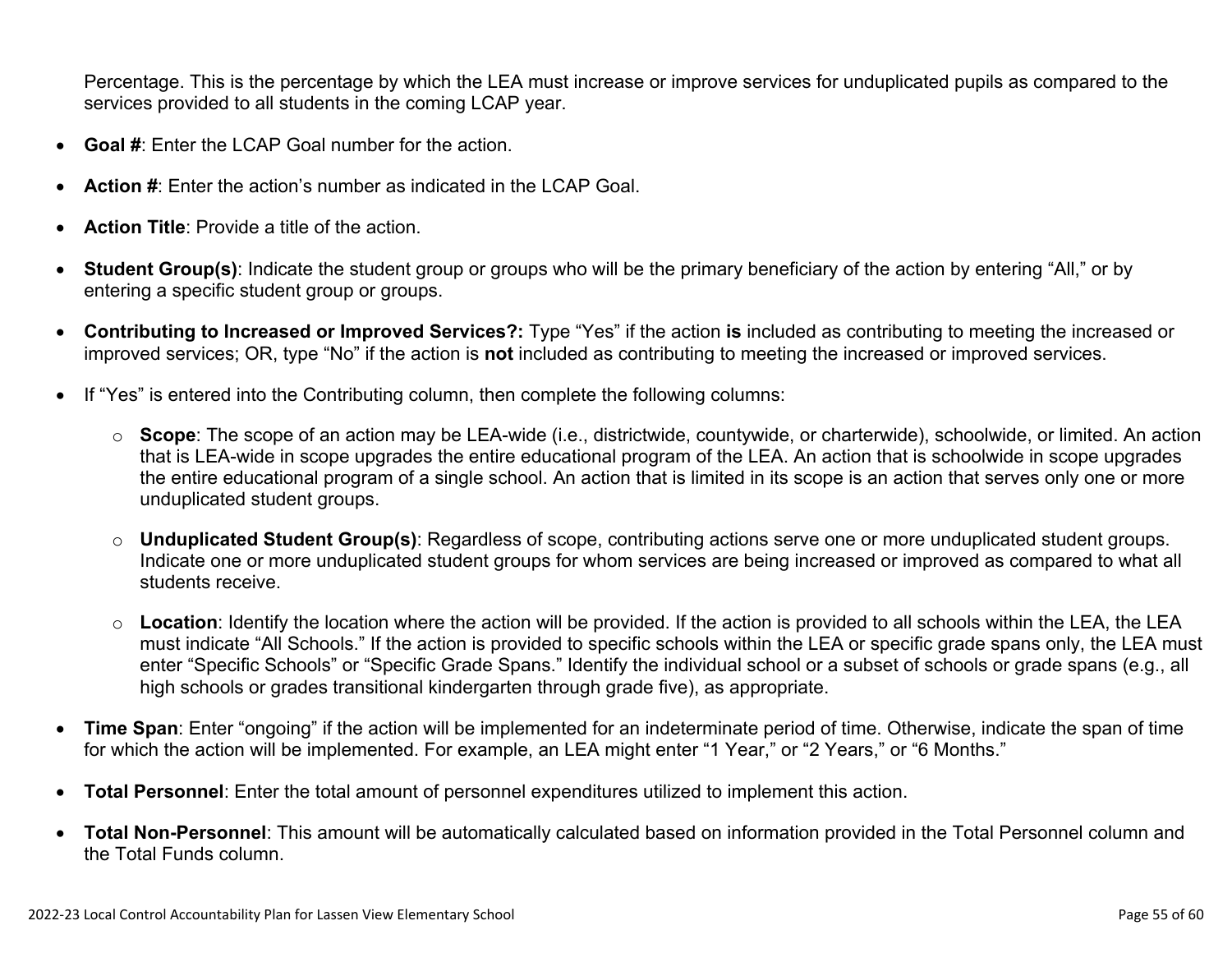- **LCFF Funds**: Enter the total amount of LCFF funds utilized to implement this action, if any. LCFF funds include all funds that make up an LEA's total LCFF target (i.e., base grant, grade span adjustment, supplemental grant, concentration grant, Targeted Instructional Improvement Block Grant, and Home-To-School Transportation).
	- o **Note:** For an action to contribute towards meeting the increased or improved services requirement it must include some measure of LCFF funding. The action may also include funding from other sources, however the extent to which an action contributes to meeting the increased or improved services requirement is based on the LCFF funding being used to implement the action.
- **Other State Funds**: Enter the total amount of Other State Funds utilized to implement this action, if any.
- **Local Funds**: Enter the total amount of Local Funds utilized to implement this action, if any.
- **Federal Funds**: Enter the total amount of Federal Funds utilized to implement this action, if any.
- **Total Funds**: This amount is automatically calculated based on amounts entered in the previous four columns.
- **Planned Percentage of Improved Services**: For any action identified as contributing, being provided on a Limited basis to unduplicated students, and that does not have funding associated with the action, enter the planned quality improvement anticipated for the action as a percentage rounded to the nearest hundredth (0.00%). A limited action is an action that only serves foster youth, English learners, and/or low-income students.
	- o As noted in the instructions for the Increased or Improved Services section, when identifying a Planned Percentage of Improved Services, the LEA must describe the methodology that it used to determine the contribution of the action towards the proportional percentage. The percentage of improved services for an action corresponds to the amount of LCFF funding that the LEA estimates it would expend to implement the action if it were funded.

For example, an LEA determines that there is a need to analyze data to ensure that instructional aides and expanded learning providers know what targeted supports to provide to students who are foster youth. The LEA could implement this action by hiring additional staff to collect and analyze data and to coordinate supports for students, which the LEA estimates would cost \$165,000. Instead, the LEA chooses to utilize a portion of existing staff time to analyze data relating to students who are foster youth. This analysis will then be shared with site principals who will use the data to coordinate services provided by instructional assistants and expanded learning providers to target support to students. In this example, the LEA would divide the estimated cost of \$165,000 by the amount of LCFF Funding identified in the Data Entry Table and then convert the quotient to a percentage. This percentage is the Planned Percentage of Improved Service for the action.

## **Contributing Actions Table**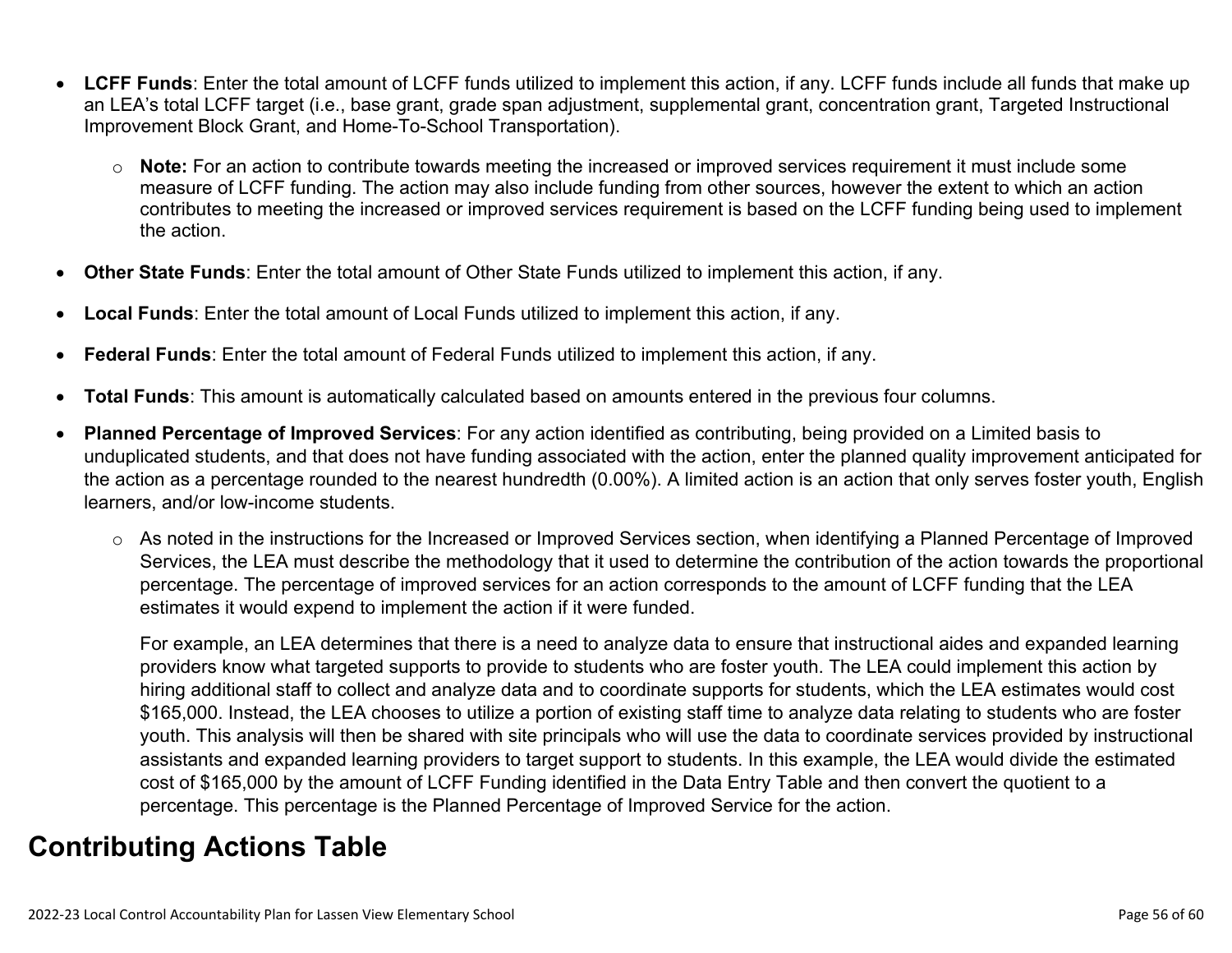As noted above, information will not be entered in the Contributing Actions Table; however, the 'Contributing to Increased or Improved Services?' column will need to be checked to ensure that only actions with a "Yes" are displaying. If actions with a "No" are displayed or if actions that are contributing are not displaying in the column, use the drop-down menu in the column header to filter only the "Yes" responses.

## **Annual Update Table**

In the Annual Update Table, provide the following information for each action in the LCAP for the relevant LCAP year:

• **Estimated Actual Expenditures**: Enter the total estimated actual expenditures to implement this action, if any.

## **Contributing Actions Annual Update Table**

In the Contributing Actions Annual Update Table, check the 'Contributing to Increased or Improved Services?' column to ensure that only actions with a "Yes" are displaying. If actions with a "No" are displayed or if actions that are contributing are not displaying in the column, use the drop-down menu in the column header to filter only the "Yes" responses. Provide the following information for each contributing action in the LCAP for the relevant LCAP year:

- **6. Estimated Actual LCFF Supplemental and/or Concentration Grants:** Provide the total amount of LCFF supplemental and concentration grants the LEA estimates it will actually receive based on of the number and concentration of unduplicated students in the current school year.
- **Estimated Actual Expenditures for Contributing Actions**: Enter the total estimated actual expenditure of LCFF funds used to implement this action, if any.
- **Estimated Actual Percentage of Improved Services:** For any action identified as contributing, being provided on a Limited basis only to unduplicated students, and that does not have funding associated with the action, enter the total estimated actual quality improvement anticipated for the action as a percentage rounded to the nearest hundredth (0.00%).
	- o Building on the example provided above for calculating the Planned Percentage of Improved Services, the LEA in the example implements the action. As part of the annual update process, the LEA reviews implementation and student outcome data and determines that the action was implemented with fidelity and that outcomes for foster youth students improved. The LEA reviews the original estimated cost for the action and determines that had it hired additional staff to collect and analyze data and to coordinate supports for students that estimated actual cost would have been \$169,500 due to a cost of living adjustment. The LEA would divide the estimated actual cost of \$169,500 by the amount of LCFF Funding identified in the Data Entry Table and then convert the quotient to a percentage. This percentage is the Estimated Actual Percentage of Improved Services for the action.

## **LCFF Carryover Table**

• **9. Estimated Actual LCFF Base Grant**: Provide the total amount of LCFF funding the LEA estimates it will receive for the current school year, excluding the supplemental and concentration grants and the add-ons for the Targeted Instructional Improvement Grant Program and the Home to School Transportation Program, pursuant to 5 *CCR* Section 15496(a)(8).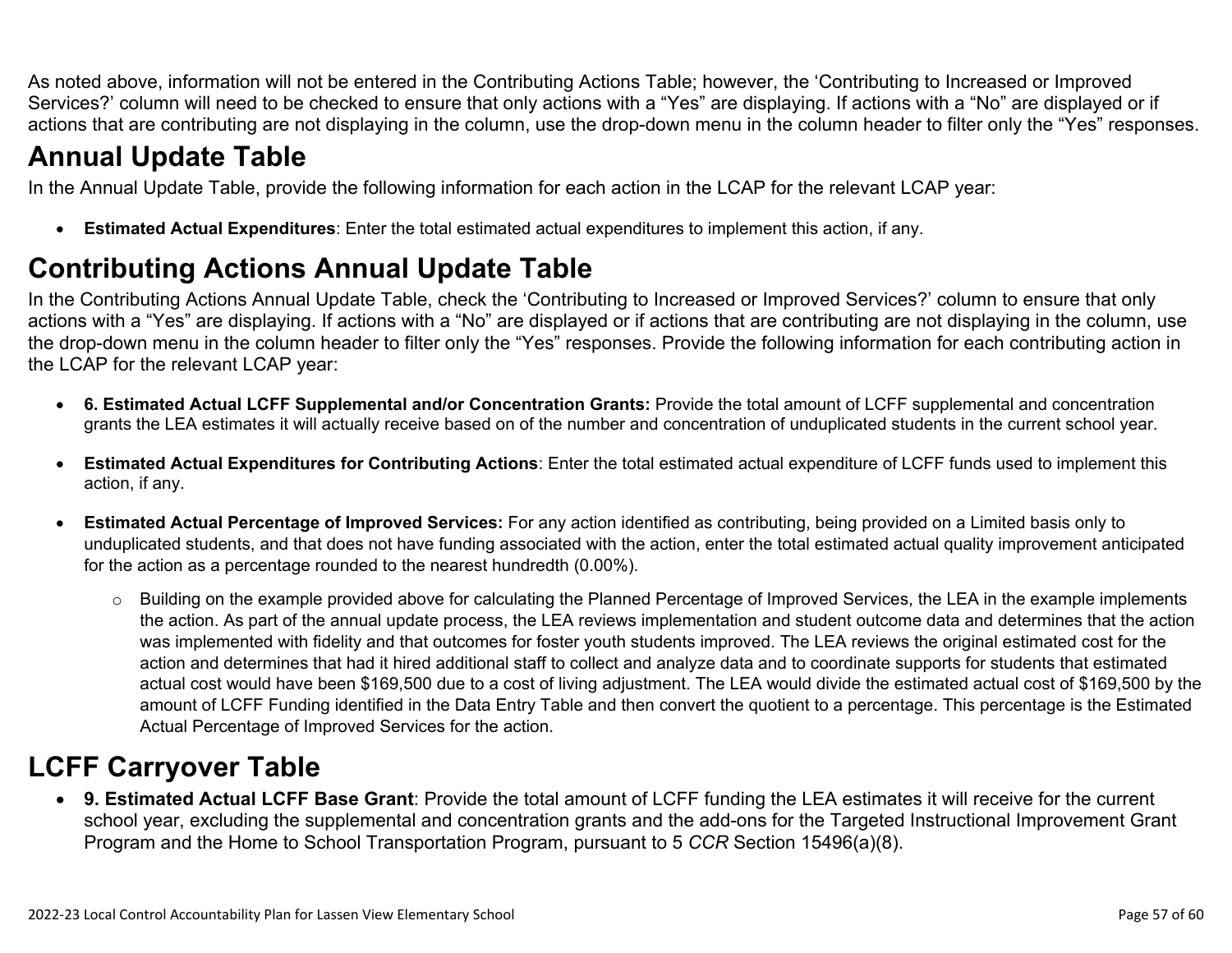• **10. Total Percentage to Increase or Improve Services for the Current School Year:** This percentage will not be entered. The percentage is calculated based on the amounts of the Estimated Actual LCFF Base Grant (9) and the Estimated Actual LCFF Supplemental and/or Concentration Grants (6), pursuant to 5 *CCR* Section 15496(a)(8), plus the LCFF Carryover – Percentage from the prior year. This is the percentage by which services for unduplicated pupils must be increased or improved as compared to the services provided to all students in the current LCAP year.

### **Calculations in the Action Tables**

To reduce the duplication of effort of LEAs, the Action Tables include functionality such as pre-population of fields and cells based on the information provided in the Data Entry Table, the Annual Update Summary Table, and the Contributing Actions Table. For transparency, the functionality and calculations used are provided below.

#### **Contributing Actions Table**

- 4. Total Planned Contributing Expenditures (LCFF Funds)
	- $\circ$  This amount is the total of the Planned Expenditures for Contributing Actions (LCFF Funds) column
- 5. Total Planned Percentage of Improved Services
	- $\circ$  This percentage is the total of the Planned Percentage of Improved Services column
- Planned Percentage to Increase or Improve Services for the coming school year (4 divided by 1, plus 5)
	- o This percentage is calculated by dividing the Total Planned Contributing Expenditures (4) by the Projected LCFF Base Grant (1), converting the quotient to a percentage, and adding it to the Total Planned Percentage of Improved Services (5).

#### **Contributing Actions Annual Update Table**

Pursuant to *EC* Section 42238.07(c)(2), if the Total Planned Contributing Expenditures (4) is less than the Estimated Actual LCFF Supplemental and Concentration Grants (6), the LEA is required to calculate the difference between the Total Planned Percentage of Improved Services (5) and the Total Estimated Actual Percentage of Improved Services (7). If the Total Planned Contributing Expenditures (4) is equal to or greater than the Estimated Actual LCFF Supplemental and Concentration Grants (6), the Difference Between Planned and Estimated Actual Percentage of Improved Services will display "Not Required."

- 6. Estimated Actual LCFF Supplemental and Concentration Grants
	- o This is the total amount of LCFF supplemental and concentration grants the LEA estimates it will actually receive based on of the number and concentration of unduplicated students in the current school year.
- 4. Total Planned Contributing Expenditures (LCFF Funds)
	- $\circ$  This amount is the total of the Last Year's Planned Expenditures for Contributing Actions (LCFF Funds)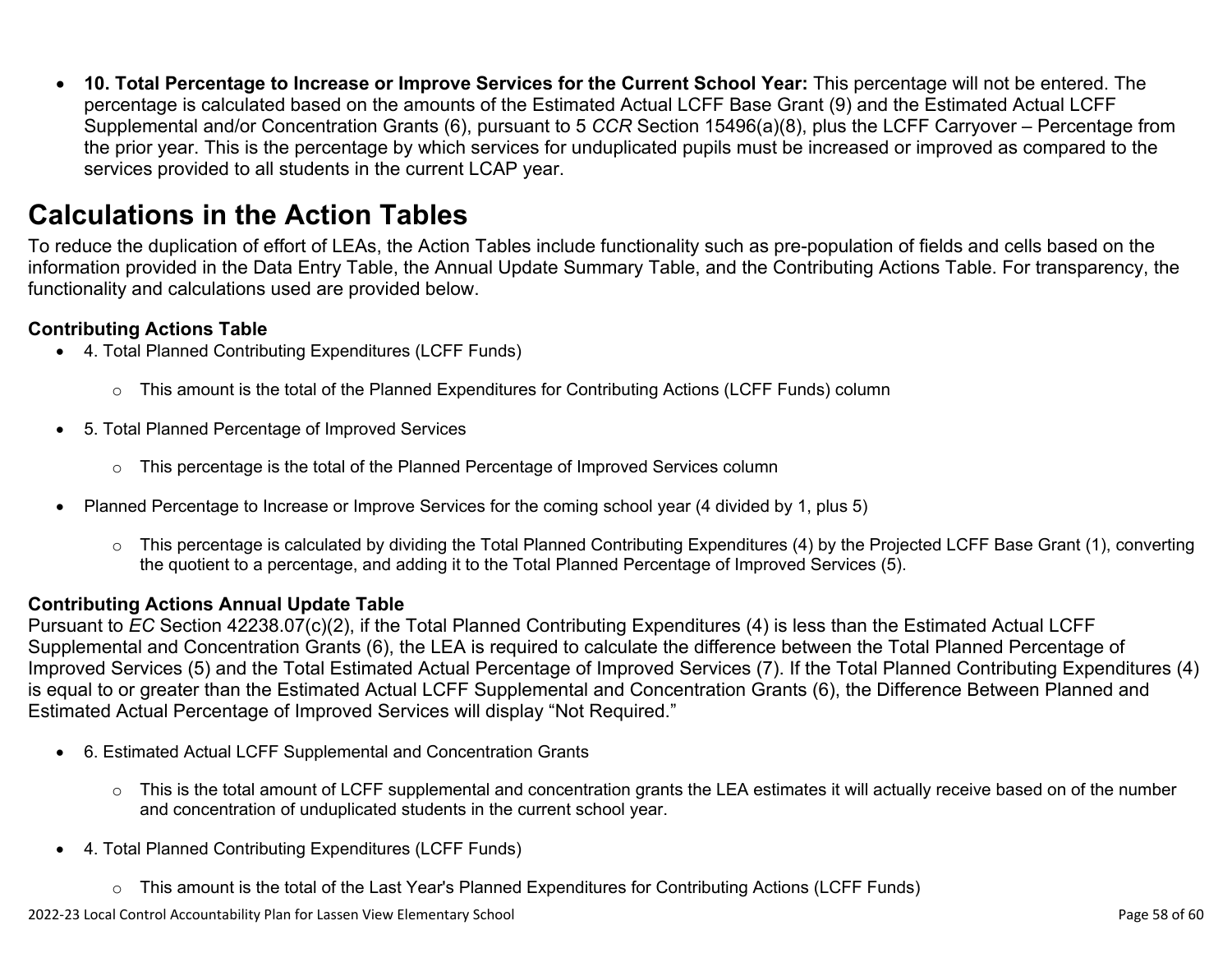- 7. Total Estimated Actual Expenditures for Contributing Actions
	- o This amount is the total of the Estimated Actual Expenditures for Contributing Actions (LCFF Funds)
- Difference Between Planned and Estimated Actual Expenditures for Contributing Actions (Subtract 7 from 4)
	- $\circ$  This amount is the Total Estimated Actual Expenditures for Contributing Actions (7) subtracted from the Total Planned Contributing Expenditures (4)
- 5. Total Planned Percentage of Improved Services (%)
	- $\circ$  This amount is the total of the Planned Percentage of Improved Services column
- 8. Total Estimated Actual Percentage of Improved Services (%)
	- o This amount is the total of the Estimated Actual Percentage of Improved Services column
- Difference Between Planned and Estimated Actual Percentage of Improved Services (Subtract 5 from 8)
	- o This amount is the Total Planned Percentage of Improved Services (5) subtracted from the Total Estimated Actual Percentage of Improved Services (8)

#### **LCFF Carryover Table**

- 10. Total Percentage to Increase or Improve Services for the Current School Year (6 divided by 9 + Carryover %)
	- $\circ$  This percentage is the Estimated Actual LCFF Supplemental and/or Concentration Grants (6) divided by the Estimated Actual LCFF Base Grant (9) plus the LCFF Carryover – Percentage from the prior year.
- 11. Estimated Actual Percentage of Increased or Improved Services (7 divided by 9, plus 8)
	- o This percentage is the Total Estimated Actual Expenditures for Contributing Actions (7) divided by the LCFF Funding (9), then converting the quotient to a percentage and adding the Total Estimated Actual Percentage of Improved Services (8).
- 12. LCFF Carryover Dollar Amount LCFF Carryover (Subtract 11 from 10 and multiply by 9)
	- $\circ$  If the Estimated Actual Percentage of Increased or Improved Services (11) is less than the Estimated Actual Percentage to Increase or Improve Services (10), the LEA is required to carry over LCFF funds.

The amount of LCFF funds is calculated by subtracting the Estimated Actual Percentage to Increase or Improve Services (11) from the Estimated Actual Percentage of Increased or Improved Services (10) and then multiplying by the Estimated Actual LCFF Base Grant (9). This amount is the amount of LCFF funds that is required to be carried over to the coming year.